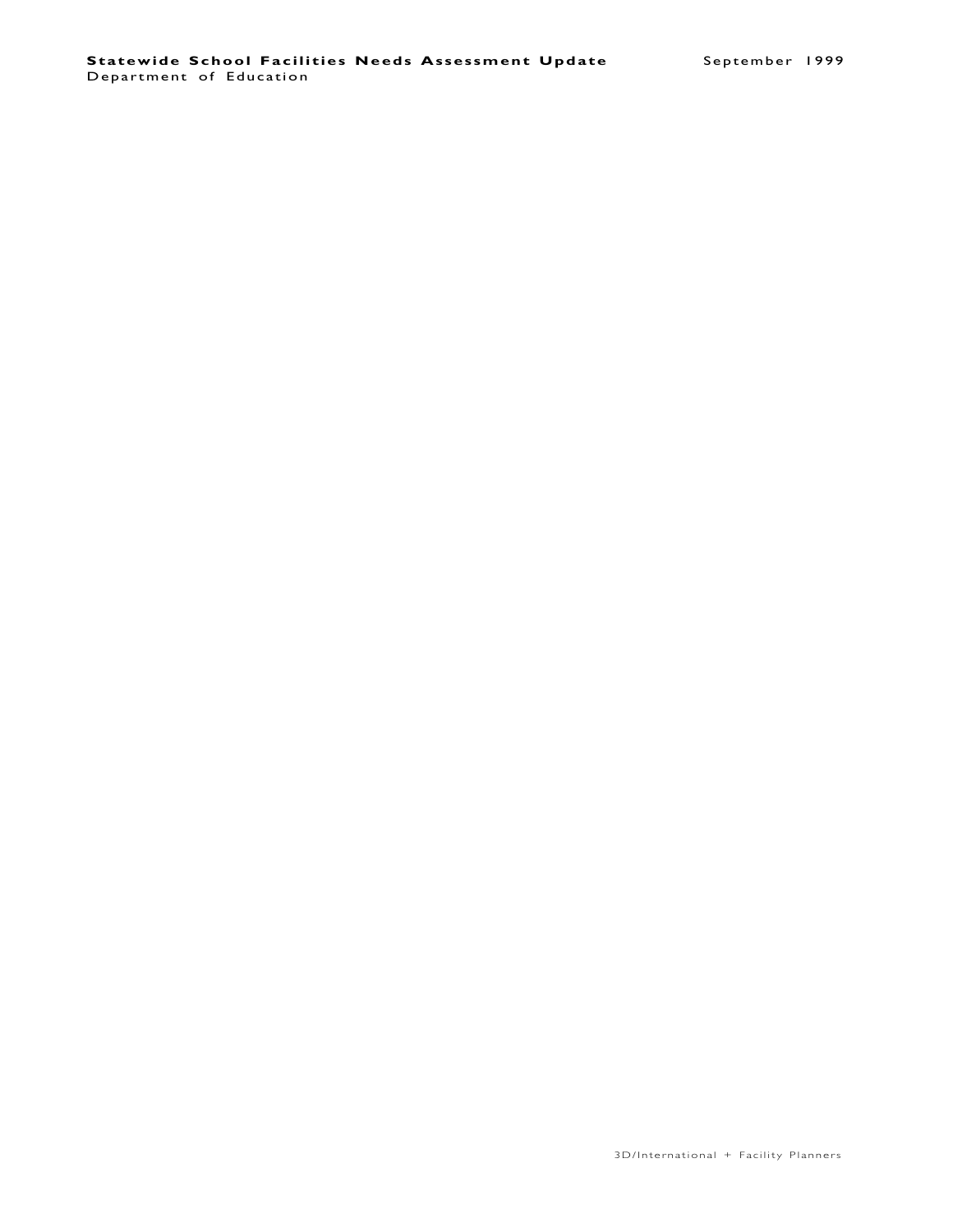# Executive Summary

In 1991, the Idaho State Legislature enacted legislation, which called for a comprehensive assessment of school facilities and established the Statewide School Facilities Needs Assessment Committee. Subsequently, the committee commissioned an independent contractor to complete the first phase of the assessment, identifying the nature and extent of facility needs. That assessment, completed in 1993, included an inventory of school facilities used for instruction purposes, an inventory of technology, an assessment of the physical condition of the schools, and the capacity of permanent school buildings to meet enrollment needs. The study identified a funding need of \$699.5 million, of which \$484 million was associated with physical condition renovations,  $$186.4$  million (with Model "A", Model "C" reduced this to \$142.1 million) was associated with capacity increases, and \$29.1 million was identified for technological readiness.

The content of this report represents an update to the 1993 study. The report has been prepared under the direction of the Governor's School Facilities Committee by Houston-based 3D/International, Inc. and Facility Planners of Caldwell, Idaho. 3D/ International is a nationally recognized program management firm which specializes in K-12 assessments and construction management. Facility Planners is an Idaho-based firm, which specializes in educational facility planning. The report includes four major sections that specifically address the following:

|   |                                                     |   | 273,850,560 |
|---|-----------------------------------------------------|---|-------------|
|   | Communications cabling infrastructure               |   | 8,455,510   |
| 4 | Technology electrical capacity infrastructure       |   | 52,958,435  |
| 3 | Capacity to meet current enrollment                 |   | 135,882,798 |
|   | 2 71 buildings scoring below 50 in the 1993 study   |   | 14,569,650  |
|   | Additional needs supplied by superintendents        | S | 49,711,955  |
|   | Division of Building Safety health and safety needs |   | 12.272.212  |

#### Health and Safety Conditions

To update the 1993 study, the School Facilities Committee instructed 3D/International to prepare a cost estimate to correct all remaining health and safety nonconformances identified by the Department of Building Safety inspection reports, which are prepared annually for all Idaho public school buildings. The study used a database of inspection reports which included: all educational buildings, all athletic, district administration, and district support facilities. The study reconciled the inspection report database of 9,053 nonconformances with superintendent responses to those health and safety reports and concluded 1,135 (12.5%) of the identified nonconformances, were not corrected by September 30, 1999. Nonconformances identified by the Division of Building Safety and yet to be addressed require an estimated funding need of \$12.2 million statewide, to bring all school instructional facilities into compliance with health and safety recommendations. Health and safety needs identified by the districts themselves total an additional \$49.7 million.

#### 71 Building Status

There were 71 buildings which scored below 50 points in the 1993 assessment. Those buildings were considered to be in the worst condition. The School Facilities Committee wanted the status of these 71 buildings verified and included in the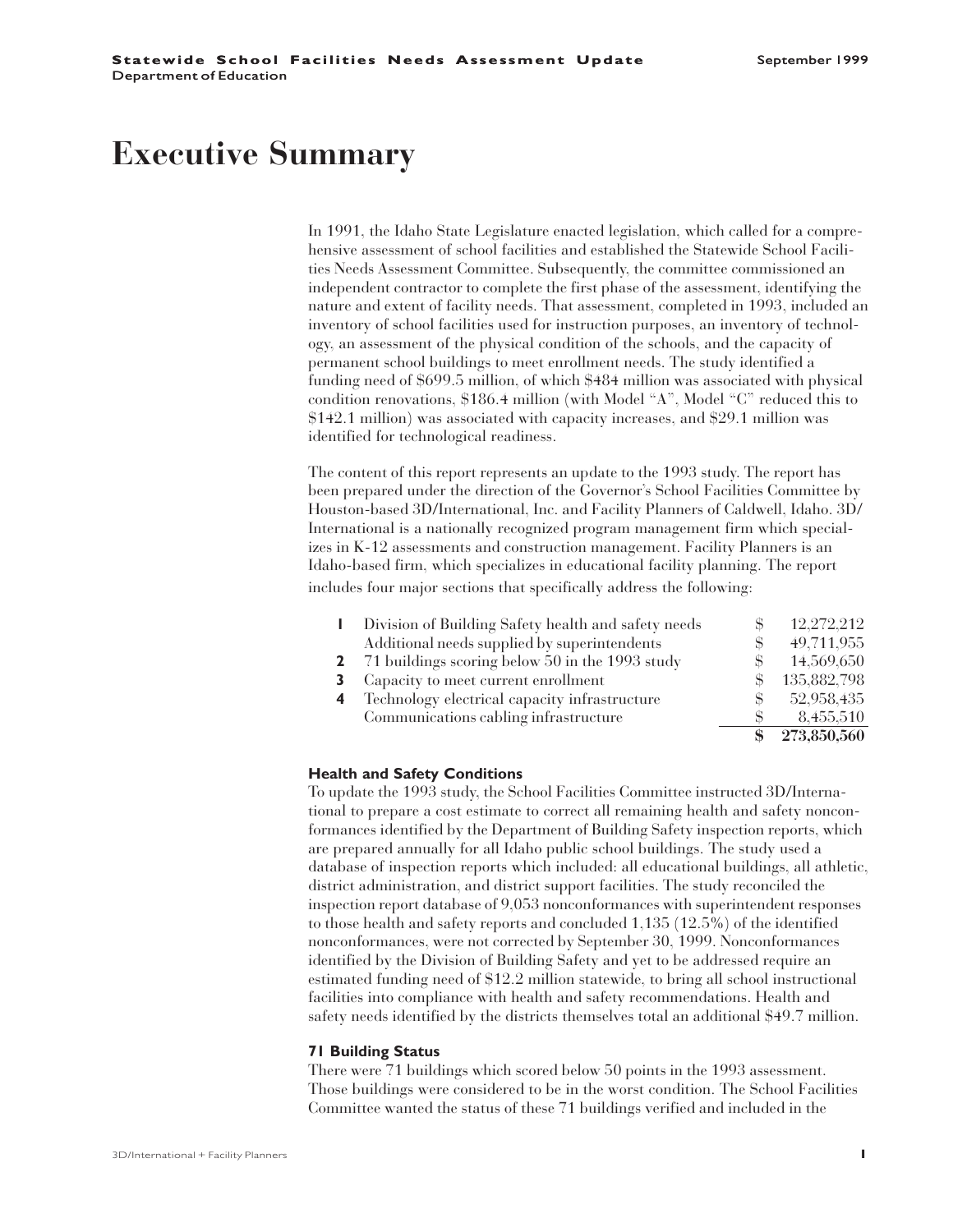report. Since 1993, 18 buildings have been removed from service. Nine were demolished, five were sold, four were taken out of service and are being used for other purposes at this time. Of the remaining 53 buildings still currently in service, 21 have had major renovations totalling over \$12.5 million. 18 have had minor renovations with an estimated renovation cost of \$281 thousand, and the remaining 14 have not had any significant repairs since 1993 and are still considered to be in unsatisfactory condition. The average building condition score for these 53 buildings was 41.03 in 1993, and now the average score for these same 53 buildings has deteriorated to an estimated average score of 37.9 in 1999.

#### Capacity to Meet Enrollment

The 1998-1999 school wide enrollment was 244,556 (compared to 255,827 projected in 1993) students in grades pre-K through 12th grade, representing a 5.3 % increase over the 1993 enrollment figures. Total statewide capacity in permanent and temporary structures is 235,094 students. The state's total building portfolio is summarized below:

|                                 | <b>Total Area (SF)</b> |             | Approximate | Enrollment | 1992-1993 |
|---------------------------------|------------------------|-------------|-------------|------------|-----------|
|                                 | Permenant              | Relocatable | Capacity    | 1998-1999  | 1992-1993 |
| <b>District Administration</b>  | 956,729                | 21,498      |             |            |           |
| <b>Building Services</b>        | 435,154                | 6,956       |             |            |           |
| <b>Athletic / PE Facilities</b> | 612,440                | 2,230       |             |            |           |
| <b>Instructional Buildings</b>  |                        |             | 235,094     | 244,556    | 231,654   |
| Permanent School Buildings      | 31,028,201             |             | 229,839     |            |           |
| Relocatable School Buildings    |                        | 709.554     | 5,256       |            |           |
| Total                           | 33,032,524             | 740,238     | 235.094     | 244.556    | 231,654   |

The total capacity shortfall, taking temporary structures into consideration, is 1.2 million square feet with an estimated construction value of \$136 million. These figures demonstrate the state has made considerable progress reducing the 1993 need of 2 million square feet by 40%, while accomodating the growth in enrollment of 12,902 new students.

#### Technology Infrastructure

In July 1999, the Department of Education completed a detailed technology inventory for use in allocation of the \$10.4 million in ICTL funds authorized by the Legislature for the 1999-2000 school year. The ICTL technology inventory is available from the Department of Education. Unfortunately, ICTL funds cannot be used to upgrade facilities to support the new technology. Therefore, this study has used a number of indicators to identify buildings that do not have the necessary electrical and cabling capacity to meet current technology needs. There are 734 (33.4%) buildings out of over 2,200 total buildings, which are considered poor, and 108 (4.9%) buildings, which are considered unsatisfactory with regard to the electrical capacity to support current technology needs. There are 73 (10.6%) schools considered poor with regard to cabling infrastructure. The 1999 estimated cost to bring deficient facilities to sufficient capacity statewide is \$61.4 million.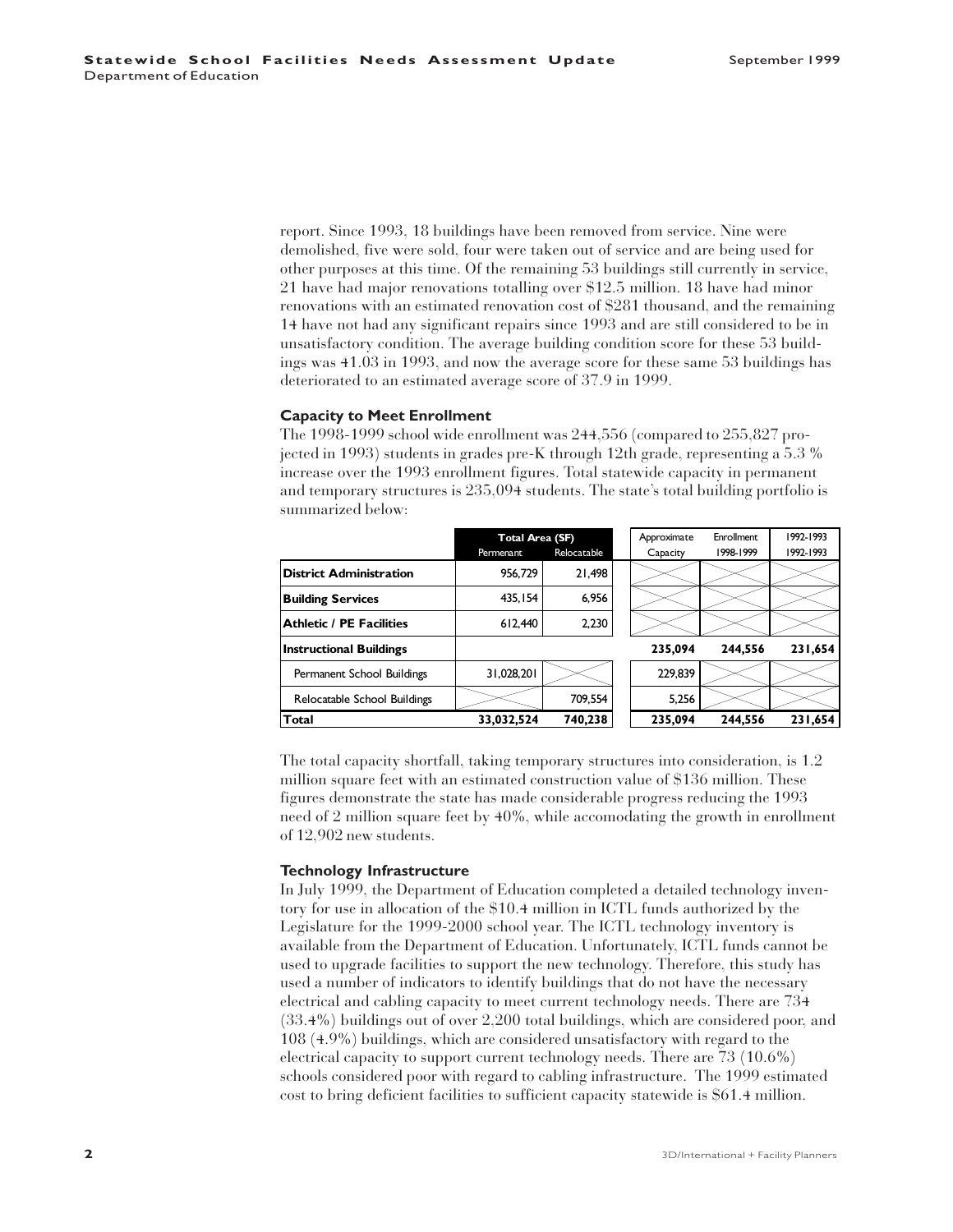# **Table of Contents**

|                                                       | $\overline{1}$ |
|-------------------------------------------------------|----------------|
|                                                       | $\overline{3}$ |
|                                                       | $\overline{4}$ |
|                                                       | 6              |
|                                                       | 7              |
|                                                       | 9              |
|                                                       | 10             |
|                                                       | 4              |
| Part Two: Status Report, 71 Worst Condition Buildings | 17             |
|                                                       | 8              |
|                                                       | 20             |
|                                                       | 21             |
|                                                       | 24             |
|                                                       | 25             |
|                                                       | 26             |
|                                                       | 27             |
|                                                       | 28             |
|                                                       | 30             |
|                                                       | 32             |
|                                                       | 33             |
|                                                       | 34             |
|                                                       | 35             |
|                                                       | 38             |
|                                                       | 40             |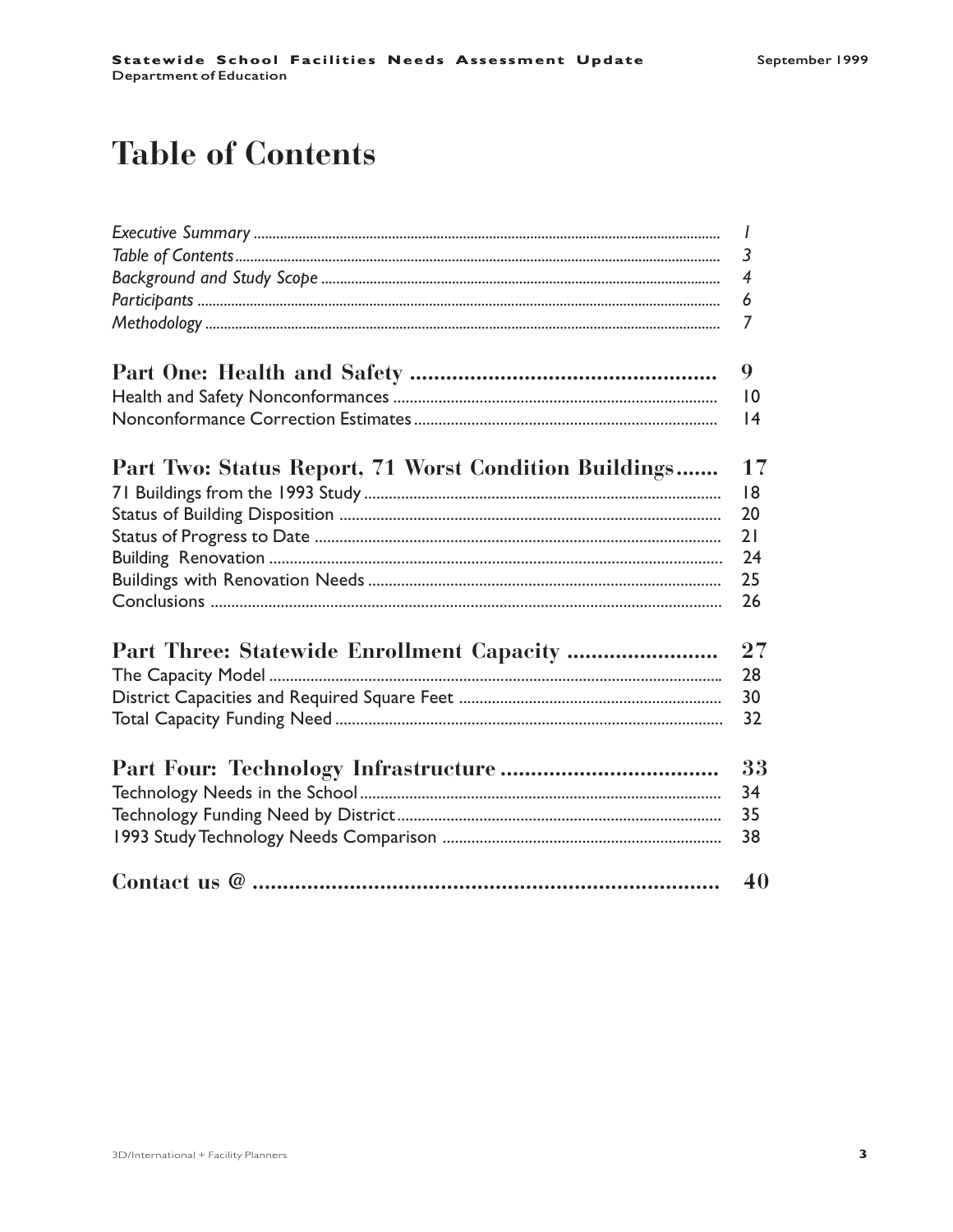# Background and Study Scope

#### **Background**

The need for an assessment of school facilities in Idaho has been a continuing concern for several years. In 1989, the State Department of Education conducted a survey of superintendents which indicated a school facility need in excess of \$300 million. In 1990, then governor Cecil D. Andrus announced the formation of the Task Force on the Future of Education in Idaho. In the Spring of 1991, that task force specifically recommended "...that the Legislature authorize and fund a comprehensive assessment and comparative study of the public school facility's need across the state." The Legislature responded with passage of Senate Bill 1158, which established the Statewide School Facilities Needs Assessment Committee, a timeline for conducting a comprehensive study of school facilities, appropriated a budget for the assessment, and specified that the study be conducted by an independent contractor. MGT of America, Inc. was contracted to complete the study and work began in January 1992. MGT presented their final report in February of 1993.

Today, over six years have lapsed since the completion of that study. There has been progress made towards improving Idaho schools. However, there is still much to be done. Since 1993, enrollment projections have changed impacting required capacity, many buildings have been newly constructed, many taken out of service, new technologies have emerged, and as buildings continue to age, new concerns regarding health and safety issues have come to the forefront of discussion. In June of 1999, Governor Kempthorne formed the School Facilities Committee, to evaluate what the state legislature might do. In July of 1999, the School Facilities Committee requested that the 1993 Statewide School Facilities Needs Assessment be updated by September 30, 1999, so that Legislators would have accurate facts and figures for use during their upcoming 2000 legislative session.

#### Statewide School Facilities Needs Assessment Update Scope

The scope of the update is divided into four parts and was confined to a very defined scope:

- (1) Estimate the 1999 cost of responding to the existing health and safety needs of school buildings as identified by the Idaho Division of Building Safety,
- (2) Review actions taken since 1993 by school districts related to 71 school buildings which were identified as having poor conditions by the MGT study,
- (3) Update school building capacity in light of current enrollment, and,
- (4) Review technology related funding activities since 1993.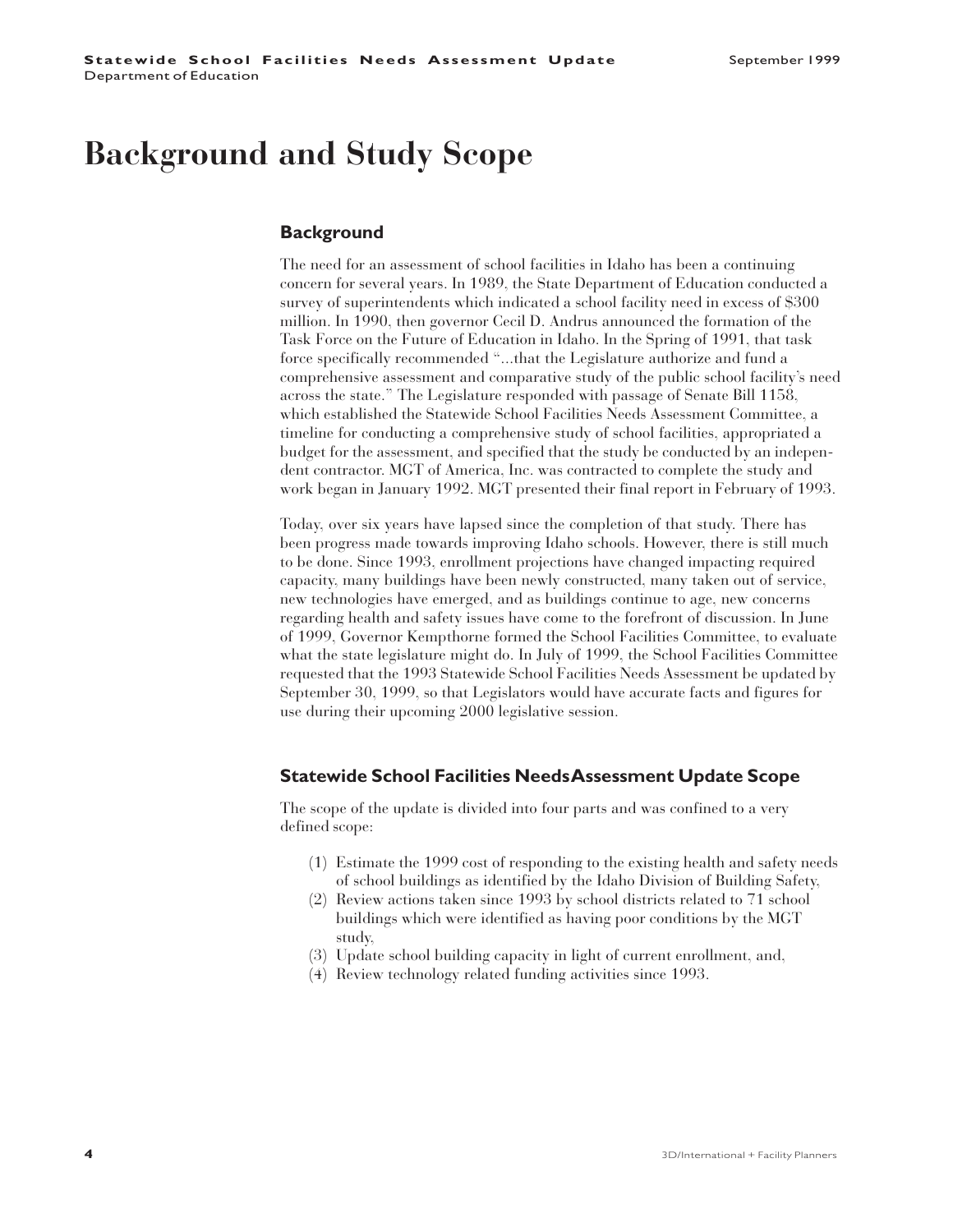#### Health and Safety of Buildings

The first major study part estimates the 1999 cost of responding to existing health and safety needs of school buildings using the safety inspections of Idaho Schools for 1998-1999 as the definitive source for health and safety deficiencies. These reports were prepared by the Department of Public Works and the Division of Building Safety and include recommendations to resolve health and safety nonconformances found in each and every public-owned facility. This report explains the current process of building inspections, the process for collecting school responses, and establishes categories for health and safety items from the building inspection reports. During the course of the study, several district superintendents brought to our attention their concerns regarding the comprehensiveness of the Division of Building Safety reports. These concerns centered around their belief that the reports do not address all educational needs at the schools, reports do not always include important facility issues that are not health and safety related, and that there are building needs beyond those included in the health and safety inspections.

#### Progress in Addressing 1993 Building Needs

This report also reviews the actions that school districts have taken since 1993 to respond to the condition of the 71 buildings scoring below 50 in the MGT assessment process. The report includes health and safety related costs for these buildings as part of the health and safety figures.

#### School building Capacity Analysis

The report updates school building capacity in light of enrollment changes since 1993, and compares the 1999 school enrollment to the projected enrollment from the 1993 MGT report. Using the Model C assumptions and rule sets developed in the 1993 MGT report, the 1998-99 enrollment figures have been used to determine the surplus or deficit of square feet for each school district. Additionally, this report incorporates permanent and temporary building data into the capacity analysis and summarizes the total capacity in permanent structures, the capacity met with portable or temporary structures, and the total current capacity. The report also contains an estimate of statewide construction which would be required to meet the capacity shortfall in 1999 dollars using an average cost per square feet.

#### Infrastructure Related to Technology

Finally, the report has evaluated the statewide technology need to upgrade both electrical capacity and cabling infrastructure. In the 1993 study, approximately \$29.1 million was identified for technology related needs. Today, that figure is suspect as it would have allocated \$1.12 per foot of school building space for upgrades. Today, we know that the cost for moderate to major electrical capacity and cabling upgrades vary between \$4 and \$13 dollars per square feet. This report uses two methods to attempt to quantify the renovation requirement for current technology and presents both methods to arrive at a range of cost for the legislature to consider.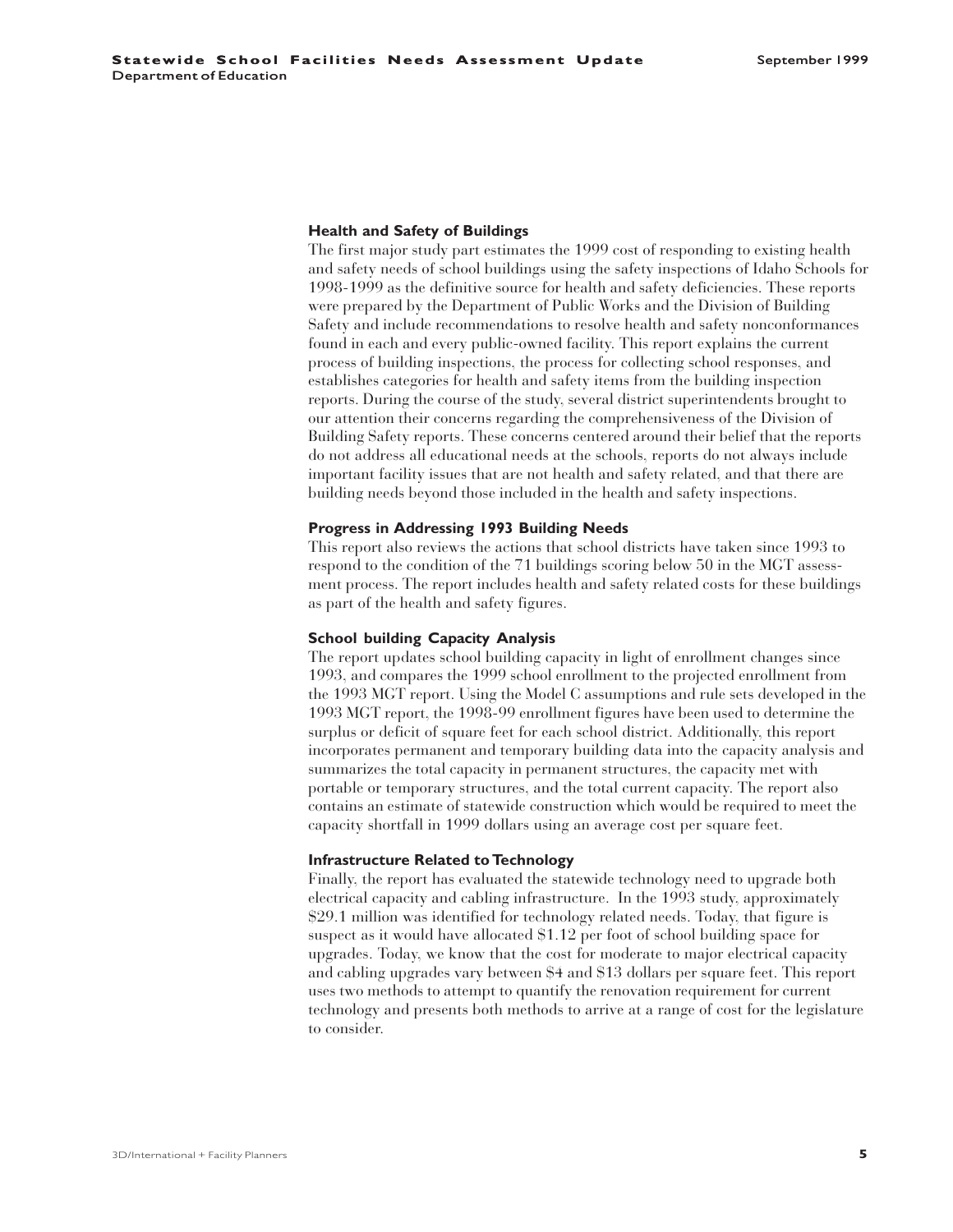## **Participants**

The update effort, specifically addressing the four parts mentioned previously, was begun on July 29, 1999, and the final report was delivered on September 30th, 1999.

The update process required a very short completion timeframe to be available for the 2000 Legislative session. The compressed timeframe required the cooperation of the school district superintendents, several organizations, and various individuals. Without the gracious help and assistance of the following people, the update could not have been completed in the allotted timeframe:

#### The Governors Office

- Dr. Thomas Morley, Policy Advisor to the Governor
- Josh Tewalt, Office Assistant to the Governor's Office

#### School District Superintendents

 $\blacksquare$  The 113 School District Superintendents and their facility departments including Dr. Christine Donnell (Meridian) and Chuck Tinder (Boise) for their input on the questionnaire, prior to its issuance.

#### Department of Education

- Dr. Marilyn Howard, State Superintendent of Public Instruction
- Dr. Bob West, Deputy Superintendent for State Department of Education
- Ms. Deb Stage and Dayna Ball, Department of Education
- n Mr. Rich Mincer and Dawn Wilson, Bureau of Technology Services

#### Division of Building Safety

Mr. Jack Rayne Ms. Jan Kim

#### Division of Public Works

Mr. Larry Osgood Ms. Jan Frew

### Consultant Team:

Mr. Sam Wilson Mr. Eric Sheppard Mr. Casey Morris Mr. Paul Huddleston Ms. Donna Venagas

#### 3D/International, Inc. The Community Planners, Co. Mr. Carl Rabenaldt Dr. Richard Bauscher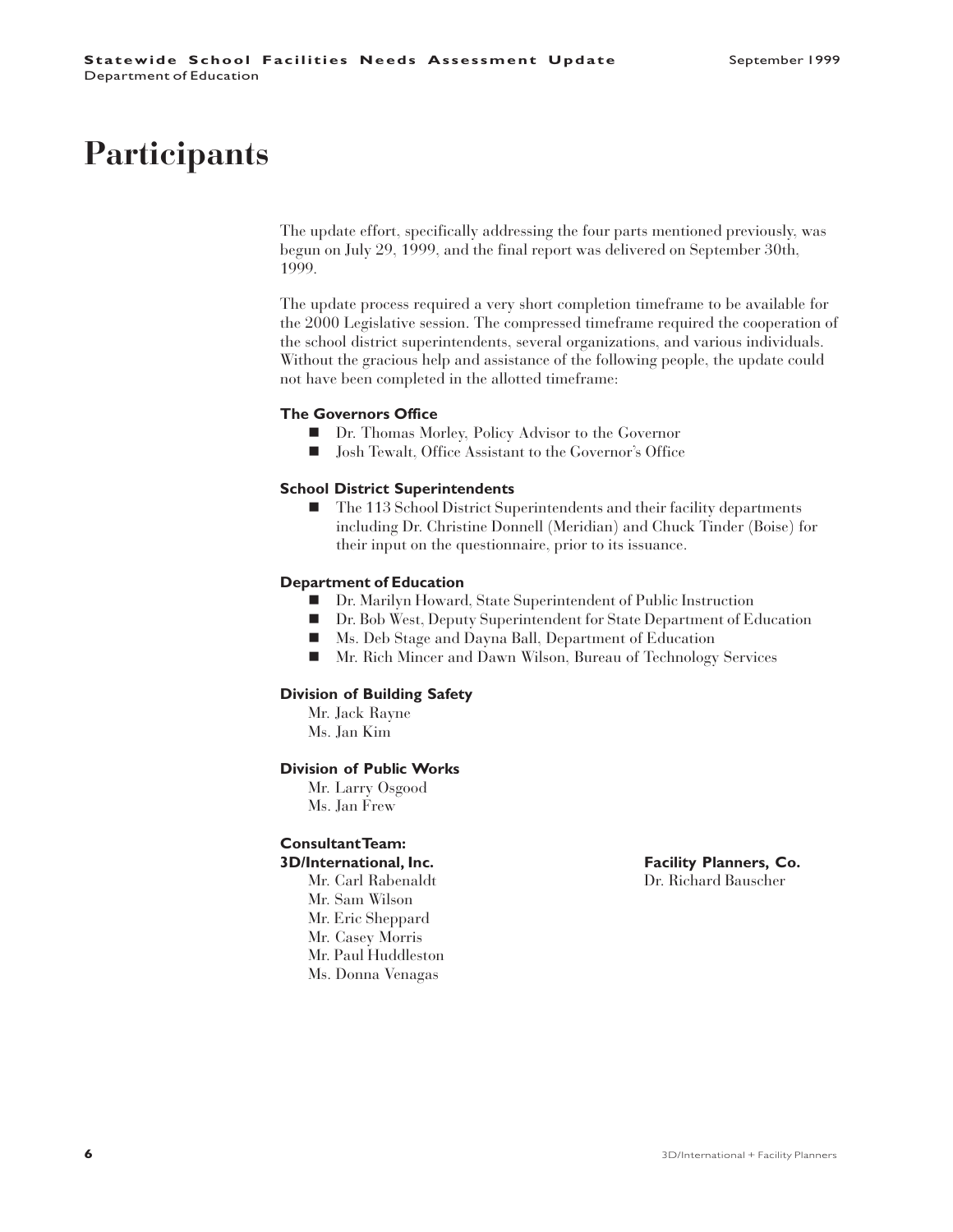# Methodology

#### Project Initiation

On July 29, 1999, 3D/International met with representatives of the selection committee to initiate the project. During the meeting, chaired by Dr. Thomas Morley, a detailed scope of work was discussed along with a definitive delivery schedule. Once consensus on everyone's expectations was reached, members of the consultant team began collecting available data from a number of sources including:

- Department of Building Safety 1998-1999 Health and Safety Inspection Reports.
- District Responses to 1998-1999 Health and Safety Inspection Reports.
- Education Commission of the United States report: Making Better Decisions About Funding School Facilities.
- Constitution of the State of Idaho.
- School Facility Nonconformances for Idaho Elementary Schools, 1998-1999 School Year.
- n 1993 Statewide School Facilities Needs Assessment.
- Department of Education Net Enrollment Schools Report as of 11/6/98.
- Department of Education Separate Status Designation Report (1994).
- Idaho Council for Technology in Learning. An Accountability Report to the Idaho Legislature on the Effects of Monies Spent through the Idaho Council for Technology in Learning, 1999.
- U.B.C. Plan ID numbers for Project Valuations Report, 1992-1999.
- 1999 Survey of Building Code Programs in Idaho, 1999.
- n 1998-1999 Department of Education District Administrative and School Technology Survey.
- 55th Idaho Legislature 1st Regular Session 1999 Directory.
- 1998-1999 Idaho Educational Directory.

The consultant team retained Dr. Richard H. Bauscher, of Facility Planners, Co. to assist with logistics and serve as a liaison with local district superintendents.

#### Data Conversion

All of the 1998-1999 health and safety inspection reports were maintained on a CD-Rom disk containing Word Perfect files organized by District. The first step was to convert all of that data into a Microsoft Access database that could be sorted and categorized. Once translation was compete, data was reviewed for inconsistencies, then reconciled with letter responses from each district Superintendent, on file in the Department of Building Safety Office. Every line item of the database was checked against any available response and identified as to whether there was reasonable confirmation that the nonconformances would be corrected by September 30th, 1999. Of the 9,053 identified nonconformances, 7,918 were self-reported to have been corrected at the time of this report. 1,135 remain uncorrected, of which 176 involved operations, maintenance or ADA concerns that fall outside of the definition of health and safety. An additional 467 items were reported by districts on the questionnaire of which 299 were health and safety items related to educational or athletic facilities. Therefore, there are a total of 1,258 health and safety nonconformances addressed in the cost analysis.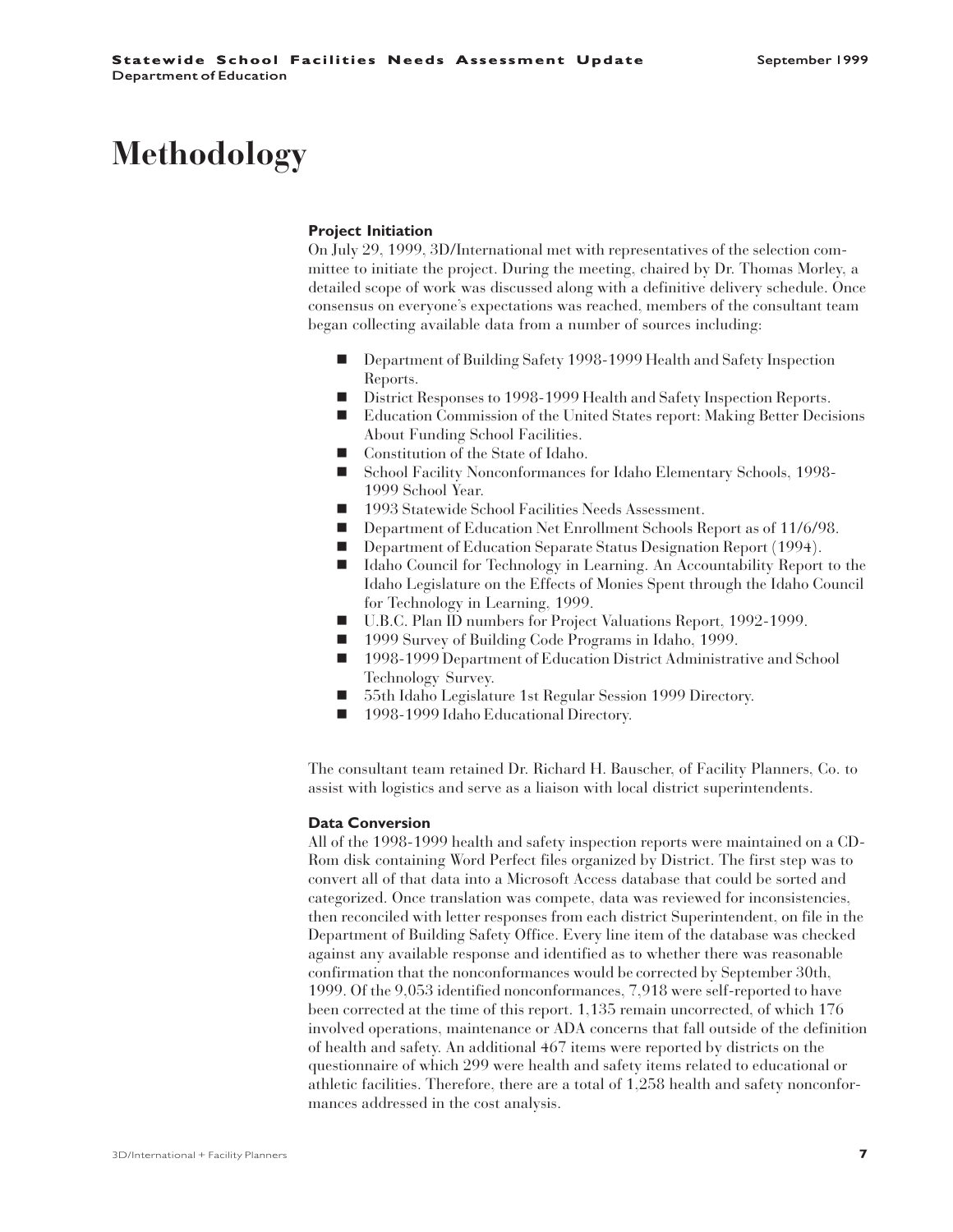#### Database Development

With file conversion complete, the database was further developed to incorporate available data form the 1993 study, building data from the health and safety reports, net enrollment data from the 1998-1999 second six weeks reporting period, district identifying data, and contact information for district superintendents, district school board chairs, legislators, and local building officials.

#### Questionnaire Development

Once the database was populated with available data, a number of inconsistencies were identified as an outcome of combining data from unrelated sources. Inconsistencies included buildings that could not be immediately reconciled with buildings from the 1993 study as they were either new or their functions had changed. Inconsistencies also included multiple mailing addresses, multiple contact names, two sets of square footage figures, and questions regarding enrollment projections for several schools. A school district questionnaire was created to present available information for each district and school, so that the superintendent could review the data and make corrections where necessary. The questionnaire had three parts soliciting information for each district:

- Part 1: Facility/building portfolio,
- Part 2: Progress in conforming to health and safety requirements, and
- Part 3: Ability to support current and near term technology needs.

Additionally, for districts with one or more of the 71 worst condition buildings (scoring below 50 points in the 1993 Statewide School Facility Needs Assessment). A supplement solicited information regarding progress towards improving those buildings.

113 questionnaires were distributed via FedEx to each superintendent on 31 August 1999, and recipients were asked to return the questionnaire by 10 September 1999. At the request of the School Facilities Committee, each school board chair was sent a letter that informed them of the questionnaire effort and asked them to support their superintendent in the process. Letters were also sent to all Legislators and to local building officials as identified by the Division of Building Safety. All of the questionnaire forms were published on the Internet to provide the greatest possible access to interested parties. Of the 113 questionnaires issued, 92 (81%) were completed and returned. All of the Part 4: Supplemental Forms for the 71 worst buildings were returned. The 21 school districts failing to return their questionnaires have been noted in this report and consideration must be made for inconsistencies or incomplete data.

#### Data Input

All of the data collected by the questionnaires were incorporated into the database. The reports contained in this document were then prepared and analyzed.

#### Draft Review and Final Submission

A draft report was prepared and issued to Dr. Thomas Morley on September 30, 1999. Dr. Morley commented on the draft and the final report was published.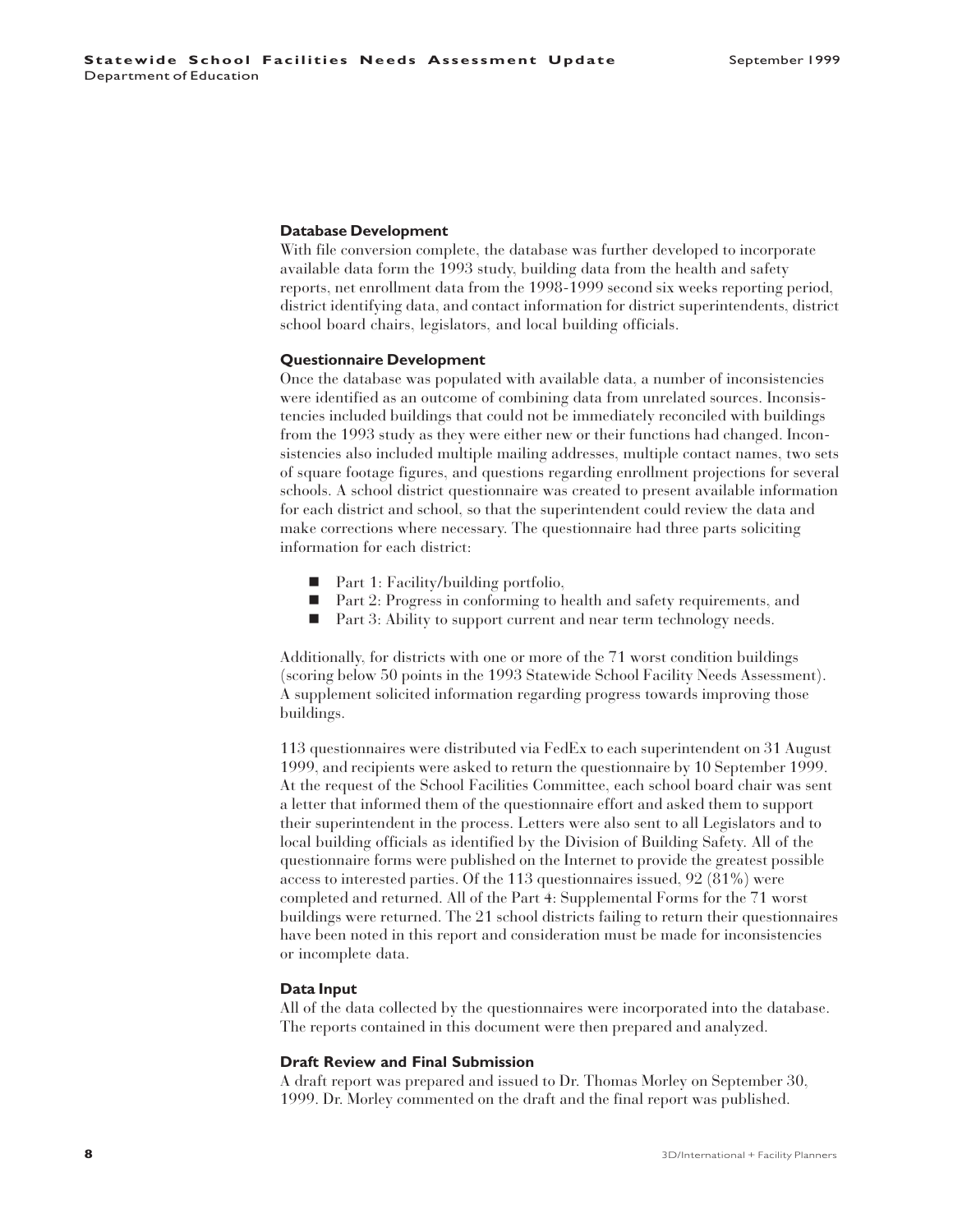# Part One: Health and Safety Nonconformances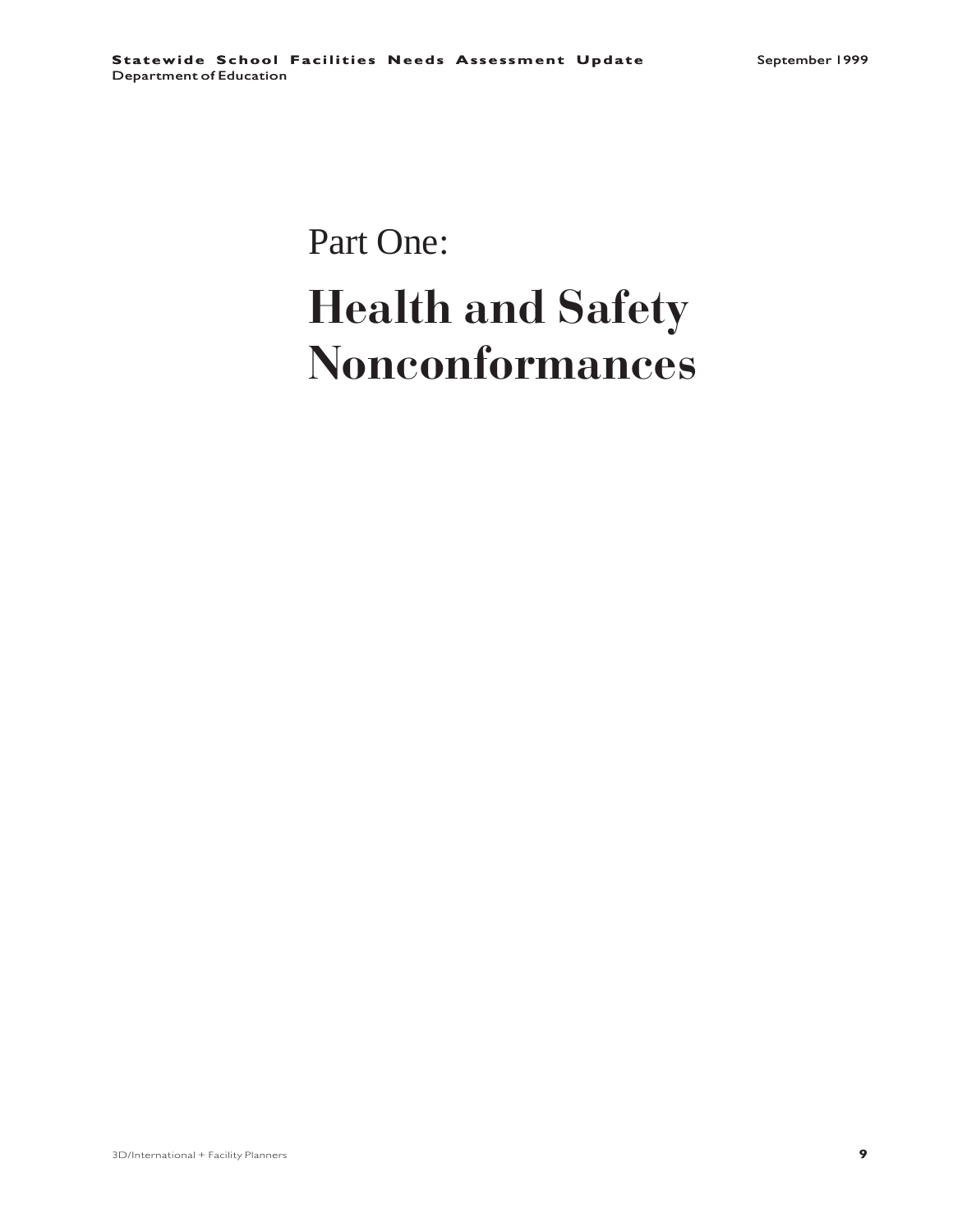# Health and Safety Nonconformances

#### The Department of Building Safety Inspection Process

The Division of Building Safety (DBS) conducts health and safety inspections of publicly-owned buildings on an annual basis. For school buildings the surveys are conducted during the regular school year, preferably at the same time each year. The process is as follows:

#### 1. Contact school district.

The surveys are conducted for entire school districts. The superintendent or other representative is contacted to schedule and organize the physical inspection.

#### 2. Conduct building surveys.

The DBS inspector conducts a survey of all buildings. A member of the school district staff accompanies the inspector on all surveys. The inspectors avoid disruption to teaching whenever possible.

#### 3. Exit Interview

Typically, the inspectors arrange for an exit interview with district and/or school representatives. During this meeting the inspector summarizes findings and gives an overview of the follow-up activities.

#### 4. Report Generation

The inspector generates a report for each building. The report has three blocks of information:

- n General survey information (building location, inspector, district contact, date, etc.),
- Fire protection equipment and programs, and
- Non-Conformances (i.e. health and safety problems).

#### Report Distribution

The report is distributed to the school district and filed with the Division of Building Safety.

#### Response to Non-Conformances.

School districts are asked to respond to nonconformances in writing. The responses include a plan of action to eliminate the nonconformance and an approximate date when the nonconformances will be eliminated. School districts have 20 days to respond to inspection reports. If a district feels the 20 days is not sufficient, they may apply for a 60-day extension. If the district does not respond in 20 days (and no extension has been granted), a reminder letter is sent by the DBS. If the response is not received within an additional 10 days, another letter is sent by the DBS. This process continues until a total of 4 reminder letters have been sent. If there is no response 10 days following the fourth reminder letter, the DBS places a letter in the school district file stating "Response Not Received". The DBS also notifies the DBS administrator that the particular district has not responded to nonconformances. The administrator pursues each occurrence on a case-by-case basis.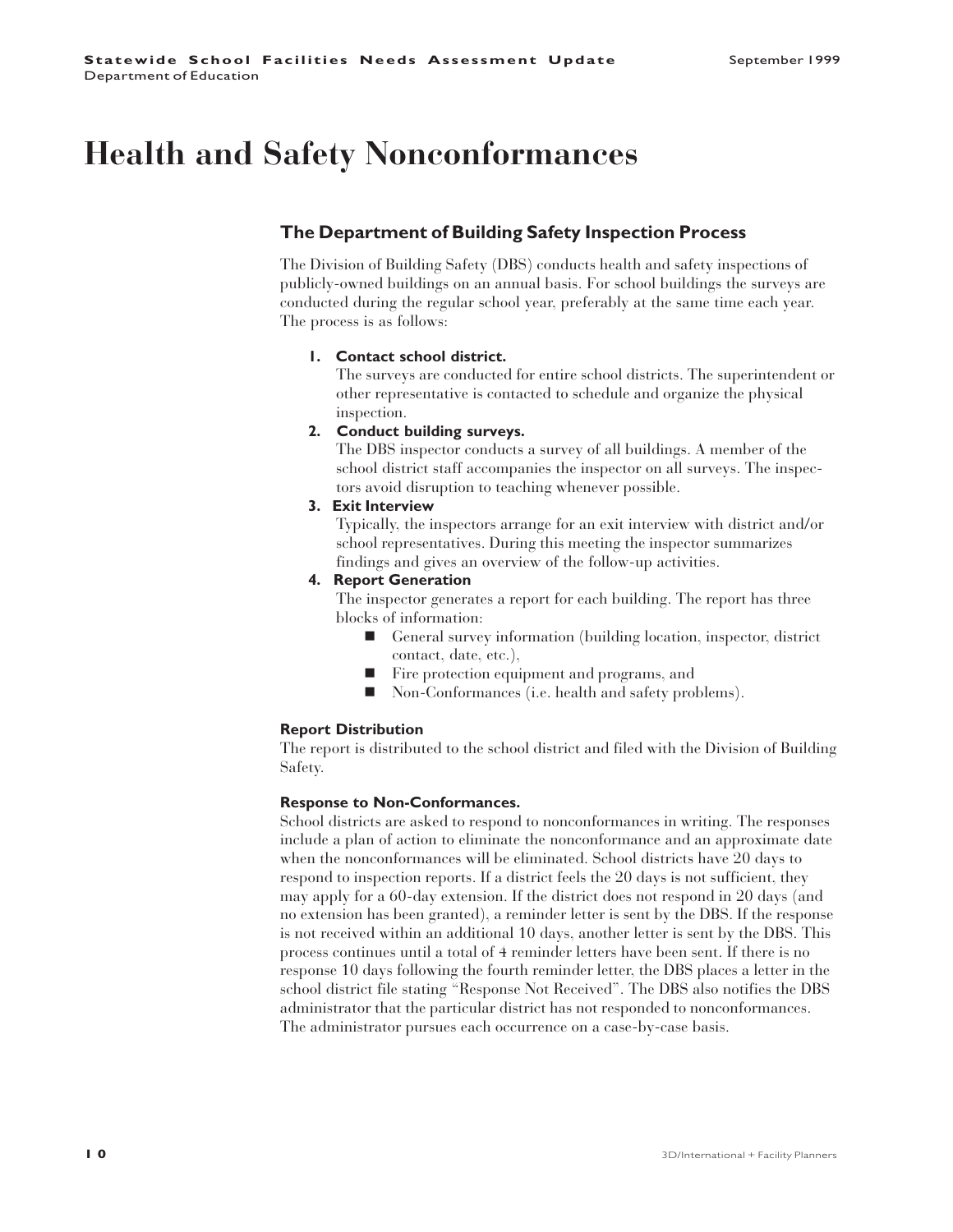#### District Response Process

Once the inspection report is complete, district superintendents have 20 days to respond to the report, identifying their corrective action and projected date of completion. The Division of Building Safety files all of these responses with the original inspection report in six file drawers organized by inspector region. The responses by and large indicate nonconformances have been corrected. In the case of substantial nonconformances where funding is not available, the response generally so indicates. During the 1998-1999 inspection report cycle, there were 2,622 buildings inspected as follows:

- 1,186 Permanent School Buildings used for Instructional Purposes
- 554 Relocatable School Buildings used for Instructional Purposes
- $\blacksquare$  86 School Mechanical Buildings
- $\blacksquare$  337 Athletic/PE facilities Facilities
- $\blacksquare$  44 Greenhouses
- 56 Railcar Storage Units located at Schools

for a total of 2,263 Total Educational Related Buildings, plus

■ 359 District Administration and Building Service Facilities

The 2,263 educational related buildings had a total of 1,135 nonconformances remaining uncorrected as of September 30, 1999, with 21 as the highest number of nonconformances at any one building. 299 of these nonconformances were identified by the districts themselves, beyond the Division of Building Safety Inspection Reports.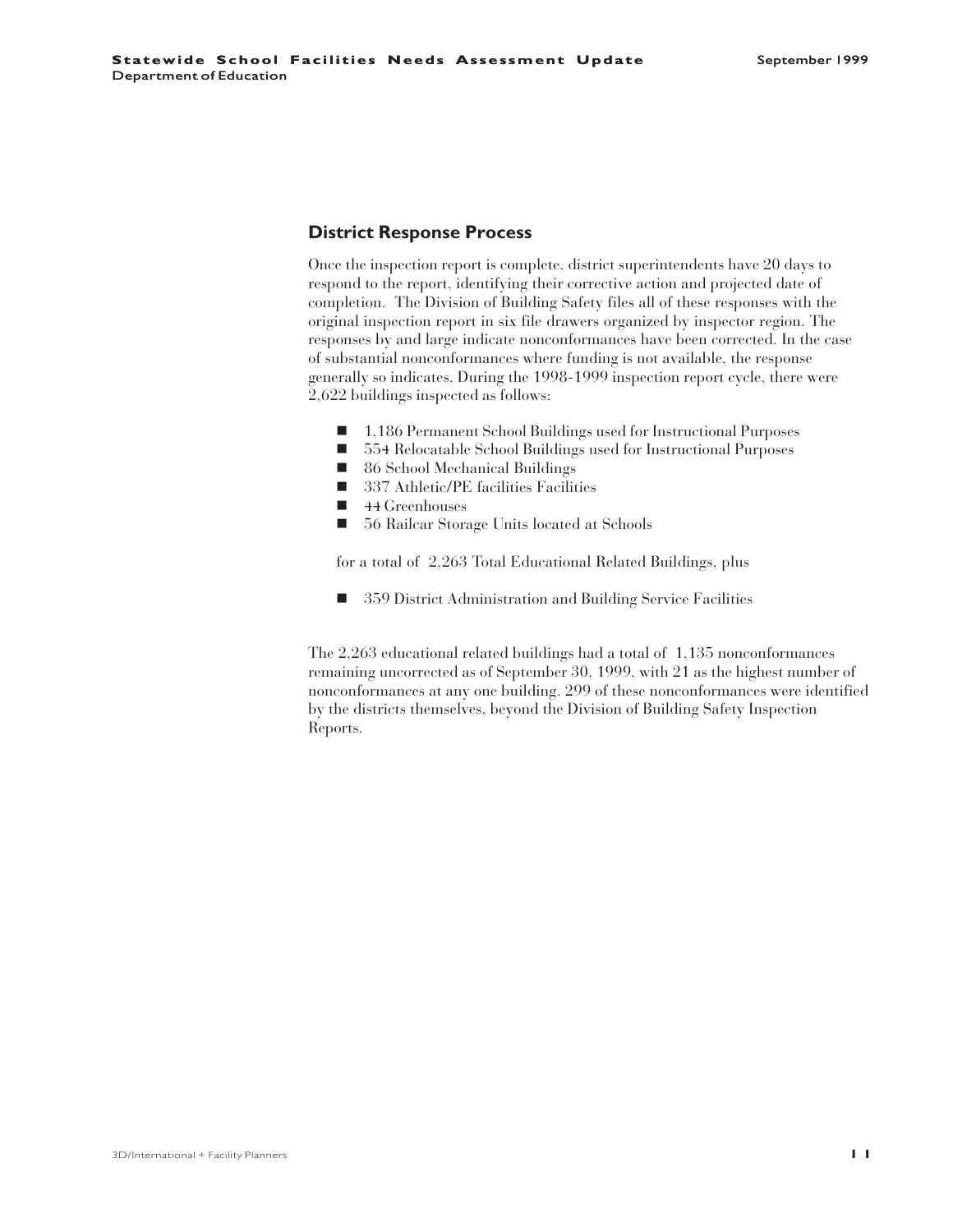#### Nonconformance Categories

An estimate of cost to correct these 1,135 remaining nonconformances has been prepared and that estimate totals \$12.2 million for Division of Building Safety health and safety needs and \$49.7 million for the additional needs supplied by district superintendents for a grand total of \$61.9 million statewide for all school instructional spaces. The nonconformances can be associated with 29 categories of Idaho General Safety and Health Standards:

| #              | Category Description                                  | <b>Total Cost</b> |
|----------------|-------------------------------------------------------|-------------------|
| 30             | Safe Place Standards                                  | \$<br>25,062,035  |
| 31             | <b>First Aid</b>                                      | \$<br>34,000      |
| 40             | Means of Egress                                       | \$<br>567,085     |
| 4 <sub>1</sub> | <b>Illumination Egress</b>                            | \$<br>27,226      |
| 42             | <b>Emergency Lighting</b>                             | \$<br>233,416     |
| 50             | <b>Personal Protective Equipment</b>                  | \$<br>22,035      |
| 60             | <b>Fire Safety</b>                                    | \$<br>1,632,991   |
| 61             | Portable Fire Equipment                               | \$<br>13,387      |
| 63             | <b>Fixed Fire Suppression Equipment</b>               | \$<br>3,890,771   |
| 64             | Local Fire Alarm SIgnaling Systems                    | \$<br>6,538,062   |
| 70             | <b>Walking-Working Surfaces</b>                       | \$<br>307,824     |
| 71             | <b>Fixed Stairs and Ramps</b>                         | \$<br>12,078      |
| 72             | Ladders                                               | \$<br>14,945      |
| 74             | <b>Fall Protection</b>                                | \$<br>14,745,924  |
| 80             | Sanitation, Ventilation and Illumination              | \$<br>6,537,000   |
| 91             | Theater Stage Rigging and Machinery                   | \$<br>24,600      |
|                | III Chemical Storage                                  | \$<br>8,278       |
|                | 140 Playgounds and Fields                             | \$<br>700,966     |
|                | 150 Electrical Safety                                 | \$<br>76,495      |
|                | 151 Electrical Power Generation and Power Line Safety | \$<br>15,000      |
|                | 170 Accident Prevention Signs and Tags                | \$<br>15,940      |
|                | 220 Flammable and Combustible Liquids                 | \$<br>19,600      |
|                | 230 Welding, Cutting and Brazing                      | \$<br>6,291       |
|                | 250 Machinery and Machine Guarding                    | \$<br>164,919     |
|                | 270 Portable Power Tools                              | \$<br>50          |
|                | 280 Vehicle Operations                                | \$<br>380,250     |
|                | 300 Toxic and Hazardous Substances                    | \$<br>50,000      |
|                | <b>301</b> Hazard Communication                       | \$<br>163,000     |
|                | 350 Asbestos                                          | \$<br>720,000     |
|                |                                                       | \$<br>61,984,167  |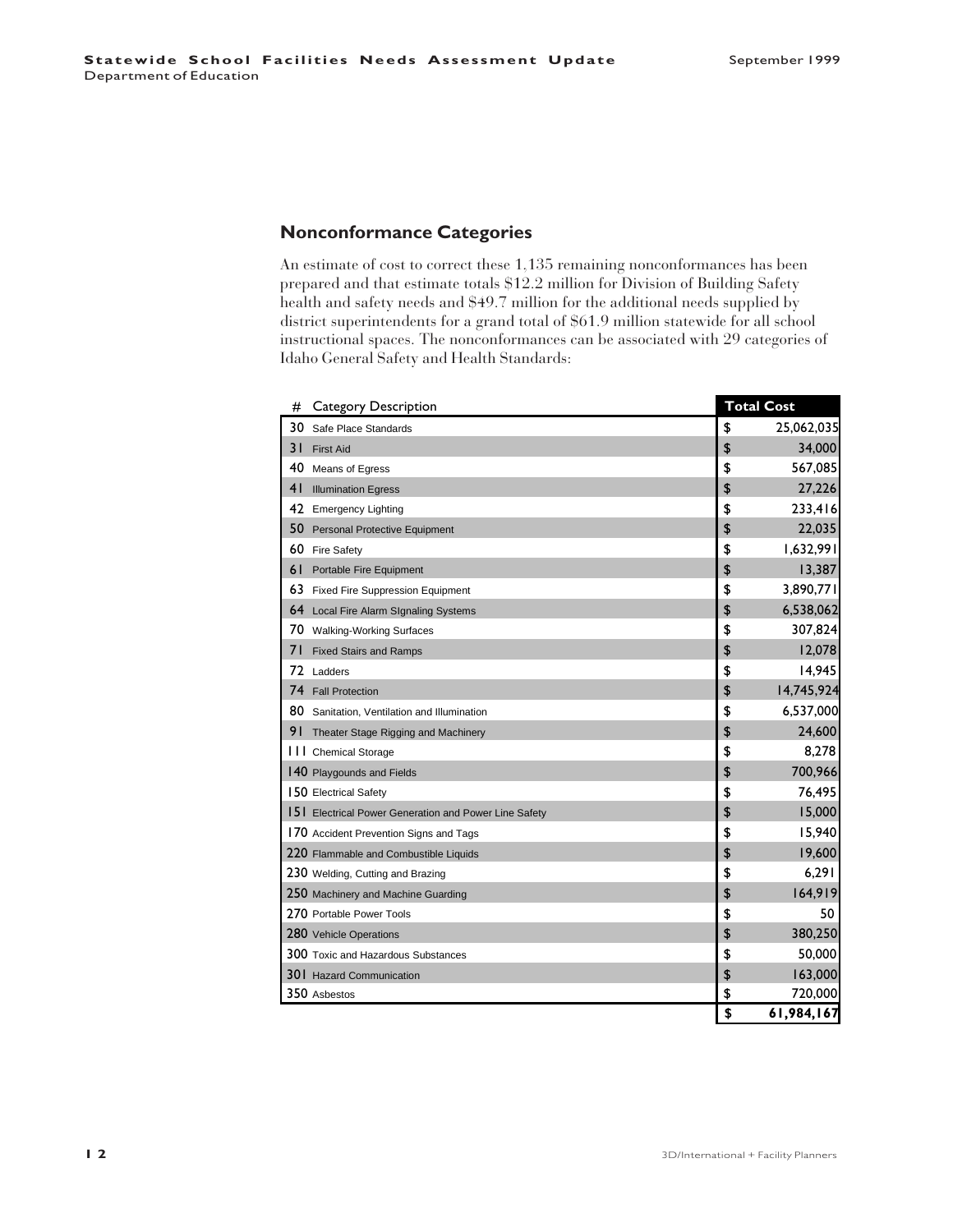# Nonconformance Correction Estimates

The following table summarizes nonconformance categories for each of the 113 districts and provides the total estimated cost to correct these nonconformances.

The table shows six columns. The first column indicates districts where a questionnaire was not returned. For these districts, data was not confirmed and that fact should be taken into consideration as possible changes, additions or corrections in the data could affect the outcome. The second column totals the estimated repair cost for all of the health and safety nonconformances identified by the Division of Building Safety, for instructional buildings on school campuses and for athletic facilities for which there was an inspection report. The third column totals additional health and safety items identified by the districts. These items are health and safety items that were not noted on the Division of Building Safety inspection reports. The fourth column is the total of the second and third columns and represents the total estimated funding need for health and safety related items on school campuses or athletic facilities (includes both permanent and relocatable buildings.) The fifth column is an estimated repair cost by district for administrative buildings and building service facilities. These include buildings identified by the Division of Building Safety in the inspection reports, however, are not used for instructional purposes and were not addressed in the original 1993 study. The last column totals all of the identified health and safety funding needs that were either identified by the Division of Building Safety inspectors or were reported beyond inspection reports by the districts themselves.

Lastly, an additional consideration is the concern expressed by over 20 school districts, that these figures do not address many of the major problems present in many schools. Problems that do not fall directly under a health and safety category. (Example: small classrooms, leaky roofs, lack of computing hardware.)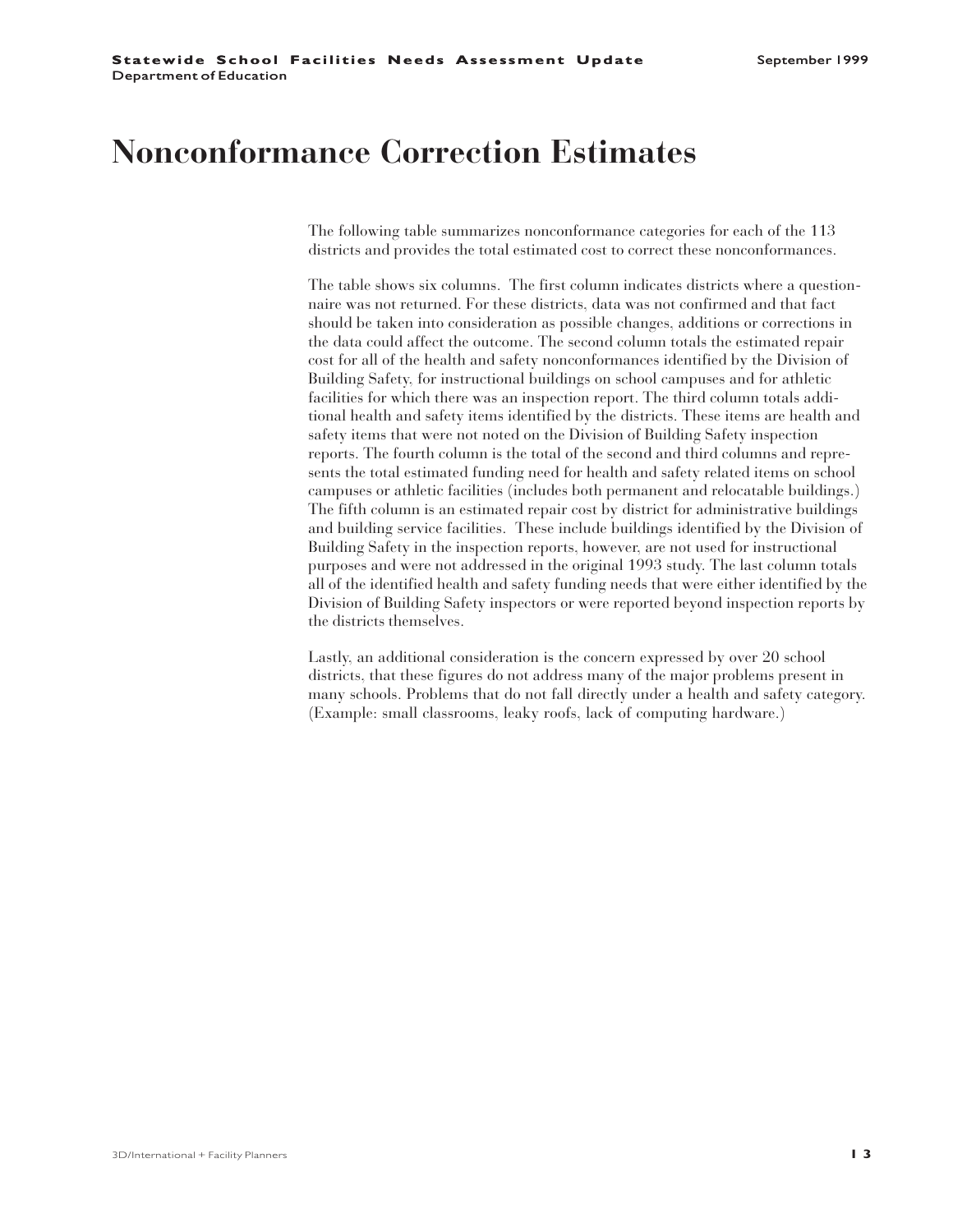# Nonconformance Correction Estimates

|                                                                                        |                                 |          | DBS Educ &               |                           | Educ. & Athl./PE         |          | Total Educ. &    | DBS Admin. &                          |          |                  |
|----------------------------------------------------------------------------------------|---------------------------------|----------|--------------------------|---------------------------|--------------------------|----------|------------------|---------------------------------------|----------|------------------|
|                                                                                        | Ouestionnaire Athl./PE Health & |          |                          |                           | Health & Safety          |          |                  | Athl./PE Health & Bldg. Srv. Health & |          | Total Health &   |
|                                                                                        | Returned                        |          | Safety                   |                           | from Dist.               |          | Safety           | Safety                                |          | Safety           |
| 1 - Boise Independent School District                                                  |                                 | \$       | 577,699                  | \$                        | 11,503,756               | \$       | 12,081,455       | \$<br>52,761                          | \$       | 12,134,216       |
| 2 - Meridian Joint School District                                                     |                                 | \$       | 6,722                    | $\boldsymbol{\mathsf{s}}$ |                          | \$       | 6,722            | \$                                    | \$       | 6,722            |
| 3 - Kuna Joint School District                                                         |                                 | \$       | 50,100                   | \$                        | $\blacksquare$           | \$       | 50,100           | \$<br>10,000                          | \$       | 60.100           |
| 11 - Meadows Valley School District                                                    |                                 | \$       | 40,500                   | \$                        | ä,                       | \$       | 40,500           | \$                                    | \$       | 40,500           |
| 13 - Council School District                                                           |                                 | \$       | 55,590                   | \$                        | $\sim$                   | \$       | 55,590           | \$<br>300                             | \$       | 55,890           |
| 21 - Marsh Valley Joint School District                                                |                                 | \$       |                          | \$                        | 190,000                  | \$       | 190,000          | \$                                    | \$       | 190,000          |
| 25 - Pocatello School District                                                         |                                 | \$       | 2,955,264                | \$                        | $\sim$                   | \$       | 2,955,264        | \$<br>$\blacksquare$                  | \$       | 2,955,264        |
| 33 - Bear Lake County School District                                                  |                                 | \$       | 813,816                  | \$                        | ä,                       | \$       | 813,816          | \$<br>×,                              | \$       | 813,816          |
| 41 - St Maries Joint School District                                                   |                                 | \$       | ÷.                       | \$                        | 135,000                  | \$       | 135,000          | \$<br>ä,                              | \$       | 135,000          |
| 44 - Plummer-Worley Joint School District                                              |                                 | \$       | 13,396                   | $\sqrt{2}$                | 375,000                  | \$       | 388,396          | \$<br>×,                              | \$       | 388,396          |
| 52 - Snake River School District                                                       |                                 | \$       | 274,755                  | \$                        | ä,                       | \$       | 274,755          | \$<br>11,422                          | \$       | 286,177          |
| 55 - Blackfoot School District                                                         |                                 | \$       | 20,857                   | \$                        | ä,                       | \$       | 20,857           | \$<br>÷,                              | \$       | 20,857           |
| 58 - Aberdeen School District                                                          |                                 | \$       | ä,                       | \$                        | ÷,                       | \$       | ä,               | \$<br>ä,                              | \$       | $\blacksquare$   |
| 59 - Firth School District                                                             |                                 | \$       | Ē,                       | \$                        |                          | \$       | $\blacksquare$   | \$<br>٠                               | \$       | $\blacksquare$   |
| 60 - Shelley Joint School District                                                     |                                 | \$       | $\sim$                   | \$                        | $\sim$                   | \$       | $\blacksquare$   | \$<br>$\blacksquare$                  | \$       | $\omega$         |
| 61 - Blaine County School District                                                     |                                 | \$       | 1,486                    | \$                        | ä,                       | \$       | 1,486            | \$<br>×,                              | \$       | 1,486            |
| 71 - Garden Valley School District                                                     |                                 | \$       | 17,860                   | \$                        | $\sim$                   | \$       | 17,860           | \$<br>ä,                              | \$       | 17,860           |
| 72 - Basin School District                                                             | <b>No</b>                       | \$       | 3,861                    | \$                        | ä,                       | \$       | 3,861            | \$<br>×,                              | \$       | 3,861            |
| 73 - Horseshoe Bend School District                                                    | No                              | \$       | 4,769                    | \$                        | $\tilde{\phantom{a}}$    | \$       | 4,769            | \$<br>$\sim$                          | \$       | 4,769            |
| 83 - West Bonner County School District                                                |                                 | \$       | 119                      | $\frac{1}{2}$             | ä,                       | \$       | 119              | \$<br>٠                               | \$       | 119              |
| 84 - East Bonner County School District                                                |                                 | \$       | $\mathbf{r}$             | \$                        | 1,608,019                | \$       | 1,608,019        | \$<br>ä,                              | \$       | 1,608,019        |
| 91 - Idaho Falls School District                                                       |                                 | \$       | 288,126                  | $\frac{1}{2}$             |                          | \$       | 288,126          | \$<br>٠                               | \$       | 288,126          |
| 92 - Swan Valley Elementary School District                                            | No                              | \$       | $\tilde{\phantom{a}}$    | \$                        | $\tilde{\phantom{a}}$    | \$       | $\overline{a}$   | \$<br>÷.                              | \$       |                  |
| 93 - Bonneville Joint School District                                                  |                                 | \$       | 398,138                  | $\frac{1}{2}$             | ä,                       | \$       | 398,138          | \$<br>28,450                          | \$       | 426,588          |
| 101 - Boundary County School District                                                  |                                 | \$       | $\tilde{\phantom{a}}$    | \$                        | 9,881,000                | \$       | 9,881,000        | \$<br>÷.                              | \$       | 9,881,000        |
| 111 - Butte County Joint School District                                               | <b>No</b>                       | \$       | 20,857                   | $\sqrt{2}$                |                          | \$       | 20,857           | \$<br>×,                              | \$       | 20,857           |
| 121 - Camas County School District                                                     |                                 | \$       | 3,262                    | \$                        | $\tilde{\phantom{a}}$    | \$       | 3,262            | \$<br>335                             | \$       | 3,597            |
| 131 - Nampa School District                                                            |                                 | \$       | 31,398                   | $\frac{1}{2}$             | 1,974,000                | \$       | 2,005,398        | \$<br>32,619                          | \$       | 2.038.017        |
| 132 - Caldwell School District                                                         |                                 | \$       | ÷,                       | \$                        | $\sim$                   | \$       | $\blacksquare$   | \$<br>$\sim$                          | \$       |                  |
| 133 - Wilder School District                                                           |                                 | \$       | ÷,                       | \$                        | ÷,                       | \$       | $\blacksquare$   | \$<br>×,                              | \$       | ÷.               |
| 134 - Middleton School District                                                        |                                 | \$       | 15,320                   | \$                        | $\sim$                   | \$       | 15,320           | \$<br>4,769                           | \$       | 20,089           |
| 135 - Notus School District                                                            |                                 | \$       | 600                      | \$                        | ÷,                       | \$       | 600              | \$<br>÷.                              | \$       | 600              |
| 136 - Melba Joint School District                                                      |                                 | \$       | 52,685                   | \$                        | $\sim$                   | \$       | 52,685           | \$<br>14,873                          | \$       | 67,559           |
| 137 - Parma School District                                                            | <b>No</b>                       | \$       | ä,                       | \$                        | ÷,                       | \$       | ÷.               | \$<br>÷.                              | \$       | $\mathbf{r}$     |
| 139 - Vallivue School District                                                         |                                 | \$       | $\sim$                   |                           |                          | \$       | $\omega$         | \$<br>$\sim$                          | \$       | $\omega$         |
| 148 - Grace Joint School District                                                      |                                 | \$       | 2.000                    | $\boldsymbol{\mathsf{s}}$ | ä,                       | \$       | 2,000            | \$<br>5,000                           | \$       | 7,000            |
| 149 - North Gem School District                                                        |                                 | \$       | ÷.                       |                           |                          | \$       | $\blacksquare$   | \$<br>$\blacksquare$                  | \$       | $\mathbf{r}$     |
| 150 - Soda Springs Joint School District                                               |                                 | \$       | 1,048,965                | \$                        | ÷,                       | \$       | 1,048,965        | \$<br>÷.                              | \$       | 1,048,965        |
| 151 - Cassia County Joint School District                                              |                                 | \$       | 53,520                   | \$                        | $\overline{\phantom{a}}$ | \$       | 53,520           | \$<br>700                             | \$       | 54,220           |
| 161 - Clark County School District                                                     |                                 | \$       | 25,857                   | $\sqrt{2}$                | L,                       | \$       | 25,857           | \$<br>÷,                              | \$       | 25,857           |
| 171 - Orofino Joint School District                                                    |                                 | \$       | 36,900                   | \$                        | 1,099,680                | \$       | 1,136,580        | \$<br>$\blacksquare$                  | \$       | 1.136.580        |
| 181 - Challis Joint School District                                                    |                                 | \$       | 3,886                    | \$                        |                          | \$       | 3,886            | \$                                    | \$       | 3,886            |
| 182 - Mackay Joint School District                                                     | No                              | \$       | $\blacksquare$           | \$                        | $\blacksquare$           | \$       | $\blacksquare$   | \$<br>÷,                              | \$       | $\blacksquare$   |
| 191 - Prairie Elementary School District                                               | <b>No</b>                       | \$       | 841                      | \$                        |                          | \$       | 841              | \$                                    | \$       | 841              |
| 192 - Glenns Ferry Joint School District                                               |                                 | \$       | 73                       | \$                        | 162,000                  | \$       | 162.073          | \$<br>1,055                           | \$       | 163, 127         |
| 193 - Mountain Home School District                                                    |                                 | \$       | 4,045                    | $\mathbf{\overline{3}}$   | 164.000                  | \$       | 168,045          | \$                                    | \$       | 168,045          |
| 201 - Preston Joint School District                                                    |                                 | \$       | 20,000 \$                |                           | $\overline{\phantom{a}}$ | \$       | 20,000 \$        | $\overline{a}$                        | \$       | 20,000           |
| 202 - West Side Joint School District                                                  |                                 | \$       | 739,316 \$               |                           |                          | \$       | 739,316 \$       |                                       | \$       | 739,316          |
| 215 - Fremont County Joint School District<br>221 - Emmett Independent School District |                                 | \$       | $1,012,585$ \$           |                           | $\blacksquare$           | \$       | 1,012,585        | \$<br>54,266                          | \$       | 1,066,851        |
|                                                                                        |                                 | \$       | 881 \$                   |                           |                          | \$       | 881              | \$<br>٠                               | \$       | 881              |
| 231 - Gooding Joint School District                                                    |                                 | \$       | 835 \$                   |                           | $\blacksquare$           | \$       | 835              | \$<br>$\blacksquare$                  | \$       | 835              |
| 232 - Wendell School District                                                          |                                 | \$       | 8,294 \$                 |                           | 400,000                  | \$       | 408,294          | \$<br>÷                               | \$       | 408,294          |
| 233 - Hagerman Joint School District<br>234 - Bliss Joint School District              | No                              | \$       | $\blacksquare$           | \$                        | ä,                       | \$       |                  | \$<br>ä,                              | \$       |                  |
| 241 - Grangeville Joint School District                                                | No                              | \$<br>\$ | 46,692 \$<br>$16,981$ \$ |                           | Ξ<br>$\blacksquare$      | \$       | 46,692<br>16,981 | \$<br>20,857                          | \$       | 67,548<br>16,981 |
| 242 - Cottonwood Joint School District                                                 |                                 | \$       | $6,600$ \$               |                           | 886,000                  | \$<br>\$ | 892,600 \$       | \$<br>٠                               | \$<br>\$ | 892,600          |
|                                                                                        |                                 |          |                          |                           |                          |          |                  |                                       |          |                  |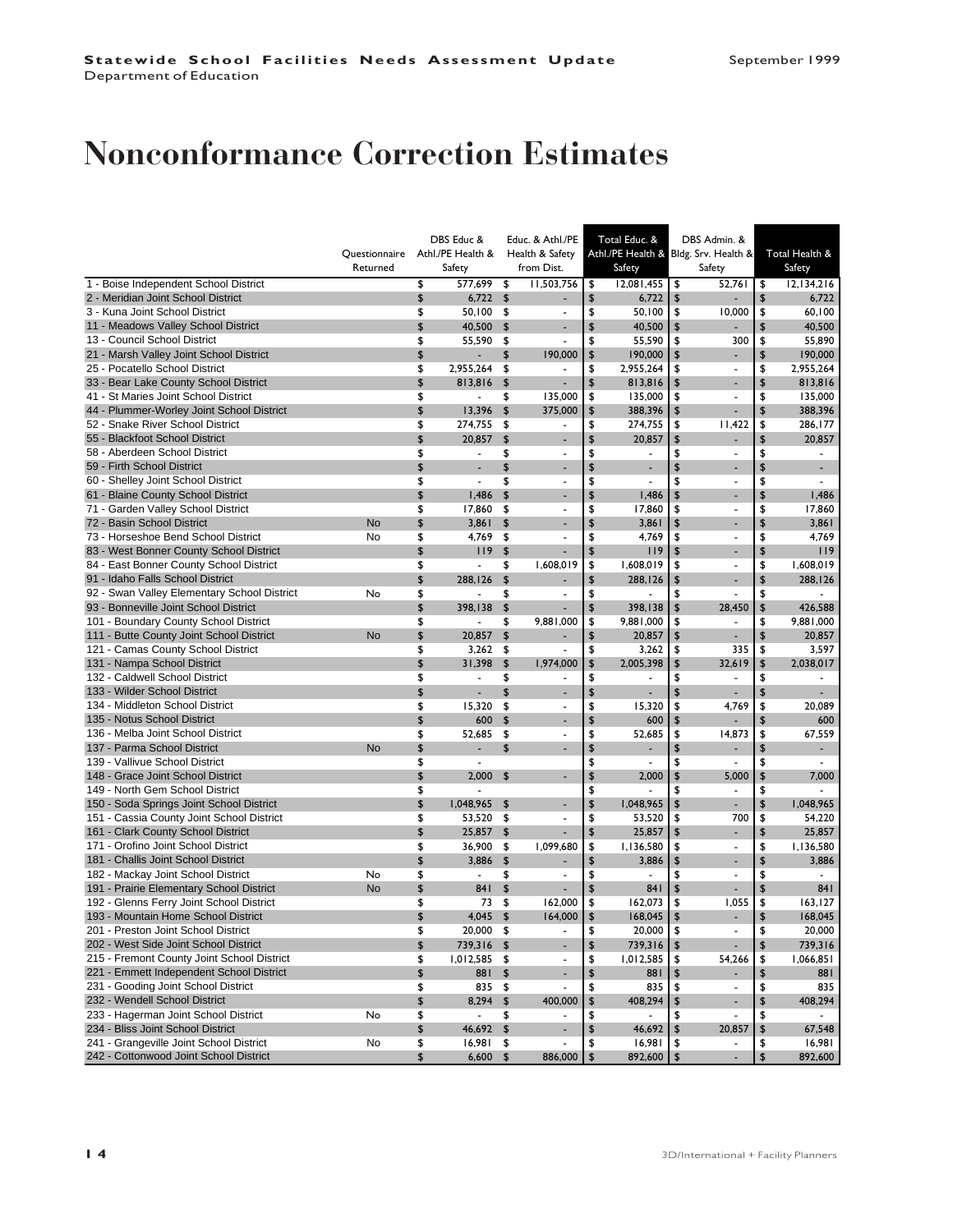|                                                    |                                 |          | DBS Educ &            |      | Educ. & Athl./PE           | <u>Total E</u> duc. &              | DBS Admin. &                          |          |                |
|----------------------------------------------------|---------------------------------|----------|-----------------------|------|----------------------------|------------------------------------|---------------------------------------|----------|----------------|
|                                                    | Questionnaire Athl./PE Health & |          |                       |      | Health & Safety            |                                    | Athl./PE Health & Bldg. Srv. Health & |          | Total Health & |
|                                                    | Returned                        |          | Safety                |      | from Dist.                 | Safety                             | Safety                                |          | Safety         |
| 251 - Jefferson County Joint School District       |                                 | \$       | 691,577               | \$   |                            | \$<br>691,577                      | \$<br>96,283                          | \$       | 787,860        |
| 252 - Ririe Joint School District                  | <b>No</b>                       | \$       | ä,                    | \$   | $\overline{\phantom{a}}$   | \$<br>ä,                           | \$<br>÷,                              | \$       | ÷.             |
| 253 - West Jefferson School District               |                                 | \$       | $\sim$                | \$   | $\sim$                     | \$<br>$\blacksquare$               | \$<br>÷.                              | \$       | $\sim$         |
| 261 - Jerome Joint School District                 |                                 | \$       | 406,901               | \$   | 1,384,000                  | \$<br>1,790,901                    | \$<br>200                             | \$       | 1,791,101      |
| 262 - Valley School District                       |                                 | \$       | 2,485                 | \$   | $\sim$                     | \$<br>2,485                        | \$<br>$\sim$                          | \$       | 2,485          |
| 271 - Coeur D'Alene School District                |                                 | \$       | ä,                    | \$   | $\overline{\phantom{a}}$   | \$<br>÷.                           | \$                                    | \$       | ÷.             |
| 272 - Lakeland School District                     |                                 | \$       | ä,                    | \$   | $\sim$                     | \$<br>$\mathbf{r}$                 | \$<br>$\blacksquare$                  | \$       | $\sim$         |
| 273 - Post Falls School District                   |                                 | \$       | ä,                    | \$   | 1,355,000                  | \$<br>1,355,000                    | \$<br>٠                               | \$       | 1,355,000      |
| 274 - Kootenai School District                     | No                              | \$       | $\tilde{\phantom{a}}$ | \$   | $\sim$                     | \$<br>$\blacksquare$               | \$<br>$\blacksquare$                  | \$       |                |
| 281 - Moscow School District                       |                                 | \$       | ä,                    | \$   | ä,                         | \$<br>$\blacksquare$               | \$<br>×,                              | \$       |                |
| 282 - Genesee Joint School District                |                                 | \$       | $\tilde{\phantom{a}}$ | \$   | 455,000                    | \$<br>455,000                      | \$<br>$\blacksquare$                  | \$       | 455,000        |
| 283 - Kendrick Joint School District               |                                 | \$       | ä,                    | \$   | 295,000                    | \$<br>295,000                      | \$<br>٠                               | \$       | 295,000        |
| 285 - Potlatch School District                     |                                 | \$       | $\blacksquare$        | \$   | 1,475,000                  | \$<br>1,475,000                    | \$<br>$\blacksquare$                  | \$       | 1,475,000      |
| 286 - Whitepine Joint School District              |                                 | \$       | 33,653                | \$   | 12,000,000                 | \$<br>12,033,653                   | \$<br>×,                              | \$       | 12,033,653     |
| 291 - Salmon School District                       |                                 | \$       | ÷.                    | \$   |                            | \$                                 | \$<br>$\blacksquare$                  | \$       |                |
| 292 - South Lemhi School District                  |                                 | \$       | ä,                    | \$   | ÷                          | \$<br>÷,                           | \$<br>×,                              | \$       |                |
| 302 - Nez Perce Joint School District              | No                              | \$       | $\blacksquare$        | \$   | $\sim$                     | \$<br>$\mathbf{r}$                 | \$<br>$\sim$                          | \$       |                |
| 304 - Kamiah Joint School District                 |                                 | \$       | ÷,                    | \$   | 1,040,000                  | \$<br>1,040,000                    | \$<br>÷                               | \$       | 1,040,000      |
| 305 - Highland Joint School District               |                                 | \$       | ÷.                    | \$   | 182,000                    | \$<br>182,000                      | \$<br>$\blacksquare$                  | \$       | 182,000        |
| 312 - Shoshone Joint School District               |                                 | \$       | ÷,                    | \$   | ÷,                         | \$<br>÷.                           | \$<br>$\overline{\phantom{a}}$        | \$       | ÷.             |
| 314 - Dietrich School District                     |                                 | \$       | ä,                    | \$   |                            | $\mathbf{r}$                       | \$                                    | \$       | $\mathbf{r}$   |
| 316 - Richfield School District                    |                                 | \$       | 25,442                | \$   | $\blacksquare$<br>÷,       | \$                                 | $\blacksquare$<br>÷.                  | \$       | 25,442         |
| 321 - Madison School District                      |                                 |          |                       | \$   |                            | \$<br>25,442                       | \$                                    |          | 173,153        |
|                                                    |                                 | \$<br>\$ | 22,057<br>ä,          | \$   | 150,000                    | \$<br>172,057<br>÷.                | \$<br>1,096<br>ä,                     | \$<br>\$ | ÷.             |
| 322 - Sugar-Salem Joint School District            |                                 |          |                       |      | ÷,                         | \$                                 | \$                                    |          |                |
| 331 - Minidoka County Joint School District        |                                 | \$       | $\sim$                | \$   | $\omega$                   | \$<br>$\mathbf{r}$                 | \$<br>$\blacksquare$                  | \$       | $\omega$       |
| 340 - Lewiston Independent School District         |                                 | \$       | Ξ                     | \$   | 90,000                     | \$<br>90,000                       | \$<br>÷,                              | \$       | 90,000         |
| 341 - Lapwai School District                       |                                 | \$       | 3,200                 | \$   | 280,000                    | \$<br>283,200                      | \$<br>$\blacksquare$                  | \$       | 283,200        |
| 342 - Culdesac Joint School District               |                                 | \$       | ä,                    | \$   | ÷.                         | \$<br>÷.                           | \$<br>$\sim$                          | \$       | ÷.             |
| 351 - Oneida County School District                |                                 | \$       | $\blacksquare$        | \$   | $\blacksquare$             | \$<br>$\blacksquare$               | \$<br>$\blacksquare$                  | \$       | $\blacksquare$ |
| 363 - Marsing Joint School District                |                                 | \$       | 17,245                | \$   | 5,000                      | \$<br>22,245                       | \$                                    | \$       | 22,245         |
| 364 - Pleasant Valley Elementary School District   |                                 | \$       | ä,                    | \$   | $\blacksquare$             | \$<br>$\overline{\phantom{a}}$     | \$<br>$\blacksquare$                  | \$       | $\omega$       |
| 365 - Bruneau-Grand View Joint School District     |                                 | \$       | 319,330               | \$   |                            | \$<br>319,330                      | \$                                    | \$       | 319,330        |
| 370 - Homedale Joint School District               |                                 | \$       | 312,600               | - \$ | $\blacksquare$             | \$<br>312,600                      | \$<br>1,075                           | \$       | 313,675        |
| 371 - Payette Joint School District                |                                 | \$       | 5,205                 | \$   | ÷                          | \$<br>5,205                        | \$<br>1,500                           | \$       | 6,705          |
| 372 - New Plymouth School District                 | No                              | \$       | 268,398               | -\$  | $\blacksquare$             | \$<br>268,398                      | \$<br>$\blacksquare$                  | \$       | 268,398        |
| 373 - Fruitland School District                    |                                 | \$       | 268,398               | \$   |                            | \$<br>268,398                      | \$                                    | \$       | 268,398        |
| 381 - American Falls Joint School District         | No                              | \$       | 310,149               | \$   | $\blacksquare$             | \$<br>310,149                      | \$<br>$\blacksquare$                  | \$       | 310,149        |
| 382 - Rockland School District                     | No                              | \$       | ÷                     | \$   |                            | \$<br>$\qquad \qquad \blacksquare$ | \$                                    | \$       |                |
| 383 - Arbon Elementary School District             |                                 | \$       | ÷,                    | \$   | $\blacksquare$             | \$<br>$\overline{\phantom{a}}$     | \$<br>$\blacksquare$                  | \$       | ÷,             |
| 391 - Kellogg Joint School District                |                                 | \$       |                       | \$   | 2,488,500                  | \$<br>2,488,500                    | \$                                    | \$       | 2,488,500      |
| 392 - Mullan School District                       | No                              | \$       | ÷.                    | \$   | $\blacksquare$             | \$<br>$\blacksquare$               | \$<br>$\blacksquare$                  | \$       |                |
| 393 - Wallace School District                      |                                 | \$       |                       | \$   | ٠                          | \$<br>$\overline{\phantom{a}}$     | \$<br>÷                               | \$       |                |
| 394 - Avery School District                        |                                 | \$       | ÷.                    | \$   | $\sim$                     | \$<br>$\blacksquare$               | \$<br>$\mathbf{r}$                    | \$       | $\omega$       |
| 401 - Teton County School District                 |                                 | \$       | 71,022                | \$   | Ξ                          | \$<br>71,022                       | \$<br>9,725                           | \$       | 80,746         |
| 411 - Twin Falls School District                   |                                 | \$       | ä,                    | \$   | $\sim$                     | \$<br>ä,                           | \$<br>$\blacksquare$                  | \$       |                |
| 412 - Buhl Joint School District                   |                                 | \$       | 268,398               | \$   | ÷                          | \$<br>268,398                      | \$<br>5,000                           | \$       | 273,398        |
| 413 - Filer School District                        |                                 | \$       | $4,192$ \$            |      | ä,                         | \$<br>4,192                        | \$<br>$\blacksquare$                  | \$       | 4,192          |
| 414 - Kimberly School District                     |                                 | \$       | $69,143$ \$           |      | ٠                          | \$<br>69,143                       | \$<br>٠                               | \$       | 69,143         |
| 415 - Hansen School District                       |                                 | \$       | 269,239 \$            |      | $\blacksquare$             | \$<br>269,239                      | \$<br>$\blacksquare$                  | \$       | 269,239        |
| 416 - Three Creek Joint Elementary School District | <b>No</b>                       | \$       | $3,997$ \$            |      | ۰                          | \$<br>3,997                        | \$<br>$\blacksquare$                  | \$       | 3,997          |
| 417 - Castleford School District                   |                                 | \$       | $3,966$ \$            |      | 134,000                    | \$<br>137,966                      | \$<br>$\blacksquare$                  | \$       | 137,966        |
| 418 - Murtaugh Joint School District               | <b>No</b>                       | \$       | 102,675 \$            |      | ٠                          | \$<br>102,675                      | \$<br>٠                               | \$       | 102,675        |
| 421 - McCall-Donnelly School District              |                                 | \$       | 30,000 \$             |      | $\blacksquare$             | \$<br>30,000                       | \$<br>$\blacksquare$                  | \$       | 30,000         |
| 422 - Cascade School District                      | No                              | \$       | ÷                     | \$   | ٠                          | \$<br>٠                            | \$<br>٠                               | \$       | $\blacksquare$ |
| 431 - Weiser School District                       |                                 | \$       | 67,897 \$             |      | $\blacksquare$             | \$<br>67,897                       | \$<br>526                             | \$       | 68,423         |
| 432 - Cambridge Joint School District              | No                              | \$       | $8,117$ \$            |      | ٠                          | \$<br>8,117                        | \$<br>٠                               | \$       | 8,117          |
| 433 - Midvale School District                      | No                              | \$       | $11,480$ \$           |      | $\blacksquare$             | \$<br>11,480                       | \$<br>$\blacksquare$                  | \$       | 11,480         |
| Total                                              | 21                              | \$       |                       |      | $12,272,212$ \$ 49,711,955 | \$<br>61,984,167                   | \$<br>352,809                         | \$       | 62,336,976     |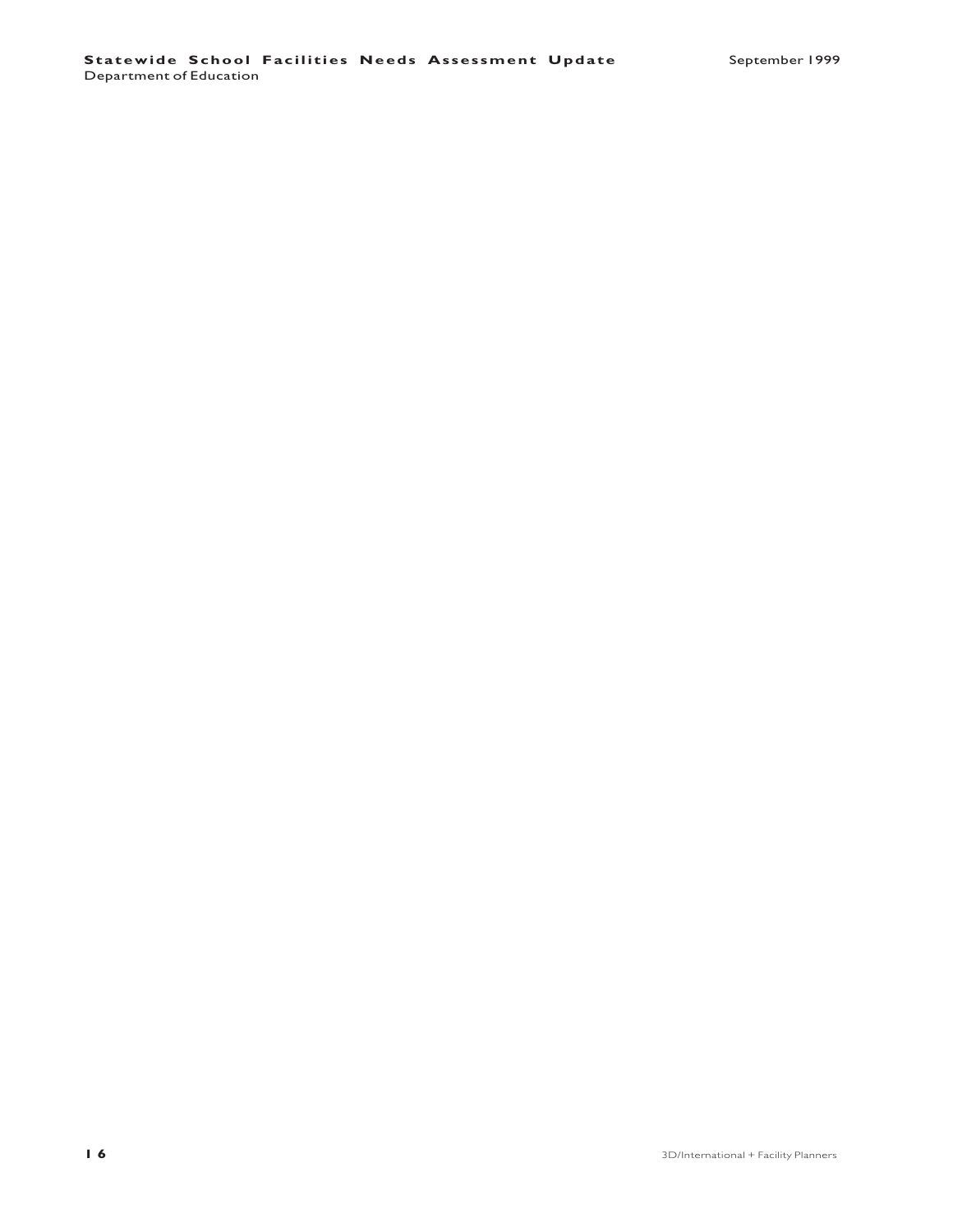Part Two:

# Status Report, 71 Worst Condition Buildings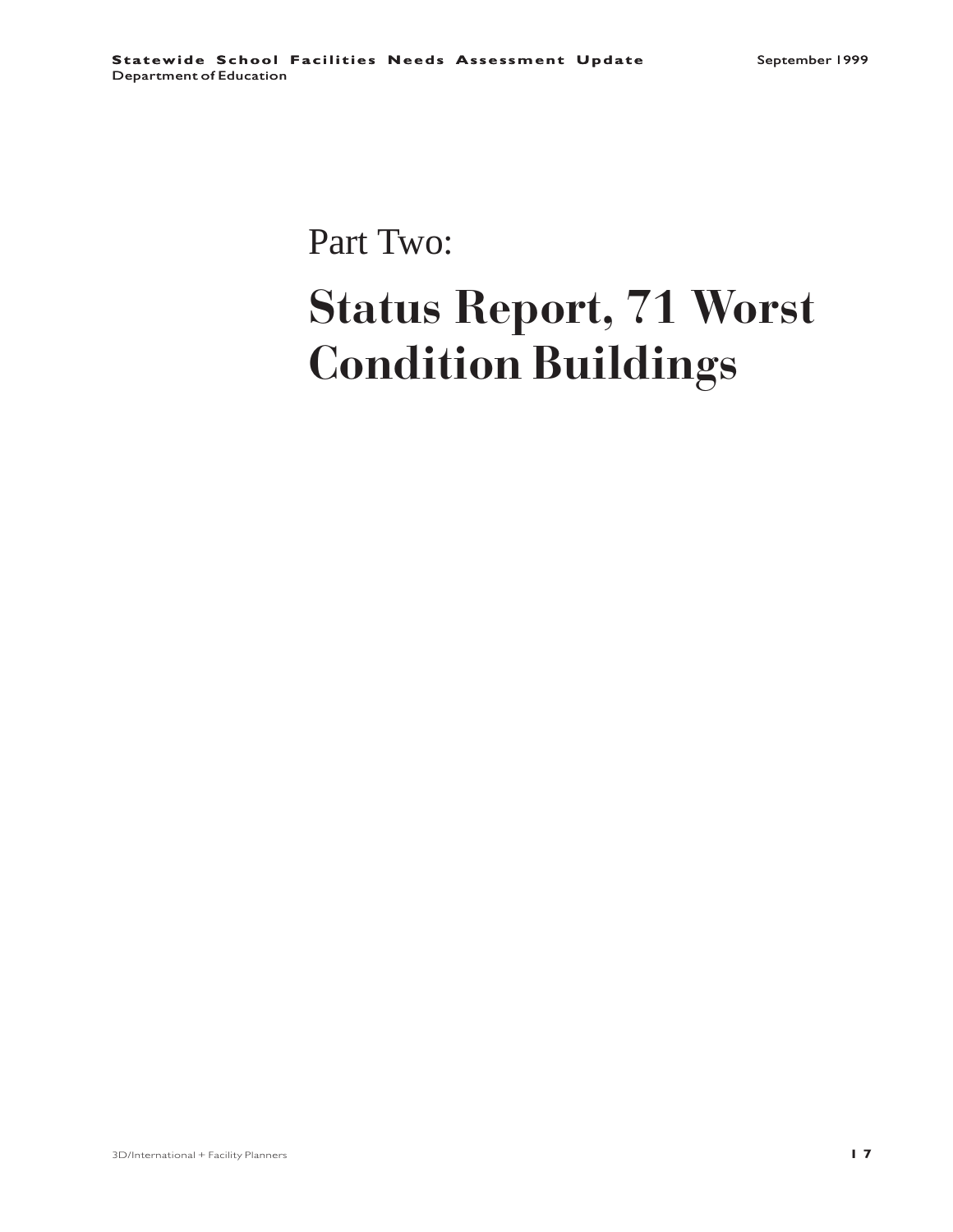# 71 Buildings from the 1993 Study

The 1993 Statewide School Facilities Needs Assessment used a methodology to evaluate the 770 school instructional buildings included in the 1993 study. (The study did not include non instructional spaces such as district offices or building services facilities, nor did it include relocatable buildings.) The 1993 methodology considered four major building components, with each component receiving a score during the on-site field observation visits. The components were:

|                                            | Good       | Fair         | Poor Unsatisfactory |
|--------------------------------------------|------------|--------------|---------------------|
| ■ Exterior Building Condition              | 28-31      | 18-27 11-17  | <11                 |
| $\blacksquare$ Interior Building Condition | 21-23      | $13-20$ 4-12 | $\leq$              |
| ■ Mechanical Systems Condition             | 23-26      | $15-19$ 8-14 | $<$ 8               |
| $\blacksquare$ Safety/Building Code        | 18-20      | $13-17$ 7-12 | $<$ 6               |
| <b>Total Adjusted Score</b>                | $90 - 100$ | 60-89 30-59  | <30                 |

The total adjusted score is the rating adjusted to 100% of the total possible score for all features of the building. If a building lacked either fixed equipment or cooling or both, the score was re-adjusted.

#### Buildings Scoring Below 50

In 1993, 71 buildings fell below 50 in the total adjusted score, with recommendations to replace eight of these buildings altogether. Statewide, these buildings were considered to be in the worst condition and the estimated total cost to bring these 71 buildings to a "Good" condition rating was  $$72.2$  million. A summary of these buildings, their component scores, and the 1993 estimated cost to repair are shown in the following table, which is ranked by descending score (worst first) order.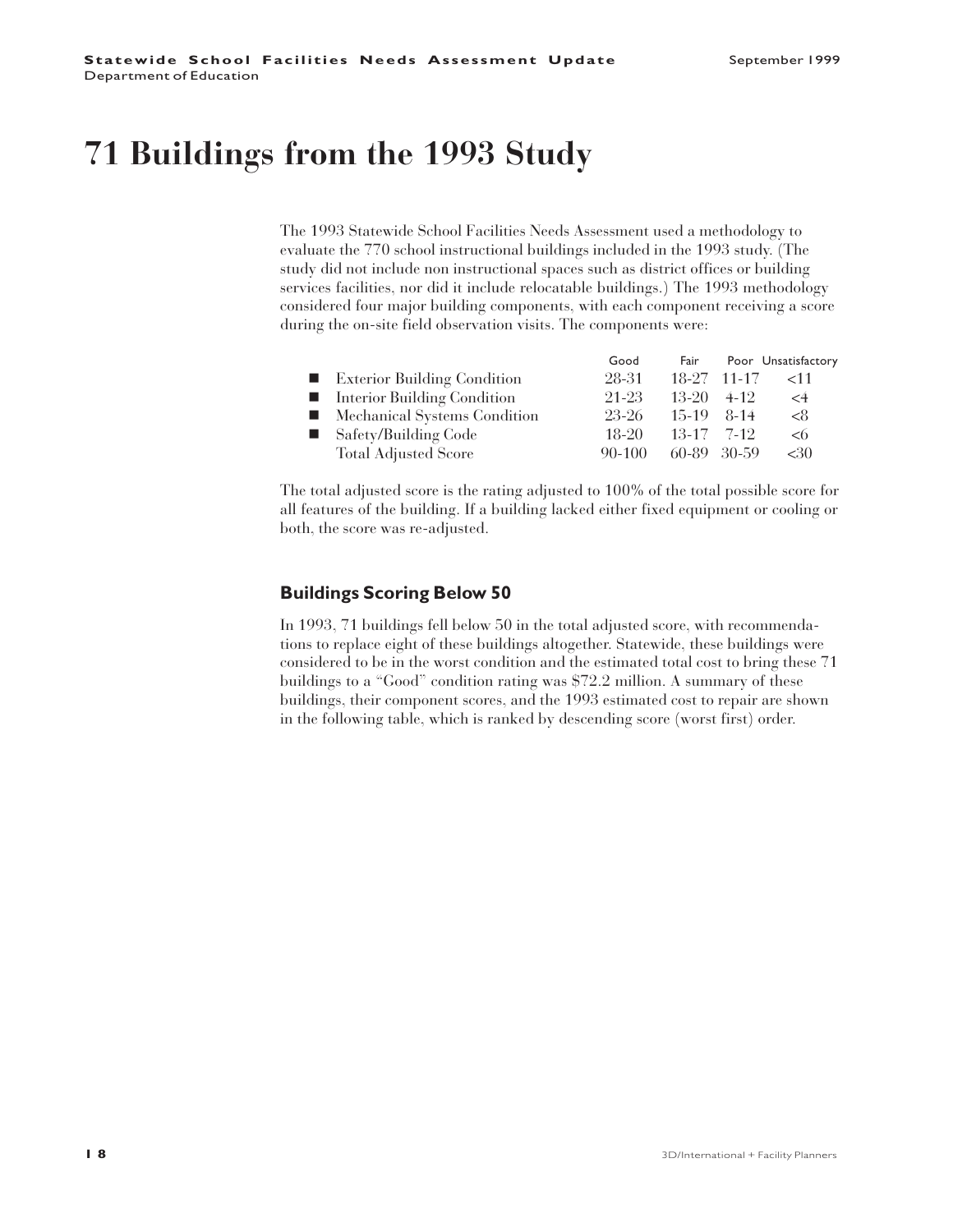|                                                                                           |                           | Total                            |                       |                     |                      |         | 1993           | 1993 Repair                        |
|-------------------------------------------------------------------------------------------|---------------------------|----------------------------------|-----------------------|---------------------|----------------------|---------|----------------|------------------------------------|
| $Dist \# School \# and School Name$                                                       | <b>Building Use</b>       | Sq.Ft.<br>Year                   | Exterior              | Interior            | Mechanical           | Safety  | Score          | Cost                               |
| 0734 - Eden Primary School<br>262                                                         | Cafeteria                 | 2,384 1927                       | 7                     | $\mathbf{2}$        | 7                    | 3       | 20.21          | \$<br>166,880                      |
| 001<br>9001 - Fort Boise Learning Center<br>382 0169 - Rockland Public School             | Art/Shop Annex<br>Main    | 4,000<br>1915<br>18,500 1936     | 5<br>7                | 7<br>5              | 8<br>7               | 3<br>5  | 24.47<br>25.53 | \$<br>210,000<br>\$<br>1,295,000   |
| 262<br>0733 - Hazelton Intermediate School                                                | Main                      | 12,560<br>1927                   | 20                    | 0                   | 4                    | 3       | 28.72          | \$<br>879,200                      |
| 262 0734 - Eden Primary School                                                            | Main                      | 12,290 1927                      | 16                    | 4                   | 5                    | 3       | 29.79          | \$<br>860,300                      |
| 132<br>0281 - Caldwell Senior High School                                                 | Art / Wood Shop           | 7,200<br>1954                    | 7                     | 3                   | П                    | 7       | 29.79          | \$<br>504,000                      |
| 20 I<br>0222 - Jefferson Junior High School                                               | Main                      | 33,075 1914                      | 12                    | 9                   | 4                    | 3       | 29.79          | \$<br>2,315,250                    |
| 262<br>0733 - Hazelton Intermediate School                                                | Band/Cafeteria            | 2,412<br>1927                    | 7                     | 4                   | 9                    | 7       | 30.00          | \$<br>168,840                      |
| 013<br>0348 - Council Elementary School<br>0059 - Butte County High School<br>Ш           | Chapter 1 / Anne:<br>Main | 1951<br>1,350<br>43,548<br>1952  | 9<br>20               | 0<br>$\overline{2}$ | 16                   | 3<br>6  | 30.43<br>30.85 | 65,744<br>\$<br>\$<br>2, 107, 94   |
| 391<br>9021 - Silver Valley Alternative High                                              | Main                      | 17,186 1938                      | 18                    | 5                   | 3                    | 3       | 30.85          | \$<br>831,888                      |
| 171<br>1028 - Weippe Middle and Elementary School                                         | Main                      | 20,903<br>1927                   | П                     | 13                  | 5                    | 4       | 33.00          | \$<br>563,879                      |
| 193<br>0093 - Hacker Middle School Annex                                                  | Journalism                | 1926<br>25,035                   | 16                    | $\mathbf{2}$        | 8                    | 5       | 33.00          | \$<br>1,174,141                    |
| 193<br>0494 - East Elementary School                                                      | Main                      | 37,398<br>1951                   | П                     | $\overline{2}$      | 13                   | 8       | 34.00          | \$<br>1,727,788                    |
| 084<br>1045 - Alternative High School                                                     | Main                      | 2,504<br>1950                    | 15                    | 4                   | 8                    | 5       | 34.78          | \$<br>114,318                      |
| 135<br>0520 - Notus Elem-Jr High School                                                   | <b>Music</b>              | 1,000<br>1952                    | 4                     | 5                   | 6<br>8               | 8<br>4  | 34.78          | \$<br>45,654                       |
| 135<br>0234 - Notus High School<br>171<br>0086 - Orofino Junior High School               | Vo-Ag<br>Main             | 5,000<br>1952<br>43,407<br>1912  | 14<br>18              | 6<br>8              | 3                    | 4       | 35.11<br>35.11 | 227, II5<br>\$<br>\$<br>1,971,676  |
| 432<br>0193 - Cambridge Jr-Sr High School                                                 | Main                      | 20,000<br>1922                   | 16                    | 7                   | 6                    | 4       | 35.11          | \$<br>908,460                      |
| 093<br>0426 - Ammon Intermediate School                                                   | Main                      | 45,845<br>1936                   | 9                     | 15                  | 7                    | 3       | 35.22          | \$<br>2,078,887                    |
| 101.<br>0434 - Mount Hall Elementary School                                               | Main                      | 1949<br>25,098                   | 16                    | $\overline{13}$     | 3                    | 3       | 37.23          | 1,102,78<br>\$                     |
| 291<br>0139 - Salmon Elem-Jr High School                                                  | Annex                     | 9,400<br>1940                    | 8                     | 4                   | 5                    | 8       | 38.04          | \$<br>407,697                      |
| 101<br>0433 - Naples Elementary School                                                    | Main                      | 10,608 1949                      | 16                    | 13                  | 4                    | 3       | 38.30          | \$<br>458,160                      |
| 001<br>0304 - Franklin Elementary School                                                  | Main                      | 49,786<br>1905                   | 13                    | 6                   | 12                   | 5       | 38.30          | \$<br>2,150,257                    |
| 43 I<br>0191 - Weiser Junior High School<br>151<br>0084 - Declo Jr-Sr High School         | Gymnasium<br>Agriculture  | 17,310<br>1936<br>1920<br>8,000  | 17<br>10              | 4<br>8              | 7<br> 4              | 8<br>5  | 39.13<br>39.36 | 485,743<br>\$<br>\$<br>339.584     |
| 001<br>0007 - Boise Senior High School                                                    | <b>Industrial Arts</b>    | 26, 171 1928                     | 20                    | 9                   | 5                    | 3       | 39.36          | \$<br>1,110,907                    |
| 365<br>0801 - Bruneau Elementary School                                                   | Main                      | 22,328<br>1958                   | 8                     | 5                   | 8                    | 6       | 39.36          | \$<br>495,623                      |
| 321<br>0776 - Washington Elementary School                                                | Main                      | 47,175 1922                      | 18                    | 9                   | 5                    | 5       | 40.22          | \$<br>1,974,085                    |
| 34 I<br>0844 - Lapwai Elementary School                                                   | Alternative Schoo         | 1,200<br> 94                     | 19                    | 8                   | 6                    | 4       | 40.22          | \$<br>50,212                       |
| 083<br>0407 - Priest River Elementary School                                              | Main                      | 44,201<br>1962                   | 19                    | 10                  | 5                    | 4       | 40.43          | \$<br>1,843,137                    |
| 0437 - Valley View Elementary School<br>101<br>365<br>0802 - Grand View Elementary School | Main<br>Main              | 30,378<br>1949<br>38,326<br>1058 | 4<br>13               | 10<br>12            | 5<br>7               | 9<br>6  | 40.43<br>40.43 | \$<br>1,266,732<br>\$<br>682,613   |
| 343<br>1134 - Tammany Elem-Jr High School                                                 | Main                      | 23,845<br>1935                   | 19.8                  | 10                  | 4                    | 5       | 41.28          | \$<br>899,520                      |
| 134<br>0453 - Middleton Primary School                                                    | Main                      | 29,774 1932                      | 16                    | 7                   | 9                    | 6       | 41.30          | \$<br>1,223,414                    |
| 135<br>0520 - Notus Elem-Jr High School                                                   | Main                      | 34,813<br>1926                   | 9                     | 4                   | п                    | 5       | 41.49          | \$<br>1,425,836                    |
| 0169 - Rockland Public School<br>382                                                      | Gymnasium                 | 5,000<br>1955                    | 10                    | 8                   | 12                   | 9       | 42.39          | \$<br>201,635                      |
| 001<br>0007 - Boise Senior High School                                                    | Main                      | 130,703<br>1908                  | 20                    | 10                  | 7                    | 3       | 42.55          | \$<br>5,256,221                    |
| 273<br>0125 - Post Falls Junior High School                                               | Main                      | 54,889<br>1956                   | 21.52                 | 8                   | 6.63                 | 3       | 42.55          | \$<br>2,207,36                     |
| 0481 - Cavendish-Teakean Elem School<br>171<br>34 I<br>0154 - Lapwai Jr-Sr High School    | Main<br>Main              | 1954<br>5,342<br> 94 <br>48,800  | $\overline{13}$<br>25 | 4<br>9              | $\overline{10}$<br>7 | 3<br>3  | 43.48<br>44.00 | \$<br>211,351<br>\$<br>1,736,560   |
| 061<br>0197 - Carey Public School                                                         | Vo-Ag                     | 4,636<br>1964                    | 16                    | П                   | 10                   | 4       | 44.57          | \$<br>395, 111                     |
| 161<br>0085 - Clark County Jr-Sr High School                                              | Main                      | 21,817<br>1915                   | 18                    | П                   | 7                    | 5       | 44.57          | \$<br>846,521                      |
| 272<br>1104 - Mountainview Alternative                                                    | Main                      | 14,634<br>1936                   | 21                    | П                   | 6                    | 3       | 44.57          | \$<br>567,814                      |
| 42 I<br>0847 - Yellowpine Elem-Jr High School                                             | Main                      | 1937<br>1,224                    | 21                    | 4                   | 8                    | 8       | 44.57          | \$<br>47,492                       |
| 292<br>0137 - Leadore School                                                              | Main                      | 25,599<br>1956                   | 21                    | П                   | 5                    | 5       | 44.68          | \$<br>790,783                      |
| 291<br>0139 - Salmon Elem-Jr High School                                                  | Main                      | 42,000<br>1940                   | 23                    | 10                  | 3                    | 3       | 45.35          | \$<br>1,606,710                    |
| 232<br>0104 - Wendell Middle School<br>084<br>0408 - Washington Elementary School         | Main<br>Main              | 45,440<br>1920<br>1950<br>30,160 | 23<br> 9              | 9<br>9              | 7<br>6               | 3<br>9  | 45.65<br>45.74 | \$<br>1,728,765<br>\$<br>974,618   |
| 286<br>0760 - Bovill Elementary School                                                    | Main                      | 13,395<br>1958                   | 20                    | 13                  | 4                    | 6       | 45.74          | \$<br>394,823                      |
| 40 I<br>0823 - Victor Elementary School                                                   | Main                      | 1949<br>22,547                   | 21                    | $\overline{13}$     | 6                    | 3       | 45.74          | \$<br>856,380                      |
| 0128 - Lakeside Elementary School<br>044                                                  | Music / Annex             | 2,500<br>1980                    | 16                    | П                   | 6                    | 8       | 46.59          | \$<br>93,468                       |
| 0175 - Teton High School<br>40 I                                                          | Annex                     | 1,000<br>1928                    | 15                    | 12                  | 10                   | 6       | 46.74          | \$<br>37,282                       |
| 271<br>0122 - Coeur D'Alene High School                                                   | Commons 400               | 1969<br>56,903                   | 17.8                  | П                   | 13                   | 5       | 46.80          | \$<br>2,119,068                    |
| 373 0165 - Fruitland Middle School                                                        | Main                      | 35, II5 1928                     | 21                    | 10                  | 9                    | 4       | 46.81          | 1,307,437<br>\$                    |
| 312 0142 - Shoshone Jr-Sr High School<br>418 0187 - Murtaugh High School                  | Main<br>Main              | 32,373 1909<br>20,270 1915       | 9<br>17               | 13<br>12            | 9<br>10              | 3<br>5  | 46.81<br>46.81 | \$<br>1,205,344<br>754,713<br>\$   |
| 093<br>0430 - Lincoln Elementary School                                                   | Main                      | 12,350<br>1905                   | 22                    | 4                   | 3.4                  | 3       | 46.81          | \$<br>459,828                      |
| 132 0448 - Washington Elementary School                                                   | Main                      | 27,408<br>1905                   | 18                    | 12                  | 9                    | 5       | 46.81          | 1,020,482<br>\$                    |
| 286<br>0134 - Troy Jr-Sr High School                                                      | Main                      | 39,453<br>1916                   | 17                    | 17                  | 5                    | 5       | 46.81          | \$<br>1,468,954                    |
| 342 0795 - Culdesac School                                                                | Main                      | 34,500<br>1939                   | 26.8                  | 10                  | 4                    | 4       | 47.66          | \$<br>1,264,011                    |
| 215<br>0098 - South Fremont Jr High School                                                | Main                      | 39,221<br>1937                   | 26                    | П                   | $\mathbf{2}$         | 5       | 47.83          | \$<br>1,432,312                    |
| 0815 - John Mullan Elementary School<br>392                                               | Main                      | 30,475<br>1957                   | 23                    | 10                  | 5                    | 6       | 47.83          | 1,112,917<br>\$                    |
| 281<br>0754 - Lena Whitmore Elementary Sch<br>391<br>0811 - Pinehurst Elementary School   | Main<br>Main              | 47,696<br>1952<br>42,320<br>1954 | 8<br>23               | 9<br>8              | П<br>4               | 7<br>10 | 47.87<br>47.87 | \$<br>1,740,475<br>1,544,299<br>\$ |
| 271<br>0743 - Winton Elementary School                                                    | Main                      | 19,572<br>1923                   | 22.5                  | $\mathbf{H}$        | $\overline{7}$       | 4       | 48.37          | \$<br>707,352                      |
| 171<br>0482 - Peck Elementary School                                                      | Main                      | 4,110<br>1954                    | 4                     | 16                  | 10                   | 5       | 48.91          | 146,986<br>\$                      |
| 252<br>0228 - Ririe Jr-Sr High School                                                     | Pe Annex                  | 1,250<br>1925                    | 25                    | 10                  | 5                    | 5       | 48.91          | 44,704<br>\$                       |
| 412<br>0179 - Buhl Elem-Jr High School                                                    | Main                      | 55,950<br>1920                   | 18                    | П                   | 9                    | 7       | 48.91          | 2,000,940<br>\$                    |
| 0185 - Castleford High School<br>417                                                      | Gymnasium                 | 16,660<br>1961                   | 24                    | 8                   | 9                    | 4       | 48.91          | \$<br>389,817                      |
| 0762 - Potlatch Elementary School<br>285                                                  | Main                      | 38,500<br>1955                   | 23                    | $\mathbf{H}$        | 7                    | 5       | 48.94          | 1,376,067<br>\$                    |

71 Total Buildings Total Modernization Cost from 1993 Study \$ 72,181,863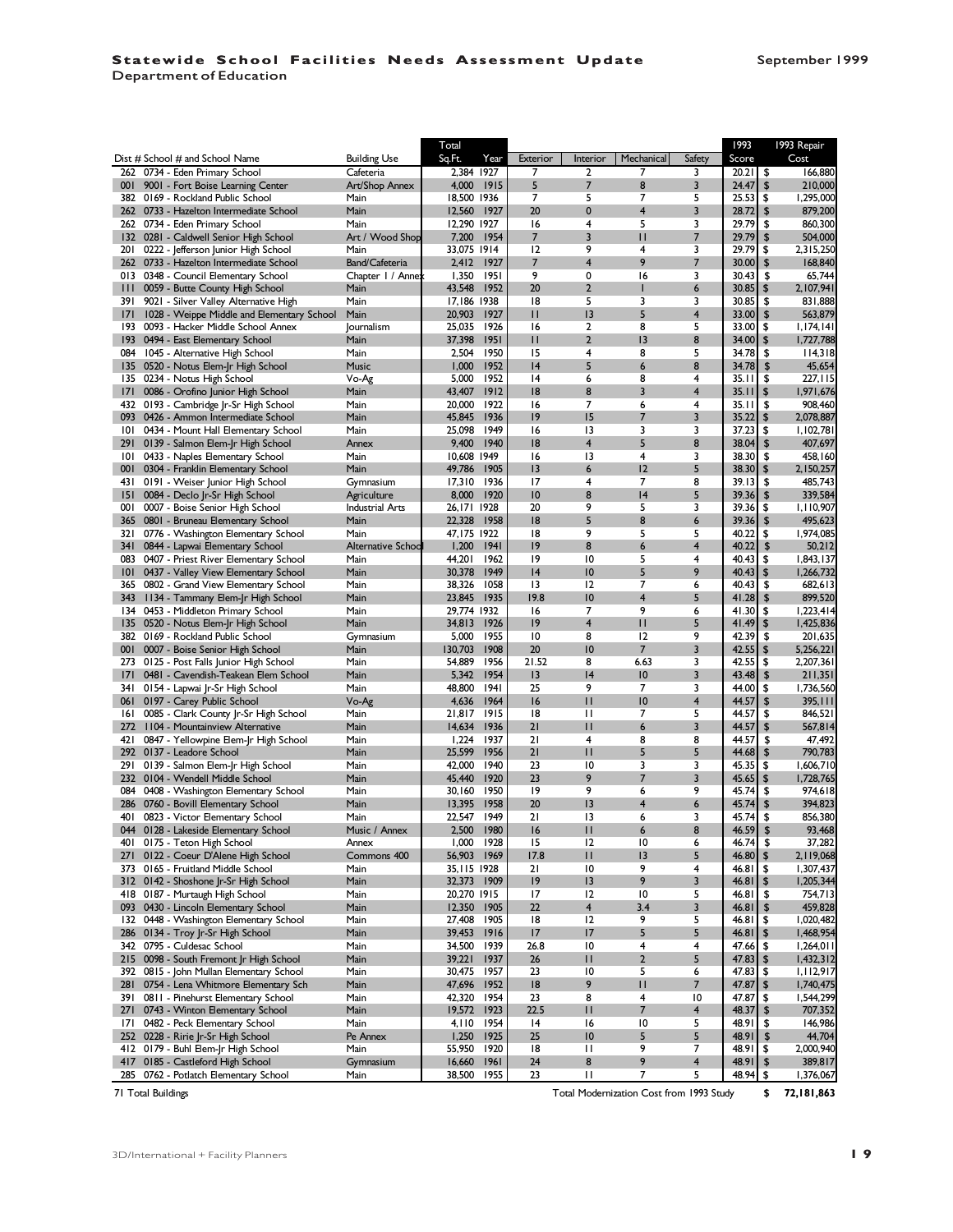# Status of Building Disposition

| Disposition              |    |
|--------------------------|----|
| <b>Instructional Use</b> | 53 |
| Sold                     | 5  |
| Abandoned                | 4  |
| <b>Demolished</b>        | g  |
| Total                    |    |



| <b>Statistics for 18 Disposed Buildings</b> |                                                    |  |  |  |  |  |  |
|---------------------------------------------|----------------------------------------------------|--|--|--|--|--|--|
|                                             | 397,862 Total Square Footage of Disposed Buildings |  |  |  |  |  |  |
|                                             | 23% Percent of Square Feet for all 71 Buildings    |  |  |  |  |  |  |
| 25% Percent in Number for all 71 Buildings  |                                                    |  |  |  |  |  |  |
|                                             | 65 Average Age in Years of Disposed Buildings      |  |  |  |  |  |  |
|                                             | 35.7 Average Score from 1993 Study                 |  |  |  |  |  |  |
|                                             | 20.2 Lowest Scoring Building                       |  |  |  |  |  |  |
|                                             | 47.8 Highest Scoring Buildir                       |  |  |  |  |  |  |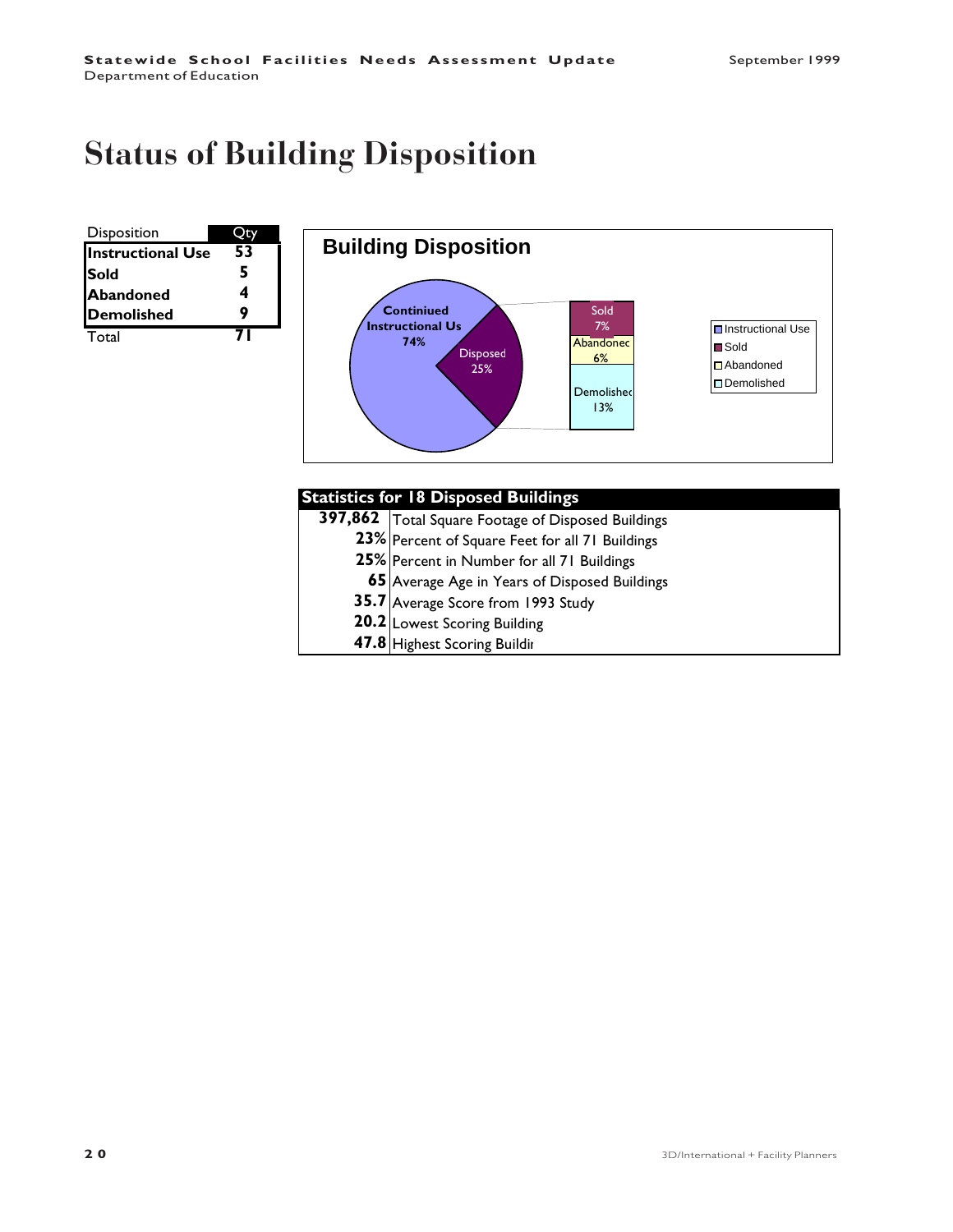# Status of Progress To Date

Since 1993, 18 buildings have been removed from service. 9 were demolished, 5 were sold, and 4 were taken out of service and are being used for another purpose at this time. Of the remaining 53 buildings, 21 have had major renovations totalling over \$12,496,102 million. 18 have had minor renovations with an estimated renovation cost of \$281,000 million. The remaining 14 buildings have not had any significant repairs since 1993 and are still considered to be in unsatisfactory condition. The average score for these 14 untouched buildings was 41.0 in 1993, and the average score for these buildings has now deteriorated another 8% to an estimated score of 37.9.

The following chart lists the 18 buildings that were removed from service and identifies the method of disposition.

|      |                                       |                            |                   | Total       |      | <b>Disposition</b> | 1993 Study |
|------|---------------------------------------|----------------------------|-------------------|-------------|------|--------------------|------------|
|      | District School Number and Name       | <b>Building Use</b>        | Disposition       | Sq.Ft.      | Year | <b>Date</b>        | Score      |
| 262  | 0733 - Hazelton Intermediate School   | Main                       | Sold              | 12.560      | 1927 | Mar-99             | 28.72      |
| 262  | 0734 - Eden Primary School            | <b>Main</b>                | Sold              | 12.290      | 1927 | Mar-99             | 29.79      |
| 262  | 0734 - Eden Primary School            | Cafeteria                  | Sold              | 2.384       | 1927 | Mar-99             | 20.21      |
| 262  | 0733 - Hazelton Intermediate School   | Band/Cafeteria             | Sold              | 2.412 1927  |      | Mar-99             | 30         |
| 373  | 0165 - Fruitland Middle School        | Main                       | Sold              | 35.115      | 1928 | Mar-97             | 46.81      |
| 101  | 0433 - Naples Elementary School       | Main                       | Abandoned         | 10,608      | 1949 | $Sep-99$           | 38.3       |
| 151  | 0084 - Declo Ir-Sr High School        | Agriculture                | Abandoned         | 8,000       | 1920 | Dec-99             | 39.36      |
| 215  | 0098 - South Fremont Jr High School   | <b>Main</b>                | Abandoned         | 39.221      | 1937 | Aug-98             | 47.83      |
| 312  | 0142 - Shoshone Jr-Sr High School     | Main                       | Abandoned         | 32,373      | 1909 | Sep-99             | 46.81      |
|      | 0007 - Boise Senior High School       | <b>Industrial Arts</b>     | <b>Demolished</b> | 26.171      | 1928 | Jun-97             | 39.36      |
| Ш    | 0059 - Butte County High School       | Main                       | Demolished I      | 43.548      | 1952 | $Sep-97$           | 30.85      |
| 132  | 0281 - Caldwell Senior High School    | Art / Wood Shop Demolished |                   | 7.200       | 1954 | $ ul-97$           | 29.79      |
| 134  | 0453 - Middleton Primary School       | Main                       | Demolished        | 29.774 1932 |      | Sep-97             | 41.3       |
| 201  | 0222 - Jefferson Junior High School   | <b>Main</b>                | Demolished        | 33.075      | 1914 | Aug-98             | 29.79      |
| 32 I | 0776 - Washington Elementary School   | Main                       | Demolished I      | 47.175      | 1922 | Nov-96             | 40.22      |
| 382  | 0169 - Rockland Public School         | <b>Main</b>                | Demolished        | 18,500      | 1936 | Sep-94             | 25.53      |
| 391  | 9021 - Silver Valley Alternative High | Main                       | Demolished        | 17.186      | 1938 | Mar-97             | 30.85      |
| 418  | 0187 - Murtaugh High School           | Main                       | Demolished        | 20,270      | 1915 | Sep-97             | 46.81      |

#### Renovations and Replacement

| Disposition               |     |
|---------------------------|-----|
| <b>Improved Condition</b> | 29  |
| No Change                 | I 7 |
| <b> Decline</b>           |     |
| Total                     | 53  |

| Average Scores        | Score |
|-----------------------|-------|
| <b>Previous Score</b> | 1.85  |
| <b>Current Score</b>  | 2.36  |
|                       |       |

Average Increase 0.52

39 buildings have undergone major or minor renovations in the past 6 years. Some of the renovations have involved additions that added capacity to the school. The following chart identifies those schools receiving renovations, identified when those renovations were considered major and when they were considered minor renovations, if an addition was involved and if so, the square feet added, the date of renovation, and the cost of construction. Each of these buildings are assumed to be in "Good" condition based upon the level of remediation, with the exception of buildings where no renovations have taken place as noted in the Renovation Type Column.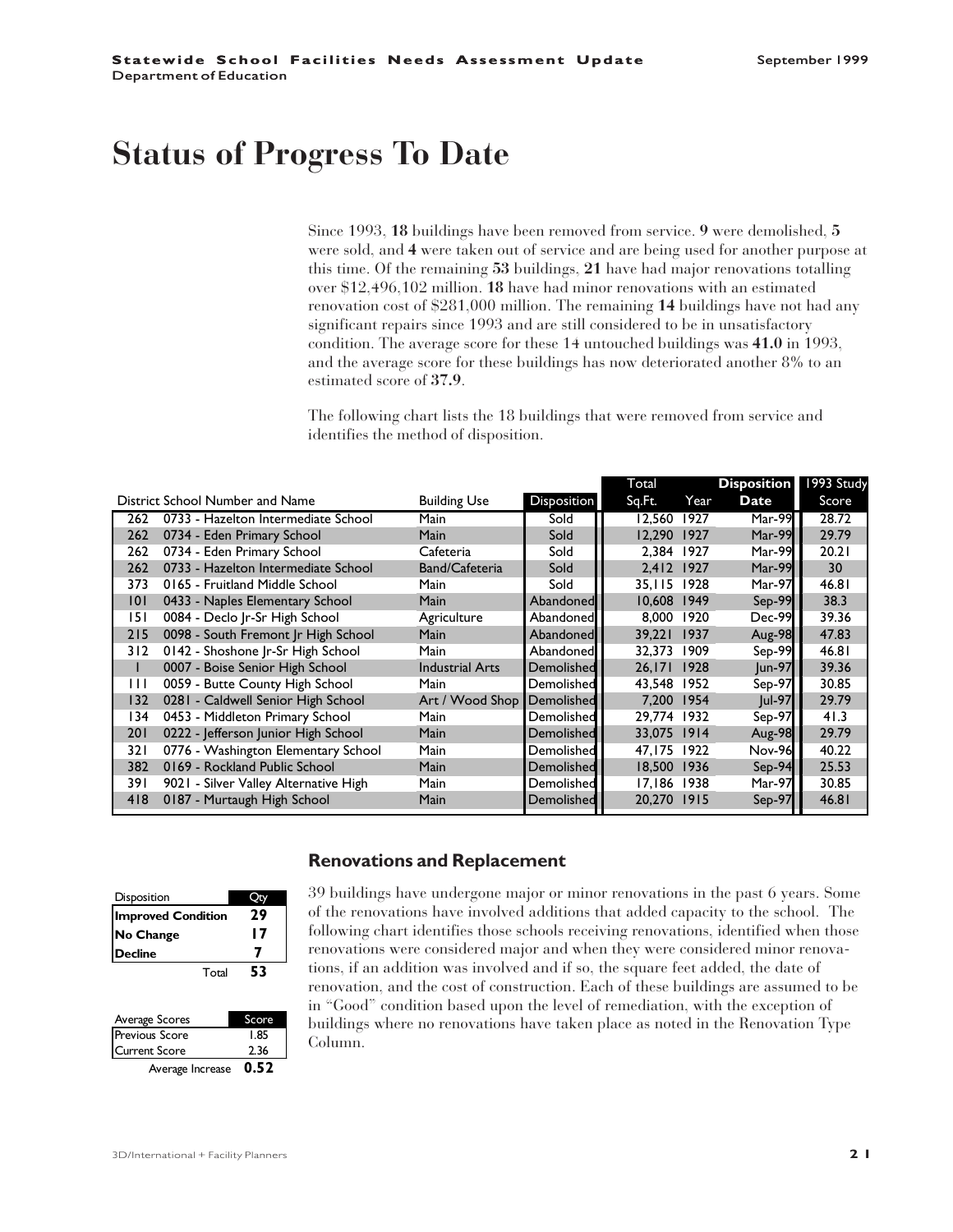n i

|                                                |                |                                                 | Total           |      |          |      | Renovation               |                     |
|------------------------------------------------|----------------|-------------------------------------------------|-----------------|------|----------|------|--------------------------|---------------------|
| School Number and Name                         | Building Type  | District Number and Name                        | Sq.Ft.          | Year | Type     | Cost |                          | FY QTR              |
| 0762 - Potlatch Elementary School              | Main           | 285 - Potlatch School District                  | 38,500   1955   |      | Major \$ |      |                          | 330,000 3Qtr-1998   |
| 0482 - Peck Elementary School                  | Main           | 171 - Orofino Joint School District             | 4,110           | 1954 | Minor \$ |      |                          | 32,500 3Qtr-1996    |
| 0228 - Ririe Jr-Sr High School                 | Pe Annex       | 252 - Ririe Joint School District               | 1,250           | 1925 | Minor \$ |      |                          | 8,000 3Qtr-1997     |
| 0179 - Buhl Elem-Jr High School                | Main           | 412 - Buhl Joint School District                | 55,950          | 1920 | Minor \$ |      |                          | 7,500 3Otr-1998     |
| 0185 - Castleford High School                  | Gymnasium      | 417 - Castleford School District                | 16,660          | 1961 | Major    | \$   |                          | 700,000 4Qtr-1998   |
| 0743 - Winton Elementary School                | Main           | 271 - Coeur D'Alene School District             | 19,572          | 1923 | None \$  |      |                          | N/A                 |
| 0754 - Lena Whitmore Elementary Sch            | Main           | 281 - Moscow School District                    | 47,696          | 1952 | None \$  |      | $\overline{\phantom{a}}$ | N/A                 |
| 0811 - Pinehurst Elementary School             | Main           | 391 - Kellogg Joint School District             | 42,320          | 1954 | Major \$ |      |                          | 98,648 3Qtr-1997    |
| 0815 - John Mullan Elementary School           | Main           | 392 - Mullan School District                    | 30,475          | 1957 | Major    | -\$  |                          | 60,000 3Qtr-1999    |
| 0795 - Culdesac School                         | Main           | 342 - Culdesac Joint School District            | 34,500          | 1939 | None \$  |      | ٠                        | N/A                 |
| 0430 - Lincoln Elementary School               | Main           | 093 - Bonneville Joint School District          | $12,350$   1905 |      | Minor \$ |      |                          | 6,000 3Qtr-1994     |
| 0448 - Washington Elementary School            | Main           | 132 - Caldwell School District                  | 27,408          | 1905 | Minor \$ |      |                          | 40,000 3Otr-1999    |
| 0134 - Troy Jr-Sr High School                  | Main           | 286 - Whitepine Joint School District           | 39,453          | 1916 | None \$  |      | $\blacksquare$           | N/A                 |
| 0122 - Coeur D'Alene High School               | Commons 400    | 271 - Coeur D'Alene School District             | 56,903          | 1969 | Minor \$ |      |                          | 2,000 3Qtr-1997     |
| 0175 - Teton High School                       | Annex          | 401 - Teton County School District              | 1,000           | 1928 | None     | -\$  | $\overline{\phantom{a}}$ | N/A                 |
| 0128 - Lakeside Elementary School              | Music / Annex  | 044 - Plummer-Worley Joint School District      | 2,500           | 1980 | None \$  |      | ÷                        | N/A                 |
| 0408 - Washington Elementary School            | Main           | 084 - East Bonner County School District        | 30,160          | 1950 | Major \$ |      |                          | 305,000 4Qtr-1995   |
| 0760 - Bovill Elementary School                | Main           | 286 - Whitepine Joint School District           | 13,395          | 1958 | Major \$ |      |                          | 320,500 3Qtr-1994   |
| 0823 - Victor Elementary School                | Main           | 401 - Teton County School District              | 22,547          | 1949 | Minor \$ |      |                          | 16,000 3Qtr-1994    |
| 0104 - Wendell Middle School                   | Main           | 232 - Wendell School District                   | 45,440          | 1920 | None \$  |      |                          | N/A                 |
| 0139 - Salmon Elem-Jr High School              | Main           | 291 - Salmon School District                    | 42,000          | 1940 | Minor \$ |      |                          | 9,000 3Qtr-1993     |
| 0137 - Leadore School                          | Main           | 292 - South Lemhi School District               | 25,599          | 1956 | Major    | -\$  |                          | 552,000 2Qtr-1998   |
| 0197 - Carey Public School                     | Vo-Ag          | 061 - Blaine County School District             | 4,636           | 1964 | Minor \$ |      |                          | 15,000 3Qtr-1995    |
| 0085 - Clark County Jr-Sr High School          | Main           | 161 - Clark County School District              | 21,817          | 1915 | None \$  |      |                          | N/A                 |
| 1104 - Mountainview Alternative                | Main           | 272 - Lakeland School District                  | 14,634   1936   |      | Minor \$ |      |                          | 5,000 3Qtr-1998     |
| 0847 - Yellowpine Elem-Jr High School          | Main           | 421 - McCall-Donnelly School District           | 1,224           | 1937 | Minor \$ |      |                          | 5,000 3Qtr-1999     |
| 0154 - Lapwai Jr-Sr High School                | Main           | 341 - Lapwai School District                    | 48,800          | 1941 | Major \$ |      |                          | 270,000 3Qtr-1999   |
| 0481 - Cavendish-Teakean Elem School           | Main           | 171 - Orofino Joint School District             | 5,342           | 1954 | Minor \$ |      |                          | 25,000 3Qtr-1996    |
| 0007 - Boise Senior High School                | Main           | 001 - Boise Independent School District         | 130,703         | 1908 | Major    | -\$  |                          | 5,500,000 3Qtr-1999 |
| 0125 - Post Falls Junior High School           | Main           | 273 - Post Falls School District                | 54,889          | 1956 | Major \$ |      |                          | 180,000 3Qtr-1997   |
| 0169 - Rockland Public School                  | Gymnasium      | 382 - Rockland School District                  | 5,000           | 1955 | None \$  |      | $\blacksquare$           | N/A                 |
| 0520 - Notus Elem-Jr High School               | Main           | 135 - Notus School District                     | 34,813          | 1926 | Major \$ |      |                          | 69,000 3Qtr-1996    |
| 1134 - Tammany Elem-Jr High School             | Main           | 340 - Lewiston Independent School Distric       | 23,845          | 1935 | Major \$ |      |                          | 206,000 3Qtr-1997   |
| 0407 - Priest River Elementary School          | Main           | 083 - West Bonner County School Distric         | 44,201          | 1962 | Major \$ |      |                          | 200,000 3Qtr-1999   |
| 0437 - Valley View Elementary School           | Main           | 101 - Boundary County School District           | 30,378          | 1949 | Minor \$ |      |                          | 26,000 2Qtr-1996    |
| 0802 - Grand View Elementary School            | Main           | 365 - Bruneau-Grand View Joint School Dis       | 38,326          | 1958 | Major \$ |      |                          | 1,260,000 2Qtr-1993 |
| 0844 - Lapwai Elementary School                |                | Alternative Schoo  341 - Lapwai School District | 1,200           | 1941 | Major \$ |      |                          | 100,000 3Qtr-1998   |
| 0801 - Bruneau Elementary School               | Main           | 365 - Bruneau-Grand View Joint School Dis       | 22,328          | 1958 | Major \$ |      |                          | I,260,000 2Qtr-1993 |
| 0191 - Weiser Junior High School               | Gymnasium      | 431 - Weiser School District                    | 17,310 1936     |      | Major    | - \$ |                          | 54,000 3Qtr-1995    |
| 0304 - Franklin Elementary School              | Main           | 001 - Boise Independent School District         | 49,786          | 1905 | Major \$ |      |                          | 420,306 3Qtr-1998   |
| 0139 - Salmon Elem-Jr High School              | Annex          | 291 - Salmon School District                    | 9,400           | 1940 | Minor \$ |      |                          | 15,000 3Qtr-1998    |
| 0434 - Mount Hall Elementary School            | Main           | 101 - Boundary County School District           | 25,098          | 1949 | Minor \$ |      |                          | 39,000 3Otr-1997    |
| 0426 - Ammon Intermediate School               | Main           | 093 - Bonneville Joint School District          | 45,845   1936   |      | Major \$ |      |                          | 83,000 3Qtr-1997    |
| 0234 - Notus High School                       | Vo-Ag          | 135 - Notus School District                     | 5,000 1952      |      | Minor \$ |      |                          | 14,000 3Qtr-1996    |
| 0086 - Orofino Junior High School              | Main           | 171 - Orofino Joint School District             | 43,407   1912   |      | None \$  |      | $\sim$                   | N/A                 |
| 0193 - Cambridge Jr-Sr High School             | Main           | 432 - Cambridge Joint School District           | 20,000          | 1922 | Minor \$ |      |                          | 13,000 3Qtr-1994    |
| 1045 - Alternative High School                 | Main           | 084 - East Bonner County School District        | 2,504   1950    |      | None \$  |      | $\overline{\phantom{a}}$ | N/A                 |
| 0520 - Notus Elem-Jr High School               | Music          | 135 - Notus School District                     | 1,000           | 1952 | Minor \$ |      |                          | 3,000 3Qtr-1999     |
| 0494 - East Elementary School                  | Main           | 193 - Mountain Home School District             | 37,398   1951   |      | Major \$ |      |                          | 414,405 3Qtr-1999   |
| 1028 - Weippe Middle and Elementary SchoolMain |                | 171 - Orofino Joint School District             | 20,903          | 1927 | None \$  |      | ٠                        | N/A                 |
| 0093 - Hacker Middle School Annex              | Journalism     | 193 - Mountain Home School District             | 25,035   1926   |      | Major \$ |      |                          | 113,243 3Qtr-1998   |
| 0348 - Council Elementary School               |                | Chapter 1 / Annex 013 - Council School District | 1,350           | 1951 | None \$  |      |                          | N/A                 |
| 9001 - Fort Boise Learning Center              | Art/Shop Annex | 001 - Boise Independent School District         | 4,000   1915    |      | None \$  |      | $\overline{\phantom{a}}$ | N/A                 |
|                                                |                |                                                 |                 |      |          |      |                          |                     |

Note: Word Score is an average of 7 criteria based on Good = 4, Fair = 3, Poor = 2, and Unsatisfactory = 1 1,399,960 1942 \$12,777,102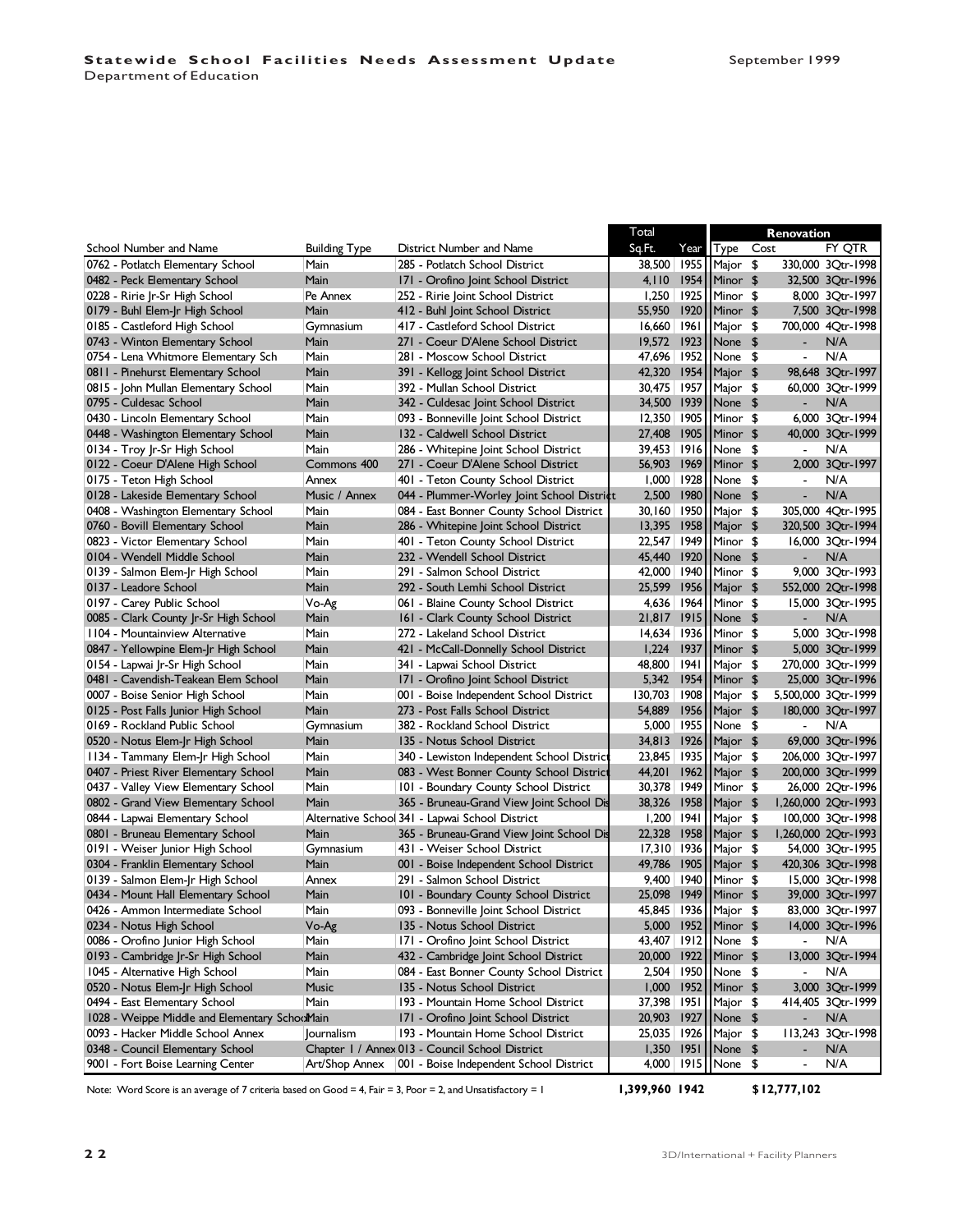|         |                                                             |          |                                              | 1993 Study     |                | <b>Word Score</b>                                                          |                |       |          |     |           |
|---------|-------------------------------------------------------------|----------|----------------------------------------------|----------------|----------------|----------------------------------------------------------------------------|----------------|-------|----------|-----|-----------|
| Dist. # | Exterior                                                    | Interior | Mechanical                                   | Safety         | Handicap       | Functionality                                                              | Suitability    | Score | Previous | Now | Condition |
| 285     | Fair                                                        | Poor     | Unsatisfactory                               | Fair           | Good           | Unsatisfactory                                                             | Fair           | 48.94 | 1.9      | 2.4 | Improved  |
| 7       | Poor                                                        | Fair     | Fair                                         | Unsatisfactory | Poor           | Unsatisfactory                                                             | Fair           | 48.91 | 2.0      | 2.1 | Improved  |
| 252     | Fair                                                        | Fair     | Fair                                         | Fair           | Fair           | Fair                                                                       | Good           | 48.91 | 2.3      | 3.1 | Improved  |
| 412     | Fair                                                        | Poor     | Fair                                         | Fair           |                | Unsatisfactory Unsatisfactory                                              | Poor           | 48.91 | 1.9      | 2.1 | Improved  |
| 417     | Good                                                        | Good     | Good                                         | Good           | Fair           | Good                                                                       | Good           | 48.91 | 2.1      | 3.9 | Improved  |
| 271     | Poor                                                        | Poor     |                                              |                |                | Unsatisfactory Unsatisfactory Unsatisfactory Unsatisfactory                | Poor           | 48.37 | 1.6      | 1.4 | Decline   |
| 281     | Fair                                                        | Poor     | Poor                                         | Poor           | Poor           | Unsatisfactory                                                             | Poor           | 47.87 | 2.3      | 2.0 | Decline   |
| 391     | Poor                                                        | Poor     | Unsatisfactory                               | Poor           | Poor           | Poor                                                                       | Fair           | 47.87 | 2.1      | 2.0 | Decline   |
| 392     | Good                                                        | Poor     | Fair                                         | Good           | Poor           | Good                                                                       | Fair           | 47.83 | 1.9      | 3.1 | Improved  |
| 342     | Fair                                                        | Poor     | <b>Unsatisfactory Unsatisfactory</b>         |                | Poor           | Unsatisfactory Unsatisfactory                                              |                | 47.66 | 1.7      | 1.6 | Decline   |
| 093     | Fair                                                        | Fair     | Unsatisfactory Unsatisfactory Unsatisfactory |                |                | Poor                                                                       | Poor           | 46.81 | 1.9      | 1.9 | No Change |
| 132     | Unsatisfactory                                              | Poor     | Poor                                         | Good           | Poor           | Poor                                                                       | Poor           | 46.81 | 2.1      | 2.1 | No Change |
| 286     | Poor                                                        | Fair     | Unsatisfactory Unsatisfactory                |                | Poor           | Unsatisfactory                                                             | Poor           | 46.81 | 1.7      | 1.7 | No Change |
| 271     | Fair                                                        | Poor     | Poor                                         | Fair           | Poor           | Poor                                                                       | Poor           | 46.8  | 2.0      | 2.3 | Improved  |
| 401     | Fair                                                        | Fair     |                                              |                |                | Unsatisfactory Unsatisfactory Unsatisfactory Unsatisfactory Unsatisfactory |                | 46.74 | 1.6      | 1.6 | No Change |
| 044     | Poor                                                        | Poor     | Unsatisfactory                               | Poor           | Fair           | Unsatisfactory Unsatisfactory                                              |                | 46.59 | 1.7      | 1.7 | No Change |
| 084     | Fair                                                        | Poor     | Unsatisfactory                               | Fair           | Poor           | Unsatisfactory                                                             | Poor           | 45.74 | 2.0      | 2.0 | No Change |
| 286     | Fair                                                        | Fair     | Poor                                         | Poor           | Fair           | Unsatisfactory                                                             | Poor           | 45.74 | 1.7      | 2.3 | Improved  |
| 401     | Fair                                                        | Fair     | Fair                                         | Good           | Poor           | Unsatisfactory                                                             | Fair           | 45.74 | 1.7      | 2.7 | Improved  |
| 232     | Poor                                                        |          |                                              |                |                | Unsatisfactory Unsatisfactory Unsatisfactory Unsatisfactory                | Fair           | 45.65 | 1.9      | 1.6 |           |
|         |                                                             | Poor     |                                              |                |                |                                                                            |                |       |          |     | Decline   |
| 291     | Fair                                                        | Fair     | Unsatisfactory                               | Fair           | Fair           | Unsatisfactory                                                             | Poor           | 45.35 | 1.6      | 2.3 | Improved  |
| 292     | Good                                                        | Good     | Good                                         | Good           | Poor           | Fair                                                                       | Good           | 44.68 | 2.1      | 3.6 | Improved  |
| 061     | Poor                                                        | Poor     | Poor                                         | Unsatisfactory | Poor           | Poor                                                                       | Unsatisfactory | 44.57 | 1.7      | 1.7 | No Change |
| 161     | Poor                                                        | Poor     |                                              |                |                | Unsatisfactory Unsatisfactory Unsatisfactory Unsatisfactory Unsatisfactory |                | 44.57 | 1.7      | 1.3 | Decline   |
| 272     | Fair                                                        | Fair     |                                              |                |                | Unsatisfactory Unsatisfactory Unsatisfactory Unsatisfactory                | Fair           | 44.57 | 1.7      | 1.9 | Improved  |
| 42 I    | Fair                                                        | Poor     | Poor                                         | Poor           | Unsatisfactory | Poor                                                                       | Poor           | 44.57 | 2.0      | 2.0 | No Change |
| 34 I    | Fair                                                        | Poor     | Unsatisfactory Unsatisfactory                |                | Fair           | Poor                                                                       | Poor           | 44.00 | 1.9      | 2.0 | Improved  |
| 171     | Poor                                                        | Fair     | Poor                                         | Unsatisfactory | Poor           | Poor                                                                       | Fair           | 43.48 | 2.1      | 2.1 | No Change |
| 001     | Good                                                        | Good     | Fair                                         | Good           | Fair           | Good                                                                       | Good           | 42.55 | 1.9      | 3.7 | Improved  |
| 273     | Fair                                                        | Fair     | Fair                                         | Fair           | Fair           | Fair                                                                       | Fair           | 42.55 | 1.9      | 3.0 | Improved  |
| 382     | Unsatisfactory                                              | Poor     | Poor                                         | Poor           | Unsatisfactory | Poor                                                                       | Fair           | 42.39 | 1.9      | 1.9 | No Change |
| 135     | Fair                                                        | Poor     | Fair                                         | Fair           | Unsatisfactory | Poor                                                                       | Fair           | 41.49 | 2.0      | 2.4 | Improved  |
| 340     | Good                                                        | Good     | Good                                         | Good           | Good           | Good                                                                       | Good           | 41.28 | 1.7      | 4.0 | Improved  |
| 083     | Fair                                                        | Poor     | Good                                         | Unsatisfactory | Poor           | Poor                                                                       | Fair           | 40.43 | 2.0      | 2.4 | Improved  |
| 101     | Poor                                                        | Poor     | Unsatisfactory                               | Poor           | Fair           | Poor                                                                       | Poor           | 40.43 | 2.0      | 2.0 | No Change |
| 365     | Good                                                        | Good     | Good                                         | Good           | Good           | Good                                                                       | Good           | 40.43 | 1.9      | 4.0 | Improved  |
| 34 I    | Fair                                                        | Good     | Fair                                         | Good           | Good           | Good                                                                       | Good           | 40.22 | 1.7      | 3.7 | Improved  |
| 365     | Good                                                        | Good     | Good                                         | Good           | Good           | Good                                                                       | Good           | 39.36 | 2.0      | 4.0 | Improved  |
| 431     | Fair                                                        | Fair     | Fair                                         | Fair           | Good           | Fair                                                                       | Fair           | 39.13 | 1.9      | 3.1 | Improved  |
| 001     | Good                                                        | Good     | Good                                         | Good           | Unsatisfactory | Fair                                                                       | Good           | 38.3  | 1.7      | 3.4 | Improved  |
| 291     | Fair                                                        | Good     | Unsatisfactory                               | Good           | Good           | Good                                                                       | Good           | 38.04 | 2.0      | 3.4 | Improved  |
| 0       | Poor                                                        | Fair     | Unsatisfactory Unsatisfactory                |                | Poor           | Unsatisfactory                                                             | Fair           | 37.23 | 1.9      | 1.9 | No Change |
| 093     | Fair                                                        | Fair     | Fair                                         | Fair           |                | Unsatisfactory Unsatisfactory                                              | Poor           | 35.22 | 1.6      | 2.3 | Improved  |
| 135     | Poor                                                        | Poor     | Poor                                         | Poor           | Poor           | Poor                                                                       | Poor           | 35.11 | 1.9      | 2.0 | Improved  |
| 171     | Poor                                                        | Fair     | Unsatisfactory Unsatisfactory                |                | Poor           | Unsatisfactory                                                             | Poor           | 35.11 | 1.7      | 1.7 | No Change |
| 432     | Poor                                                        | Poor     | Poor                                         | Fair           | Poor           | Poor                                                                       | Poor           | 35.11 | 1.7      | 2.1 | Improved  |
| 084     | Unsatisfactory Unsatisfactory Unsatisfactory Unsatisfactory |          |                                              |                | Poor           | Unsatisfactory Unsatisfactory                                              |                | 34.78 | 1.7      | 1.1 | Decline   |
|         |                                                             |          |                                              |                |                |                                                                            |                |       |          |     |           |
| 135     | Poor                                                        | Poor     | Poor                                         | Unsatisfactory | Poor           | Poor                                                                       | Poor           | 34.78 | 1.9      | 1.9 | No Change |
| 193     | Fair                                                        | Fair     | Fair                                         | Good           | Poor           | Fair                                                                       | Fair           | 34.00 | 2.0      | 3.0 | Improved  |
| 171     | Fair                                                        | Poor     |                                              |                |                | Unsatisfactory Unsatisfactory Unsatisfactory Unsatisfactory                | Poor           | 33    | 1.6      | 1.6 | No Change |
| 193     | Poor                                                        | Fair     | Poor                                         | Fair           | Fair           | Fair                                                                       | Fair           | 33.00 | 1.4      | 2.7 | Improved  |
| 013     | Unsatisfactory Unsatisfactory                               |          | Fair                                         |                |                | Unsatisfactory Unsatisfactory Unsatisfactory                               | Fair           | 30.43 | 1.6      | 1.6 | No Change |
| 100     | Unsatisfactory                                              | Poor     | Poor                                         | Unsatisfactory | Poor           | Poor                                                                       | Poor           | 24.47 | 1.7      | 1.7 | No Change |
|         |                                                             |          |                                              |                |                |                                                                            |                |       |          |     |           |

Note: Word Score is an average of 7 criteria based on Good = 4, Fair = 3, Poor = 2, and Unsatisfactory = 1 42.12 1.8 2.4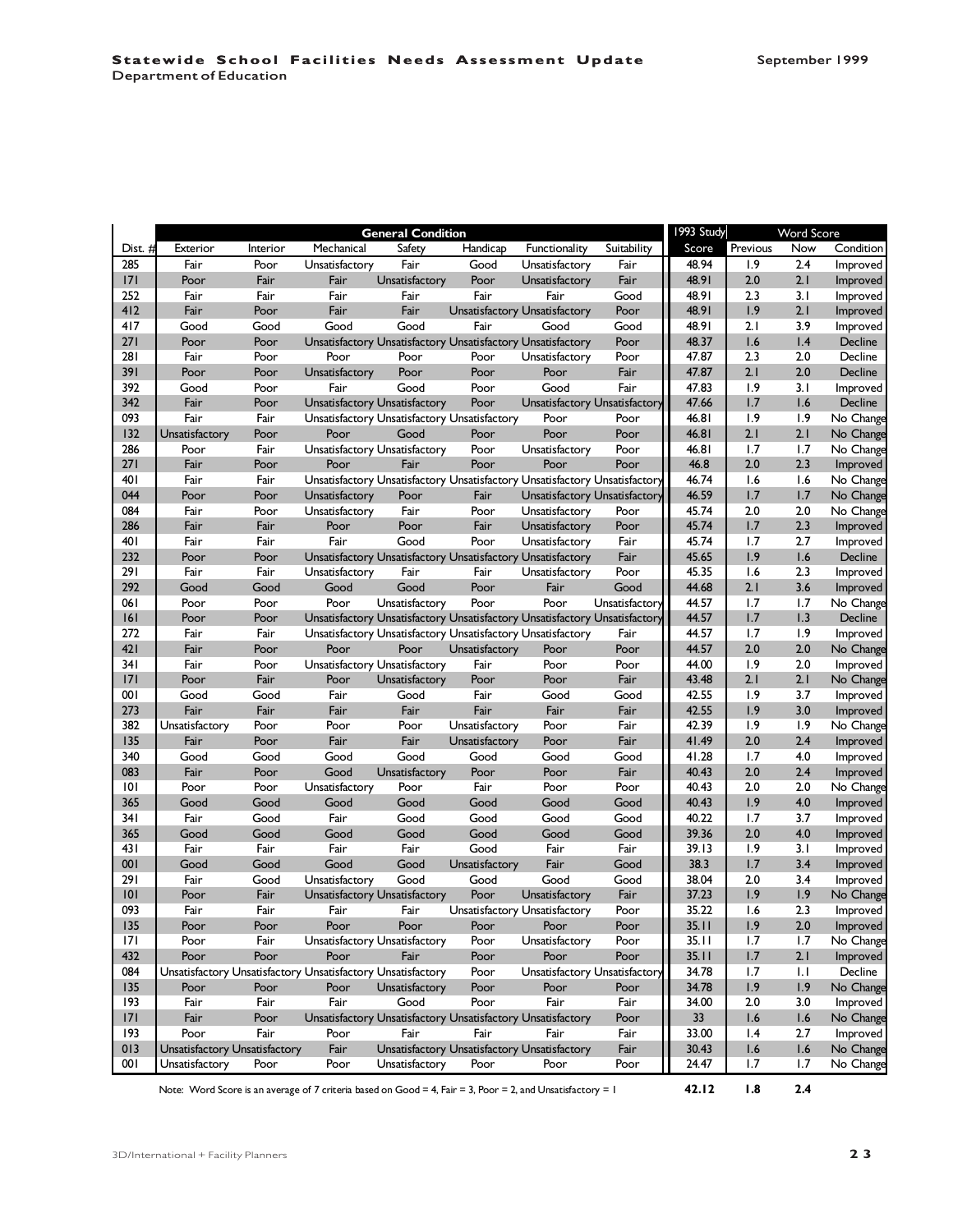# Building Renovation

| Timing    | <b>Total Spent</b> | Area Renovated | \$/Square Feet |
|-----------|--------------------|----------------|----------------|
| 2Qtr-1993 | \$<br>2.520,000    | 60.654         | \$<br>41.55    |
| 3Qtr-1993 | \$<br>9.000        | 42,000         | \$<br>0.21     |
| 3Qtr-1994 | \$<br>355,500      | 68.292         | \$<br>5.21     |
| 3Otr-1995 | \$<br>69,000       | 21.946         | \$<br>3.14     |
| 4Qtr-1995 | \$<br>305.000      | 30.160         | \$<br>10.11    |
| 2Qtr-1996 | \$<br>26,000       | 30,378         | \$<br>0.86     |
| 3Qtr-1996 | \$<br>140,500      | 49.265         | \$<br>2.85     |
| 3Qtr-1997 | \$<br>616,648      | 250.150        | \$<br>2.47     |
| 2Qtr-1998 | \$<br>552.000      | 25.599         | \$<br>21.56    |
| 3Otr-1998 | \$<br>991.049      | 194.505        | \$<br>5.10     |
| 4Qtr-1998 | \$<br>700,000      | 16.660         | \$<br>42.02    |
| 3Qtr-1999 | \$<br>6,492,405    | 321.209        | \$<br>20.21    |
| Total     | \$12,777,102       | 1,110,818      | \$<br>l I.50   |

| Number                                   |                                       |              | Total Spent Area Renovated |  | \$/Square Feet |  |  |  |  |  |
|------------------------------------------|---------------------------------------|--------------|----------------------------|--|----------------|--|--|--|--|--|
| Major Renovation (greater than \$50,000) |                                       |              |                            |  |                |  |  |  |  |  |
| 21                                       |                                       | \$12,496,102 | 771,588 \$                 |  | 16             |  |  |  |  |  |
| % of Total                               |                                       | 98%          | 55%                        |  |                |  |  |  |  |  |
|                                          | Minor Renovation (less than \$50,000) |              |                            |  |                |  |  |  |  |  |
| 18                                       |                                       | 281,000      | 339,230 \$                 |  | 0.83           |  |  |  |  |  |
| % of Total                               |                                       | 2%           | 24%                        |  |                |  |  |  |  |  |
| <b>No Renovation</b>                     |                                       |              |                            |  |                |  |  |  |  |  |
| 14                                       | S                                     |              | 289,142                    |  | N/A            |  |  |  |  |  |
| % of Total                               |                                       | 0%           | 21%                        |  |                |  |  |  |  |  |
| 53                                       |                                       | \$12,777,102 | $1.399.960$ \$             |  | 11.50          |  |  |  |  |  |



#### **Building Renovations**



#### Statistics for Renovated Buildings

- 2 Buildings with virtually no repairs made since 1993 Report
- 12 Buildings with very little repair with continued minor deterioration
- 26 Buildings with ongoing maintenance repairs to systems, increasing deteriorati
- 13 Buildings upgraded as part of minor or major renovation programs
- 53 Total Buildings
- 24.5 Lowest Scoring Building
- 48.9 Highest Scoring Building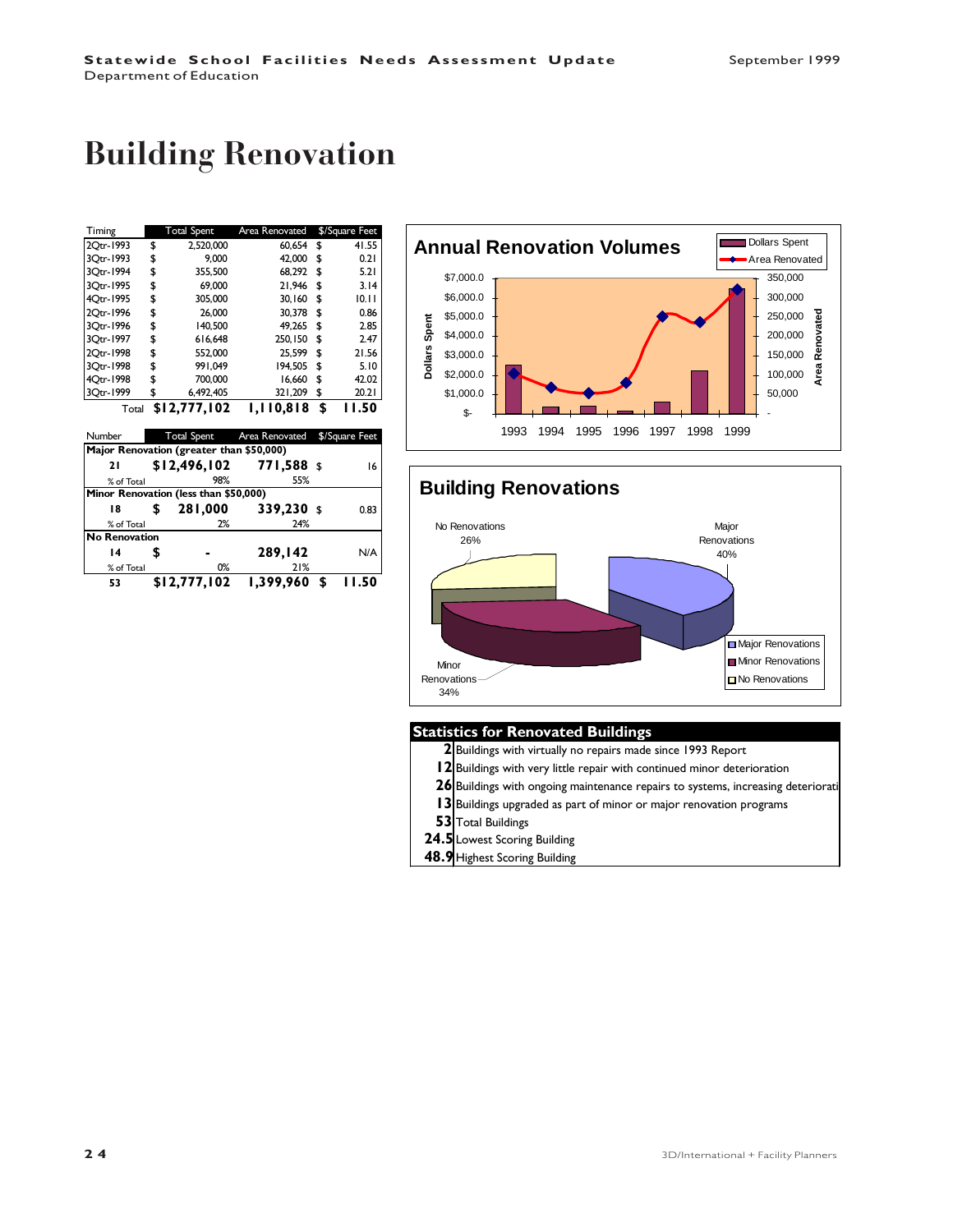### Buildings with Renovation Needs

The remaining 14 buildings have essentially had very little attention since the 1993 study. The following chart identifies those buildings and their previous 1993 scores, and based upon a comparison assessment by the superintendent of that building, shows the current score. The chart also adjusts the 1993 score to a current score, then subtracts that score from 100 to arrive at a percentage factor as was done in the 1993 study. That product is then multiplied by the building gross square foot figure to derive an estimated modernization cost. The total modernization cost for the remaining 14 buildings is \$14.6 million dollars.

|            |                                                                                                      |                     | Total        |      | 1993 Study | <b>Word Score</b> |                         |                  |     | <b>Estimated Cost</b> |
|------------|------------------------------------------------------------------------------------------------------|---------------------|--------------|------|------------|-------------------|-------------------------|------------------|-----|-----------------------|
|            | District School Number and Name                                                                      | <b>Building Use</b> | Sq.Ft.       | Year | Score      | Previous          | New                     | <b>Condition</b> | -\$ | 83.58                 |
| <b>271</b> | 0743 - Winton Elementary School                                                                      | Main                | 19,572       | 1923 | 48.37      | 1.6               | l.4                     | Decline          | \$  | 916,550               |
| 281        | 0754 - Lena Whitmore Elementary Sch                                                                  | <b>Main</b>         | 47.696       | 1952 | 47.87      | 2.3               | 2.0                     | Decline          | \$  | 2,316,766             |
| 342        | 0795 - Culdesac School                                                                               | Main                | 34,500       | 1939 | 47.66      | 1.7               | 1.6                     | Decline          | \$  | 1,623,824             |
| 286        | 0134 - Troy Jr-Sr High School                                                                        | <b>Main</b>         | 39,453       | 1916 | 46.81      | 1.7               | 1.7                     | No Change        | \$  | 1,754,007             |
| 401        | 0175 - Teton High School                                                                             | Annex               | 000.1        | 1928 | 46.74      | 1.6               | 1.6                     | No Change        |     | 44,517                |
| 044        | 0128 - Lakeside Elementary School                                                                    | Music / Annex       | 2,500        | 1980 | 46.59      | 1.7               | 1.7                     | No Change        | \$  | 111,605               |
| 232        | 0104 - Wendell Middle School                                                                         | Main                | 45,440       | 1920 | 45.65      | 1.9               | 1.6                     | Decline          | \$  | 2,330,975             |
| 6          | 0085 - Clark County Jr-Sr High School                                                                | <b>Main</b>         | 21,817       | 1915 | 44.57      | 1.7               | 1.3                     | Decline          | \$  | 1,213,979             |
| 382        | 0169 - Rockland Public School                                                                        | Gymnasium           | 5.000        | 1955 | 42.39      | 1.9               | 1.9                     | No Change        |     | 240,763               |
| 171        | 0086 - Orofino Junior High School                                                                    | <b>Main</b>         | 43,407       | 1912 | 35.11      | 1.7               | 1.7                     | No Change        | \$  | 2,354,284             |
| 084        | 1045 - Alternative High School                                                                       | Main                | 2.504        | 1950 | 34.78      | 1.7               | $\mathsf{L} \mathsf{I}$ | Decline          | \$  | 160,765               |
| 7          | 1028 - Weippe Middle and Elementary Scholdlain                                                       |                     | 20,903       | 1927 | 33         | 1.6               | 1.6                     | No Change        | \$  | 1,170,590             |
| 013        | 0348 - Council Elementary School                                                                     | Chapter 1 / Annex   | 350. ا       | 1951 | 30.43      | 1.6               | 1.6                     | No Change        |     | 78,501                |
| 001        | 9001 - Fort Boise Learning Center                                                                    | Art/Shop Annex      | 4,000        | 1915 | 24.47      | 1.7               | 1.7                     | No Change        | \$  | 252,523               |
|            | Word Score is an average of 7 oriteria based on Good = 4, Fair = 3, Poor = 2, and Unsatisfactory = 1 |                     | 289,142 1939 |      | 41.03      | 1.7               | 1.6                     |                  | \$  | 14,569,650            |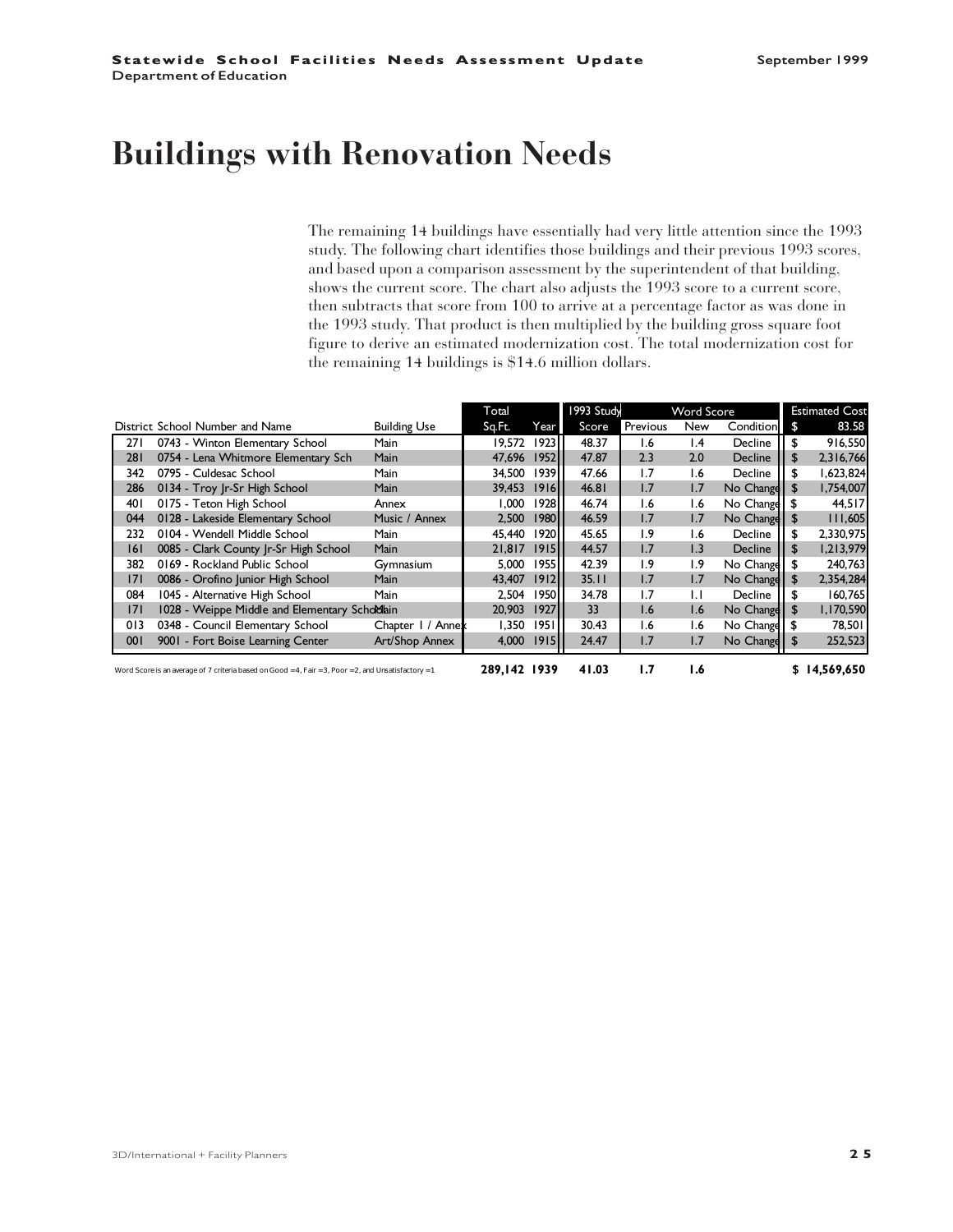# **Conclusions**

| Disposition        |       |    |
|--------------------|-------|----|
| Improved Condition |       | 29 |
| No Change          |       | 17 |
| <b>Decline</b>     |       |    |
|                    | Total | 53 |

| Average Increase 0.52 |       |
|-----------------------|-------|
| <b>Current Score</b>  | 2.36  |
| Previous Score        | 1.85  |
| Average Scores        | Score |
|                       |       |

From the 71 buildings in the 1993 study, 29 (55%) have improved conditions, 17 (32%) have had relatively no change, and 7 (13%) have had an overall decline in their condition as reported by the users. This has resulted in an overall increase in the average score of 1.85 (below Poor) to 2.36 (between Poor and Fair).



The following statistics describe the overall situation, with these 53 buildings making up 1.3 million square feet, or roughly 77% of the total area of the 71 buildings, including the original 18 buildings that have been disposed. With the average age of 59 years old, these building will need a great deal of work to bring them up to an overall condition that is supportive of educational instruction in the 21st century.

|                                            | <b>Statistics for 53 remaining buildings</b>            |  |  |  |  |  |  |  |  |  |
|--------------------------------------------|---------------------------------------------------------|--|--|--|--|--|--|--|--|--|
|                                            | 1,344,414   Total Square Footage of Remaining Buildings |  |  |  |  |  |  |  |  |  |
|                                            | 77% Percent of Square Feet for all 71 Buildings         |  |  |  |  |  |  |  |  |  |
| 75% Percent in Number for all 71 Buildings |                                                         |  |  |  |  |  |  |  |  |  |
|                                            | 59 Average Age in Years of Remaining Buildings          |  |  |  |  |  |  |  |  |  |
|                                            | 42.1 Average Score from 1993 Study                      |  |  |  |  |  |  |  |  |  |
|                                            | 24.5 Lowest Scoring Building                            |  |  |  |  |  |  |  |  |  |
|                                            | 48.9 Highest Scoring Building                           |  |  |  |  |  |  |  |  |  |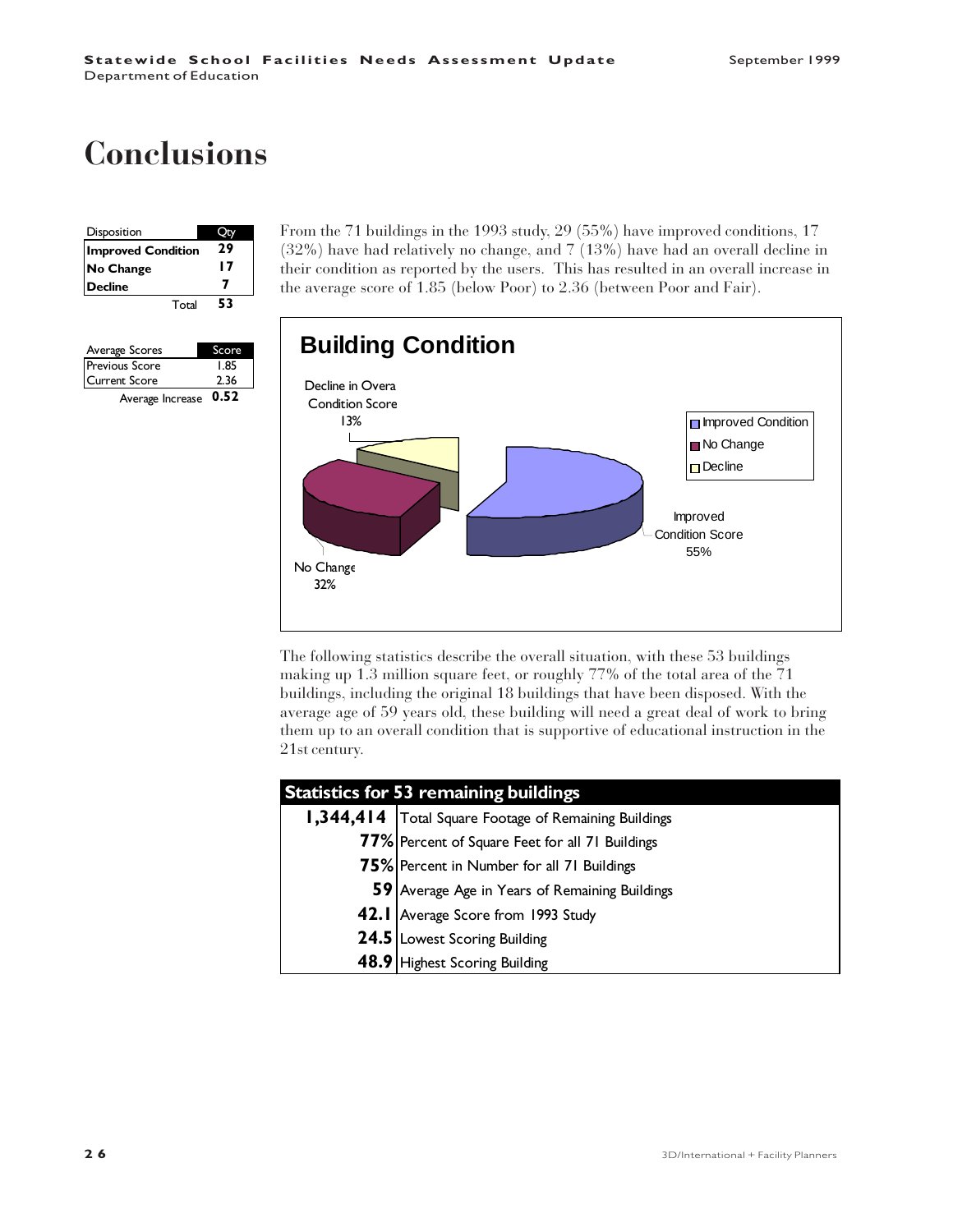# Part Three: Statewide Enrollment **Capacity**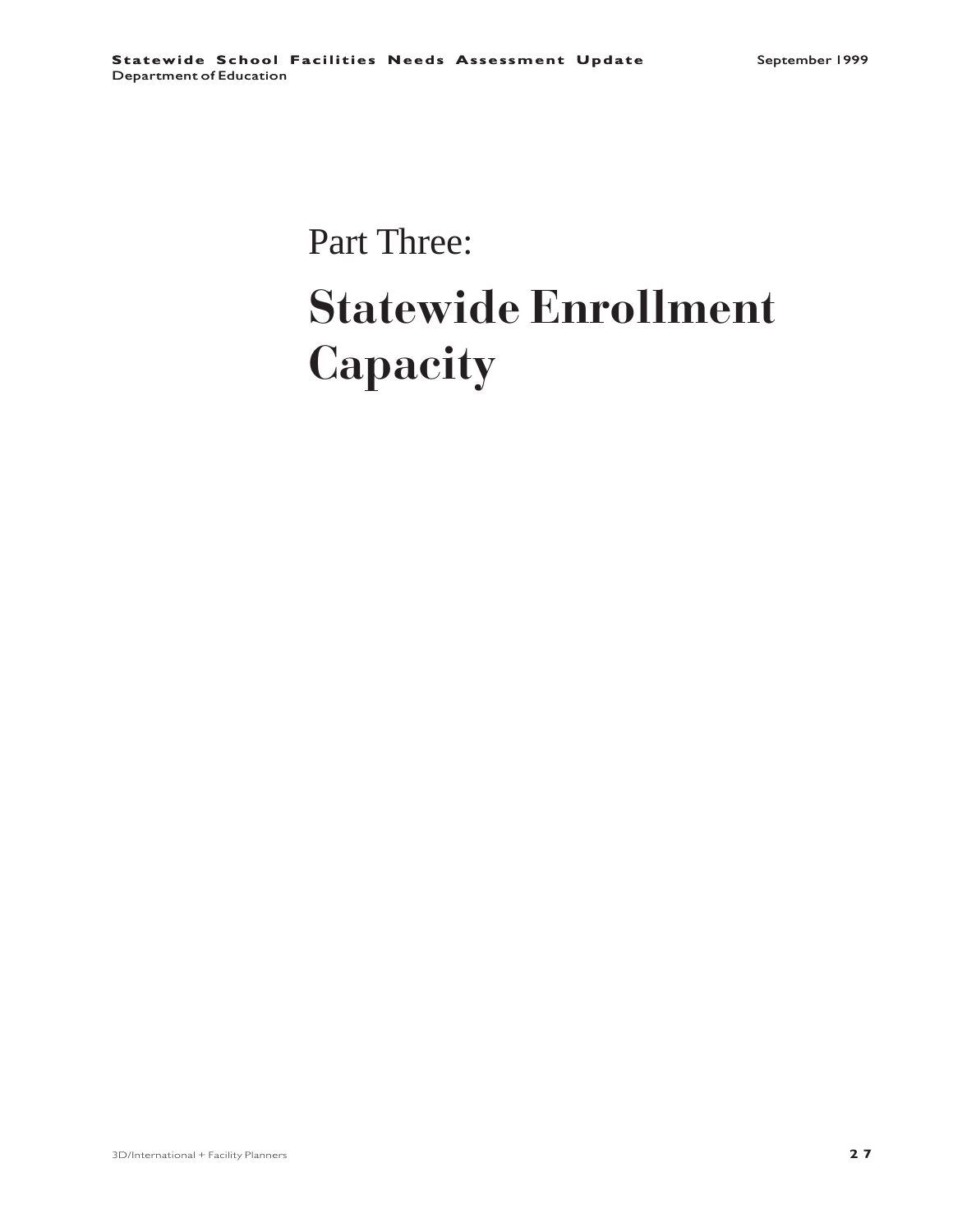# The Capacity Model

The 1993 study used a capacity model developed by MGT of America, which compared the square feet of space needed for a given enrollment with the square feet of space currently available at the school. Space needs were calculated by district, for each of the three grade spans (K-6, 7-8, and 9-12).

#### Model "C" from the 1993 Report

The School Facilities Committee asked that this update use the Model "C" approach for the 1993 study. This approach uses square feet parameters for various student activities, multiplies them times student population that is distributed across curriculum and grade span, and then adjusts that factor for teaching station utilization and room use factors. Where a district has a surplus of space, no additional space has been calculated. However, where a district has a shortfall, additional required space has been calculated and the sum of shortfall space is aggregated to the total requirement.

Applying the model, district schools were first grouped into separate and nonseparate schools as defined by the Department of Education. A separate elementary school is one that is situated 10 miles or more, by an all-weather road, from the nearest elementary in the same district and from the location of the office of the district superintendent. A separate secondary school must be located 15 miles for the nearest secondary school in the same district. Calculations combine enrollments of nonseparate schools at analogous grade levels, multiplies the enrollments by parameters for particular activities to derive a total required square feet, and the results are then compared with the available existing square feet of these schools. For separate schools, the comparison is made to available square feet at the school, then aggregated into the district total. The result is a capacity surplus or shortfall for that district, stated in square feet. In the case of a capacity shortfall, the required square feet can be multiplied by the 1999 cost per square feet to construct K-12 buildings to arrive at a total estimated new construction value of required additions.

#### Model Context

In reviewing the model results, it should be understood that the model is a set of planning criteria and not design criteria. The model is intended to produce an aggregate number of square feet which will be sufficient permanent space within which local districts can plan the actual organization and layout of space. The model factors are viewed as "minimums" and the School Facilities Committee has tried to select conservative but reasonable criteria for use in the model. The following chart identifies all of the parameters used to run Model "C", and is grouped according to elementary schools, middle schools, and high schools.

The following table shows the general algorithm and factors used in Model "C". For a more detailed explanation of Model "C" please refer to the 1993 study.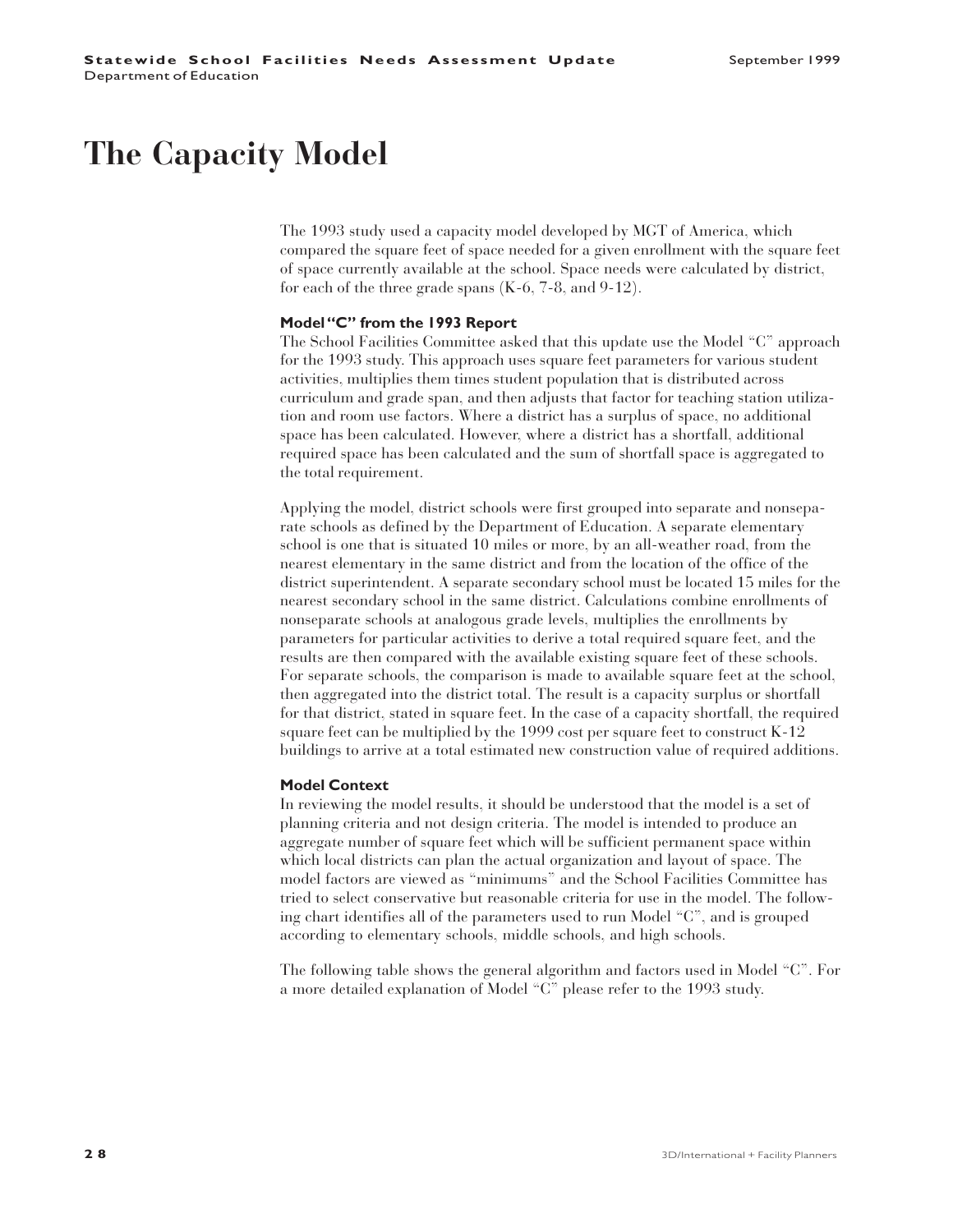| <b>Elementary Schools</b>                                               |          |              |                  | <b>Middle Schools</b>                    |              |              |                                      | <b>High Schools</b>                      |              |              |                  |  |  |
|-------------------------------------------------------------------------|----------|--------------|------------------|------------------------------------------|--------------|--------------|--------------------------------------|------------------------------------------|--------------|--------------|------------------|--|--|
| <b>Instruction Distribution</b>                                         |          |              |                  |                                          |              |              |                                      |                                          |              |              |                  |  |  |
| <b>District Size</b>                                                    | Small    | Middle       | Large            | <b>District Size</b>                     | Small        | Middle       | Large                                | <b>District Size</b>                     | Small        | Middle       | Large            |  |  |
| Classroom                                                               |          |              |                  | Classroom                                |              |              |                                      | Classroom                                |              |              |                  |  |  |
| General<br>Exceptional                                                  | 92.8%    | 92.0%        | 94.3%            | General<br>Exceptional                   | 55.9%        | 59.9%        | 56.3%                                | General<br>Exceptional                   | 50.0%        | 50.9%        | 53.0%            |  |  |
| Special Ed                                                              | 4.0%     | 2.5%         | 1.0%             | Special Ed                               | 1.0%         | 1.5%         | 2.0%                                 | Special Ed                               | 2.0%         | 2.0%         | 1.0%             |  |  |
| Gifted                                                                  | 0.2%     | 0.5%         | 0.2%             | Gifted                                   | 0.1%         | 0.1%         | 0.2%                                 | Gifted                                   | 0.0%         | 0.1%         | 0.0%             |  |  |
| Academic Labs                                                           |          |              |                  | Academic Labs                            |              |              |                                      | Academic Labs                            |              |              |                  |  |  |
|                                                                         |          |              |                  | Skill Development                        | 2.0%         | 2.0%         | 3.0%                                 | Skill Development                        | 8.0%         | 8.0%         | 10.0%            |  |  |
| Art                                                                     | 0.0%     | 1.0%<br>3.0% | 1.0%             | Art                                      | 1.5%<br>6.0% | 2.0%         | 3.5%                                 | Art                                      | 3.0%         | 3.0%         | 2.0%             |  |  |
| Music                                                                   | 2.0%     |              | 2.5%             | Music<br>Science                         |              | 5.0%         | 6.0%                                 | Music<br>Science                         | 4.0%         | 3.0%         | 3.0%             |  |  |
|                                                                         |          |              |                  | Bio. & Comb. Sci.                        | 13.0%        | 12.5%        | 12.0%                                | Bio. & Comb. Sci                         | 8.5%         | 10.0%        | 10.0%            |  |  |
|                                                                         |          |              |                  |                                          |              |              |                                      | Chem. & Phys.                            | 3.0%         | 2.0%         | 3.0%             |  |  |
|                                                                         |          |              |                  | Vocational                               |              |              |                                      | Vocational                               |              |              |                  |  |  |
|                                                                         |          |              |                  | Light                                    | 3.5%         | 2.0%         | 3.0%                                 | Light                                    | 6.5%         | 6.0%         | 5.0%             |  |  |
|                                                                         |          |              |                  | Medium                                   | 1.0%<br>2.0% | 2.0%<br>1.0% | 2.0%<br>1.0%                         | Medium                                   | 2.0%<br>4.5% | 2.0%<br>3.0% | 2.0%<br>2.0%     |  |  |
| <b>Physical Education</b>                                               | 1.0%     | 1.0%         | 1.0%             | Heavy<br>Physical Education              | 14.0%        | 12.0%        | 11.0%                                | Heavy<br>Physical Education              | 8.5%         | 10.0%        | 9.0%             |  |  |
|                                                                         |          |              |                  |                                          |              |              |                                      |                                          |              |              |                  |  |  |
|                                                                         | 100%     | 100%         | 100%             |                                          | 100%         | 100%         | 100%                                 |                                          | 100%         | 100%         | 100%             |  |  |
| A. Classrooms                                                           | Area     | Hours        | Station          |                                          | Area         | Hours        | Station                              |                                          | Area         | Hours        | Station          |  |  |
|                                                                         | (SF)     | Used         | Utilization      |                                          | (SF)         |              | Used Utilization                     |                                          | (SF)         |              | Used Utilization |  |  |
| General                                                                 | 30       | 30           | 0.85             | General                                  | 27           | 25           | 0.85                                 | General                                  | 25           | 25           | 0.85             |  |  |
| Exceptional                                                             | 87       | 30           |                  | Exceptional                              |              | 25           |                                      | Exceptional                              |              |              |                  |  |  |
| Special Ed<br>Gifted                                                    | 65       | 30           | 0.85<br>0.85     | Special Ed<br>Gifted                     | 82<br>55     | 25           | 0.85<br>0.85                         | Special Ed<br>Gifted                     | 82<br>55     | 25<br>25     | 0.85<br>0.85     |  |  |
|                                                                         |          |              |                  |                                          |              |              |                                      |                                          |              |              |                  |  |  |
| <b>B.</b> Laboratories                                                  | Area     | Hours        | Station          |                                          | Area         | Hours        | Station                              |                                          | Area         | Hours        | Station          |  |  |
|                                                                         | (SF)     |              | Used Utilization |                                          | (SF)         |              | Used Utilization                     |                                          | (SF)         |              | Used Utilization |  |  |
| Art<br>Music                                                            | 30<br>30 | 20<br>20     | 0.85<br>0.85     | Skill Development<br>Art                 | 30<br>40     | 20<br>20     | 0.85<br>0.85                         | Skill Development<br>Art                 | 30<br>50     | 20<br>20     | 0.85<br>0.85     |  |  |
|                                                                         |          |              |                  | Music                                    | 20           | 20           | 0.85                                 | Music                                    | 20           | 20           | 0.85             |  |  |
|                                                                         |          |              |                  | Science                                  |              |              |                                      | Science                                  |              |              |                  |  |  |
|                                                                         |          |              |                  | Bio. & Comb. Sci.                        | 40           | 20           | 0.85                                 | Bio. & Comb. Sci.                        | 50           | 20           | 0.85             |  |  |
|                                                                         |          |              |                  |                                          |              |              |                                      | Chemistry & Physics                      | 50           | 20           | 0.85             |  |  |
|                                                                         |          |              |                  | Vocational                               |              |              |                                      | Vocational                               |              |              |                  |  |  |
|                                                                         |          |              |                  | Light<br>Medium                          | 40<br>75     | 20<br>20     | 0.85<br>0.85                         | Light<br>Medium                          | 50<br>100    | 20<br>20     | 0.85<br>0.85     |  |  |
|                                                                         |          |              |                  | Heavy                                    | 95           | 20           | 0.85                                 | Heavy                                    | 165          | 20           | 0.85             |  |  |
|                                                                         |          |              |                  |                                          |              |              |                                      |                                          |              |              |                  |  |  |
| <b>C. Instructional Support</b><br>Percent of Classrooms and Labs (A+B) |          |              | 10%              | Percent of Classrooms and Labs (A+B)     |              | 10%          | Percent of Classrooms and Labs (A+B) |                                          |              | 10%          |                  |  |  |
|                                                                         |          |              |                  |                                          |              |              |                                      |                                          |              |              |                  |  |  |
| D. Physical Education                                                   |          |              |                  |                                          |              |              |                                      |                                          |              |              |                  |  |  |
| Included in Multi-Purpose Space                                         |          |              |                  | See 1993 Report                          |              |              |                                      | See 1993 Report                          |              |              |                  |  |  |
| E. Multi-Purpose Space                                                  |          |              |                  |                                          |              |              |                                      |                                          |              |              |                  |  |  |
| Assignable Square Feet per Student                                      |          |              | 15               | Assignable Square Feet per Student       |              |              | 15                                   |                                          |              |              |                  |  |  |
| Percent of ADA Seated at One Time                                       |          |              | 33%              | Percent of ADA Seated at One Time        |              |              | 33%                                  |                                          |              |              |                  |  |  |
| F. Library Space                                                        |          |              |                  |                                          |              |              |                                      |                                          |              |              |                  |  |  |
| Reading Room                                                            |          |              |                  | Reading Room                             |              |              |                                      | Reading Room                             |              |              |                  |  |  |
| Assignable Square Feet per Student                                      |          |              | 28               | Assignable Square Feet per Student       |              |              | 28                                   | Assignable Square Feet per Student       |              |              | 25               |  |  |
| Percent of ADA Seated at One Time                                       |          |              | 10%              | Percent of ADA Seated at One Time        |              |              | 10%                                  | Percent of ADA Seated at One Time        |              |              | 10%              |  |  |
| <b>Stack Areas</b>                                                      |          |              |                  | <b>Stack Areas</b>                       |              |              |                                      | <b>Stack Areas</b>                       |              |              |                  |  |  |
| Volumes per ADA                                                         |          |              | 15               | Volumes per ADA                          |              |              | 15                                   | Volumes per ADA                          |              |              | 15               |  |  |
| ASF/Volume Equivalent                                                   |          |              | 0.1              | ASF/Volume Equivalent                    |              |              | 0.1                                  | ASF/Volume Equivalent                    |              |              | 0.1              |  |  |
| Processing Area (% or Reading and Stack)                                |          |              | 20%              | Processing Area (% or Reading and Stack) |              |              | 20%                                  | Processing Area (% or Reading and Stack) |              |              | 20%              |  |  |
| <b>G. Learning Resources</b>                                            |          |              |                  |                                          |              |              |                                      |                                          |              |              |                  |  |  |
| Percent of Classrooms and Labs (A+B)                                    |          |              | 1%               | Percent of Classrooms and Labs (A+B)     |              |              | 1%                                   | Percent of Classrooms and Labs (A+B)     |              |              | 1%               |  |  |
|                                                                         |          |              |                  |                                          |              |              |                                      |                                          |              |              |                  |  |  |
| H. Assembly                                                             |          |              |                  |                                          |              |              |                                      | Assignable Square Feet per Student       |              |              | 15               |  |  |
| Included in Multi-Purpose Space                                         |          |              |                  | Included in Multi-Purpose Space          |              |              |                                      | Percent of ADA Seated at One Time        |              |              | 33%              |  |  |
|                                                                         |          |              |                  |                                          |              |              |                                      |                                          |              |              |                  |  |  |
| <b>I. Student Services</b>                                              |          |              |                  |                                          |              |              |                                      |                                          |              |              |                  |  |  |
| Assignable SF per ADA                                                   |          |              | 7.5              | Assignable SF per ADA                    |              |              | 7.5                                  | Assignable SF per ADA                    |              |              | 7.5              |  |  |
| J. Office Space                                                         |          |              | ASF/FTE          |                                          |              |              | ASF/FTE                              |                                          |              |              | ASF/FTE          |  |  |
| <b>Teachers</b>                                                         |          |              | 75               | <b>Teachers</b>                          |              |              | 75                                   | <b>Teachers</b>                          |              |              | 75               |  |  |
| Support Staff                                                           |          |              | 100              | Support Staff                            |              |              | 100                                  | Support Staff                            |              |              | 100              |  |  |
| Administrators                                                          |          |              | 120              | Administrators                           |              |              | 120                                  | Administrators                           |              |              | 120              |  |  |
| K. Support Space                                                        |          |              |                  |                                          |              |              |                                      |                                          |              |              |                  |  |  |
| Percent of All Other Space                                              |          |              | 2%               | Percent of All Other Space               |              |              | 2%                                   | Percent of All Other Space               |              |              | 2%               |  |  |
| L. Net SF to Gross SF Conversion                                        |          |              |                  |                                          |              |              |                                      |                                          |              |              |                  |  |  |
| ASF per GSF                                                             |          |              | 75%              | ASF per GSF                              |              |              | 75%                                  | ASF per GSF                              |              |              | 75%              |  |  |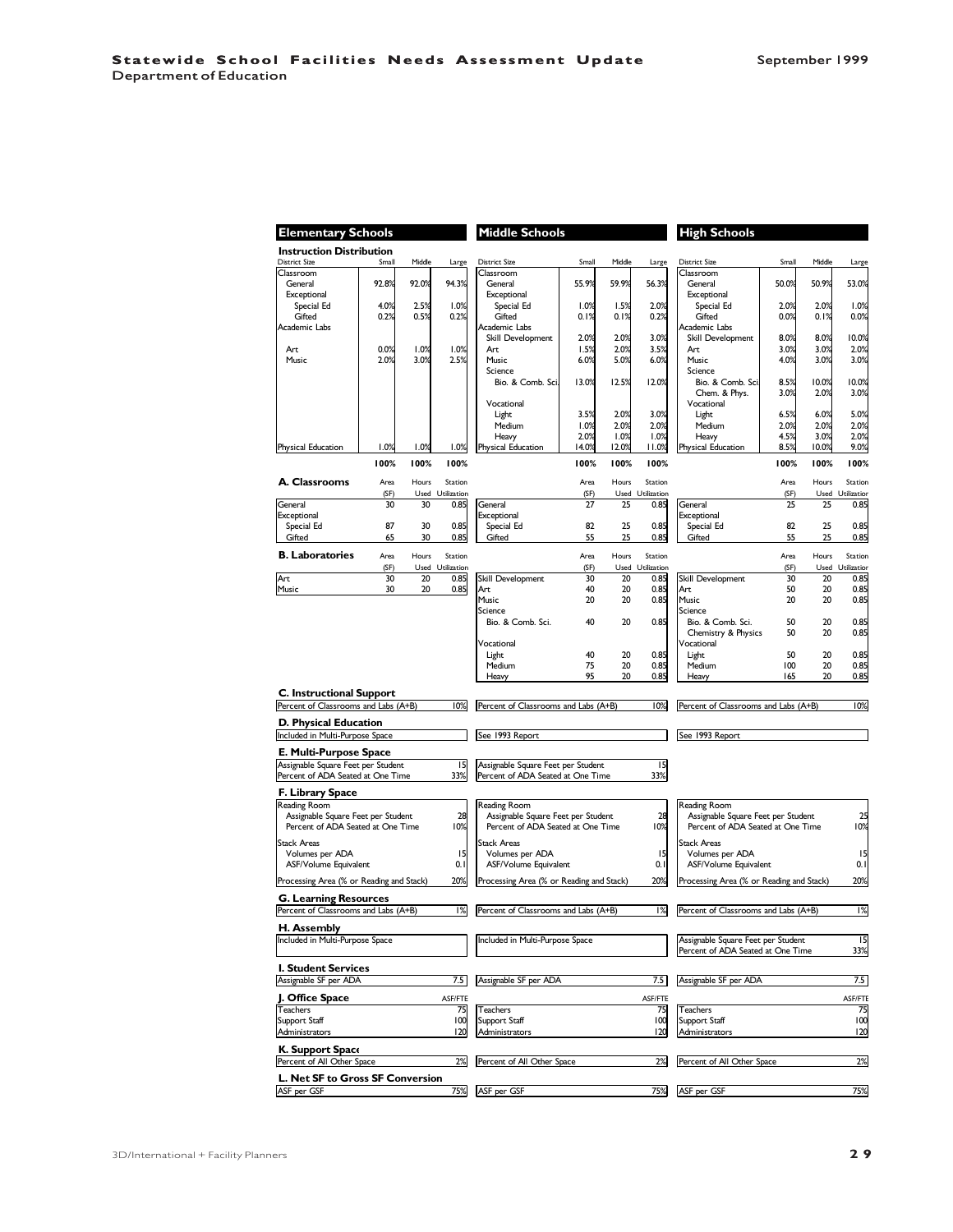# **District Capacities and Required Square Feet**

The following chart identifies the results of Model "C" calculations for each district. The chart shows the district and district number, total enrollment by school type, existing square feet by school type, additional square feet needed for each school type and then the total square feet needed for the district.

|                 |                                           |        | Enrollment | Current Area (SF) |           |           |           | Area Required (SF)       | <b>District</b>          |                          |                          |
|-----------------|-------------------------------------------|--------|------------|-------------------|-----------|-----------|-----------|--------------------------|--------------------------|--------------------------|--------------------------|
|                 | District # and District Name              | ES     | <b>MS</b>  | HS                | ES        | <b>MS</b> | HS        | ES                       | MS                       | HS                       | Total                    |
|                 | 001 Boise Independent School District     | 14,338 | 4,062      | 7,913             | 1,527,054 | 562,836   | 1,148,517 |                          |                          |                          |                          |
|                 | 002 Meridian Joint School District        | 12,206 | 3,345      | 6,357             | 1,080,065 | 268,814   | 685,607   | 33,664                   | 92,341                   | 165,946                  | 291,951                  |
| 003             | Kuna Joint School District                | 1,375  | 419        | 859               | 140,677   | 56,250    | 106,922   | ÷,                       | 8,429                    |                          | 8,429                    |
| 011             | Meadows Valley School District            | 123    | 32         | 63                | 22,134    | 7,198     | 17,006    |                          | $\overline{\phantom{a}}$ |                          | $\overline{\phantom{a}}$ |
| 013             | <b>Council School District</b>            | 207    | 72         | 126               | 20,234    | 12,568    | 26,392    | $\overline{\phantom{a}}$ | $\overline{a}$           | $\overline{a}$           | $\sim$                   |
| 021             | Marsh Valley Joint School District        | 825    | 256        | 539               | 130,000   | 60,000    | 169,000   | -                        |                          |                          | $\overline{\phantom{0}}$ |
| 025             | Pocatello School District                 | 6,695  | 1,939      | 4,192             | 579,863   | 225,857   | 566,441   |                          |                          | 18,425                   | 18,425                   |
| 033             | Bear Lake County School District          | 835    | 249        | 580               | 40,668    | 18,832    | 19,000    | 32,912                   | 11,755                   | 67,893                   | 112,560                  |
| 041             | St Maries Joint School District           | 680    | 168        | 434               | 53,440    | 19,411    | 57,226    | 7,051                    | 13,874                   | 15,233                   | 36,158                   |
| 044             | Plummer-Worley Joint School District      | 316    | 66         | 160               | 46,756    | 13,604    | 34,523    |                          |                          |                          | ÷                        |
| 052             | Snake River School District               | 1,118  | 355        | 785               | 141,766   | 51,292    | 112,139   |                          | $\overline{a}$           |                          |                          |
| 055             | <b>Blackfoot School District</b>          | 2,358  | 668        | 1,350             | 262,900   | 121,000   | 35,000    |                          |                          | 110,384                  | 110,384                  |
| 058             | Aberdeen School District                  | 567    | 144        | 261               | 62,696    | 19,904    | 61,350    |                          |                          |                          |                          |
| 059             | <b>Firth School District</b>              | 495    | 178        | 334               | 73,258    | 43,742    | 91,500    | $\overline{a}$           | ÷,                       |                          |                          |
| 060             | Shelley Joint School District             | 1.034  | 327        | 733               | 46,115    | 52,491    | 134,442   | 51,765                   | 5,152                    |                          | 56,917                   |
| 061             | <b>Blaine County School District</b>      | 1,578  | 451        | 757               | 247,554   | 86,518    | 159,925   |                          |                          |                          |                          |
| 07              | Garden Valley School District             | 180    | 61         | 113               | 9,034     | 8,603     | 19,123    | 5,866                    | $\overline{a}$           | $\overline{a}$           | 5,866                    |
| 072             | <b>Basin School District</b>              | 255    | 84         | 142               | 15,680    | 13,211    | 26,798    | 4,106                    |                          | $\overline{a}$           | 4,106                    |
| 073             | Horseshoe Bend School District            | 156    | 44         | 102               | 15,907    | 5,093     | 42,100    |                          |                          |                          |                          |
| 083             | West Bonner County School District        | 827    | 263        | 473               | 93,120    | 69,175    | 85,937    | ÷,                       | L.                       | L.                       | ÷.                       |
| 084             | East Bonner County School District        | 2,101  | 717        | 1,429             | 163,399   | 116,258   | 174,102   | $\overline{a}$           | $\overline{a}$           | 8,474                    | 8,474                    |
| 091             | Idaho Falls School District               | 5,668  | 1,694      | 3,503             | 553,025   | 202,944   | 390,358   | L,                       | ٠                        | 81,045                   | 81,045                   |
| 092             | Swan Valley Elementary School District    | 50     | 17         | 3                 | 5,281     | 2,244     | 475       | $\overline{\phantom{a}}$ | ٠                        | $\overline{\phantom{0}}$ | $\overline{\phantom{0}}$ |
| 093             | Bonneville Joint School District          | 3,954  | 1,146      | 2,431             | 469,388   | 194,575   | 382,176   | ÷,                       | ÷.                       | L                        | ÷.                       |
| 10 <sup>1</sup> | <b>Boundary County School District</b>    | 886    | 259        | 516               | 111,960   | 29,900    | 65,440    | $\overline{\phantom{a}}$ | $\overline{a}$           | 6,723                    | 6,723                    |
| 11              | <b>Butte County Joint School District</b> | 319    | 80         | 200               | 41,012    | 35,588    | 400       | ÷,                       | $\overline{a}$           | 28,706                   | 28,706                   |
| 12 <sup>1</sup> | Camas County School District              | 93     | 35         | 72                | 13,057    | 6,143     | 27,882    | $\overline{a}$           | $\overline{\phantom{a}}$ | $\overline{\phantom{a}}$ | $\overline{\phantom{a}}$ |
| 131             | Nampa School District                     | 5,999  | 1,470      | 2,511             | 509,698   | 194,701   | 385,795   | L.                       | ÷.                       | L,                       | ÷.                       |
| 132             | <b>Caldwell School District</b>           | 3,123  | 734        | 1,374             | 337,368   | 113,723   | 257,131   | $\overline{a}$           | $\overline{\phantom{a}}$ | $\overline{a}$           | $\overline{\phantom{a}}$ |
| 133             | <b>Wilder School District</b>             | 308    | 57         | 151               | 19,694    | 9,633     | 30,624    | 5,070                    | L.                       | L,                       | 5,070                    |
| 134             | Middleton School District                 | 1,174  | 322        | 587               | 121,265   | 36,755    | 95.292    | $\blacksquare$           | $\overline{a}$           | $\overline{a}$           | $\overline{\phantom{a}}$ |
| 135             | <b>Notus School District</b>              | 167    | 47         | 135               | 31,708    | 4,862     | 16,758    | ÷,                       | L.                       | 2,847                    | 2,847                    |
| 136             | Melba Joint School District               | 333    | 120        | 231               | 25,200    | 31,424    | 23,730    | $\overline{\phantom{a}}$ | $\overline{a}$           | $\overline{\phantom{a}}$ | $\overline{\phantom{a}}$ |
| 137             | Parma School District                     | 571    | 146        | 288               | 38,388    | 27,423    | 63,975    | 2,440                    | L.                       | L.                       | 2,440                    |
| 139             | Vallivue School District                  | 1,787  | 556        | 966               | 194,601   | 114,679   | 225,190   | $\blacksquare$           | $\blacksquare$           | $\overline{\phantom{a}}$ | $\overline{\phantom{a}}$ |
| 148             | <b>Grace Joint School District</b>        | 298    | 80         | 211               | 25,800    | 7,803     | 24,697    | 698                      | 2,035                    | 5,941                    | 8,675                    |
| 149             | North Gem School District                 | 98     | 26         | 77                | 21,672    | 7,187     | 25,541    | $\overline{\phantom{a}}$ | $\overline{\phantom{a}}$ | $\overline{\phantom{a}}$ | $\overline{\phantom{a}}$ |
| 150             | Soda Springs Joint School District        | 525    | 170        | 405               | 73,000    | 73,000    | 87,000    | L.                       | L.                       | L,                       | $\blacksquare$           |
| 151             | Cassia County Joint School District       | 2,753  | 778        | 1,666             | 275,970   | 99,259    | 425,875   | $\blacksquare$           | $\overline{\phantom{a}}$ | $\overline{\phantom{a}}$ | $\overline{\phantom{a}}$ |
| 161             | <b>Clark County School District</b>       | 119    | 31         | 73                | 16,000    | 7,580     | 21,420    | ÷,                       | L.                       | L,                       | $\blacksquare$           |
| 171             | Orofino Joint School District             | 783    | 177        | 519               | 96,166    | 32,423    | 110,805   |                          | $\overline{\phantom{a}}$ | $\blacksquare$           | $\blacksquare$           |
| 181             | Challis Joint School District             | 342    | 125        | 171               | 54,851    | 31,439    | 75,949    | $\overline{a}$           | L.                       | L                        | ÷.                       |
| 182             | Mackay Joint School District              | 152    | 43         | 90                | 7,500     | 8,839     | 22,201    | 2,463                    | $\blacksquare$           | $\blacksquare$           | 2,463                    |
| 191             | Prairie Elementary School District        | 5      | 3          | ÷.                | 914       | 686       |           |                          |                          |                          |                          |
| 192             | Glenns Ferry Joint School District        | 316    | 111        | 207               | 31,693    | 4,607     | 29,120    | $\overline{\phantom{a}}$ | 5,354                    | 1,005                    | 6,359                    |
| 193             | Mountain Home School District             | 2,668  | 684        | 1,193             | 298,625   | 112,983   | 167,670   | $\overline{a}$           | $\overline{a}$           |                          |                          |
| 20 <sup>1</sup> | Preston Joint School District             | 1,239  | 368        | 755               | 93,519    | 41,481    | 191,400   | 15,662                   | $\overline{\phantom{a}}$ | $\overline{\phantom{a}}$ | 15,662                   |
| 202             | West Side Joint School District           | 312    | 82         | 214               | 37,636    | 12,364    | 53,650    | $\overline{a}$           | $\overline{a}$           | L,                       | ÷.                       |
| 215             | Fremont County Joint School District      | 1,302  | 388        | 839               | 114,437   | 91,392    | 238,681   |                          |                          |                          |                          |
| 22'             | Emmett Independent School District        | 1,541  | 441        | 1,008             | 136,100   | 65,067    | 114,963   | ÷,                       |                          | 4.920                    | 4,920                    |
| 23'             | Gooding Joint School District             | 682    | 182        | 468               | 74,511    | 27,988    | 93,224    | ÷,                       |                          |                          |                          |
| 232             | <b>Wendell School District</b>            | 525    |            | 330               | 29,932    |           | 82,720    | 16.331                   | ÷,                       | L,                       | 16.331                   |
| 233             | Hagerman Joint School District            | 210    | 63         | 139               | 20,141    | 11,200    | 29,652    | $\overline{\phantom{a}}$ | $\overline{\phantom{a}}$ |                          | ٠                        |
| 234             | <b>Bliss Joint School District</b>        | 92     | 25         | 57                | 13,795    | 4,686     | 12,821    | $\overline{a}$           | $\overline{a}$           | L.                       | L.                       |
| 24 <sup>1</sup> | Grangeville Joint School District         | 917    | 283        | 693               | 111,939   | 44,189    | 166,615   |                          |                          |                          |                          |
| 242             | Cottonwood Joint School District          | 255    | 85         | 159               | 36,265    | 22,551    | 55,435    |                          | ÷,                       | $\blacksquare$           | ÷.                       |
| 25 <sup>1</sup> | Jefferson County Joint School District    | 2,117  | 619        | 1,288             | 142,162   | 68,305    | 195,268   | 40,514                   | $\overline{a}$           |                          | 40,514                   |
|                 | 252 Ririe Joint School District           | 394    | 100        | 262               | 41,977    | 19,790    | 47,838    | $\overline{\phantom{0}}$ | $\overline{\phantom{a}}$ | L.                       | $\overline{a}$           |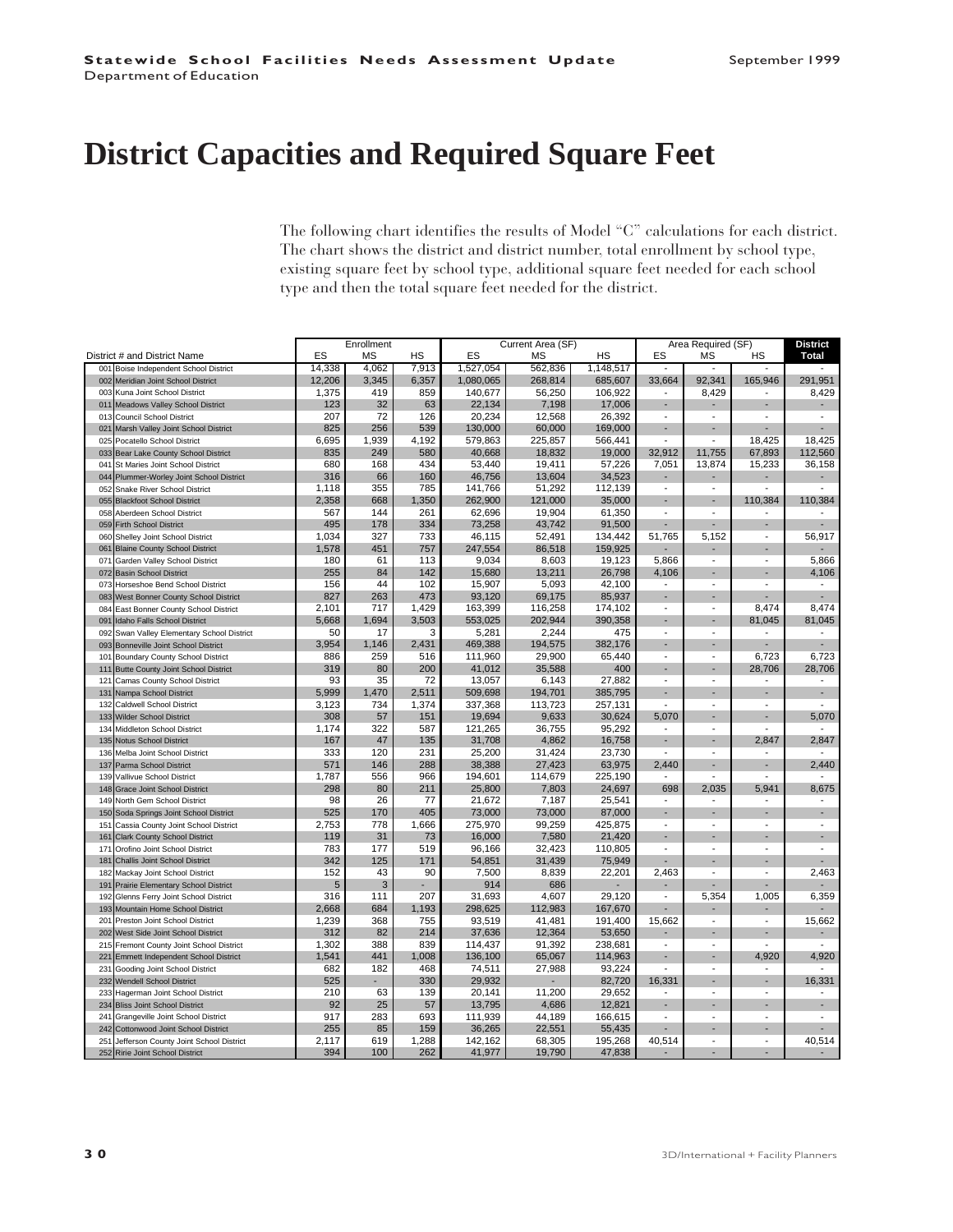|                                                   |         | Current Area (SF)<br>Enrollment |                          |            |                          |                          |                          | Area Required (SF)       |                          |                          |
|---------------------------------------------------|---------|---------------------------------|--------------------------|------------|--------------------------|--------------------------|--------------------------|--------------------------|--------------------------|--------------------------|
| District # and District Name                      | ES      | MS                              | HS                       | ES         | MS                       | <b>HS</b>                | ES                       | MS                       | HS                       | District<br>Total        |
| West Jefferson School District<br>253             | 384     | 111                             | 240                      | 47.696     | 14,984                   | 86.923                   |                          |                          |                          |                          |
| 261<br>Jerome Joint School District               | 1,617   | 461                             | 964                      | 171,280    | 72,931                   | 134,910                  |                          |                          |                          |                          |
| 262<br>Valley School District                     | 391     | 94                              | 231                      | 41,448     | 12,456                   | 36,731                   | $\overline{\phantom{a}}$ | $\overline{\phantom{a}}$ | ٠                        |                          |
| 271<br>Coeur D'Alene School District              | 4,790   | 1,437                           | 2,796                    | 402,509    | 185,967                  | 349,860                  | 4,682                    | ٠                        | 28,715                   | 33.397                   |
| 272<br>Lakeland School District                   | 2,188   | 646                             | 1,231                    | 203,984    | 89,480                   | 234,429                  |                          |                          |                          |                          |
| Post Falls School District<br>273                 | 2,403   | 581                             | 1,095                    | 187,357    | 31,023                   | 108,485                  | 9,998                    | 41,672                   | 39,789                   | 91,459                   |
| 274<br>Kootenai School District                   | 131     | 51                              | 94                       | 19,600     | 10,695                   | 23,655                   |                          |                          |                          |                          |
| 281<br>Moscow School District                     | 1,309   | 400                             | 878                      | 156,000    | 55,113                   | 154,887                  | $\overline{\phantom{a}}$ | $\overline{\phantom{a}}$ | ٠                        | ٠                        |
| 282<br>Genesee Joint School District              | 187     | 40                              | 98                       | 35,826     | 9,579                    | 28,163                   | $\overline{a}$           | $\overline{\phantom{a}}$ | $\overline{a}$           | $\overline{a}$           |
| Kendrick Joint School District<br>283             | 204     | 63                              | 116                      | 36,000     | 9,815                    | 21,685                   | ٠                        | $\overline{\phantom{0}}$ | -                        |                          |
| 285<br><b>Potlatch School District</b>            | 319     | 99                              | 186                      | 32,000     | 17,105                   | 38,565                   | $\overline{\phantom{a}}$ | $\overline{\phantom{a}}$ | $\overline{a}$           | $\overline{\phantom{a}}$ |
| <b>Whitepine Joint School District</b><br>286     | 361     | 95                              | 206                      | 55,770     | 28,286                   | 71,354                   |                          | $\overline{\phantom{a}}$ | $\overline{\phantom{a}}$ | $\overline{\phantom{a}}$ |
| 291<br>Salmon School District                     | 670     | 191                             | 446                      | 72,824     | 38,524                   | 76,089                   |                          | $\overline{a}$           |                          | $\overline{a}$           |
| 292<br>South Lemhi School District                | 87      | 19                              | 60                       | 13,995     | 4,260                    | 16,145                   | $\overline{\phantom{a}}$ | ٠                        | ٠                        | ٠                        |
| 302<br>Nez Perce Joint School District            | 116     | 36                              | 71                       | 15,000     | 14,554                   | 34,446                   |                          | $\overline{a}$           |                          | $\overline{\phantom{0}}$ |
| 304 Kamiah Joint School District                  | 337     | 104                             | 190                      | 39,056     | 24,342                   | 41,480                   | ٠                        | ÷                        | ÷                        | $\overline{\phantom{a}}$ |
| <b>Highland Joint School District</b><br>305      | 138     | 46                              | 91                       | 21,947     | 9,145                    | 21,708                   |                          |                          |                          |                          |
| 312 Shoshone Joint School District                | 270     | 67                              | 133                      | 45,000     | 28,338                   | 67,505                   | ÷                        | ÷,                       | ÷,                       |                          |
| 314<br><b>Dietrich School District</b>            | 101     | 30                              | 76                       | 12,272     | 4,556                    | 13,852                   |                          |                          |                          | $\overline{\phantom{a}}$ |
| 316 Richfield School District                     | 103     | 34                              | 61                       | 14,342     | 5,918                    | 12,741                   | ÷                        | ÷,                       | ÷                        | ÷.                       |
| 321<br><b>Madison School District</b>             | 2.097   | 643                             | 1,376                    | 238,024    | 89,958                   | 196,946                  |                          |                          |                          |                          |
| 322 Sugar-Salem Joint School District             | 680     | 206                             | 522                      | 87,400     | 38,000                   | 87,200                   |                          |                          |                          |                          |
| 331<br>Minidoka County Joint School District      | 2,503   | 729                             | 1,632                    | 100,045    | 111,214                  | 139,841                  | 94,619                   | $\overline{\phantom{a}}$ | 79,685                   | 174,304                  |
| 340 Lew iston Independent School District         | 2,670   | 824                             | 1,653                    | 227,051    | 94,506                   | 240,623                  | 3,343                    | ÷,                       | ÷,                       | 3,343                    |
| 341<br>Lapw ai School District                    | 301     | 94                              | 132                      | 65,728     | 23,095                   | 38,728                   | $\overline{\phantom{a}}$ | $\overline{\phantom{a}}$ | $\overline{\phantom{a}}$ | $\overline{\phantom{a}}$ |
| 342 Culdesac Joint School District                | 117     | 38                              | 81                       | 17,165     | 6,969                    | 17,826                   | ÷,                       |                          | L,                       |                          |
| 351<br>Oneida County School District              | 502     | 151                             | 358                      | 103,007    | 45,993                   | 100,000                  | $\overline{\phantom{a}}$ | $\overline{\phantom{a}}$ | $\overline{a}$           | $\overline{\phantom{a}}$ |
| 363 Marsing Joint School District                 | 382     | 90                              | 196                      | 41,981     | 11,152                   | 38,500                   | ÷                        | ٠                        | ÷                        | L.                       |
| 364<br>Pleasant Valley Elementary School District | 15      | $\overline{2}$                  | $\overline{\phantom{a}}$ | 4,629      | 771                      | $\overline{\phantom{a}}$ | $\overline{\phantom{a}}$ | $\overline{\phantom{a}}$ | ٠                        | $\overline{\phantom{a}}$ |
| 365 Bruneau-Grand View Joint School District      | 269     | 64                              | 170                      | 61,574     | 13,312                   | 42,433                   | ÷                        | ٠                        | ÷                        | ÷                        |
| 370 Homedale Joint School District                | 676     | 202                             | 317                      | 51,900     | 31,149                   | 58,660                   | 1,483                    | $\overline{\phantom{a}}$ | $\overline{\phantom{a}}$ | 1,483                    |
| Payette Joint School District<br>371              | 1,101   | 308                             | 574                      | 109,655    | 50,619                   | 39,980                   | ÷                        | ٠                        | 27,142                   | 27,142                   |
| 372<br>New Plymouth School District               | 562     | 147                             | 282                      | 55,112     | 32,138                   | 78,000                   | $\overline{\phantom{a}}$ | $\overline{\phantom{a}}$ | $\overline{\phantom{a}}$ | $\overline{\phantom{a}}$ |
| 373 Fruitland School District                     | 741     | 212                             | 399                      | 44,360     | 35,370                   | 101,366                  | 11,609                   | ÷.                       | ÷,                       | 11,609                   |
| 381<br>American Falls Joint School District       | 865     | 270                             | 530                      | 118,094    | 47,106                   | 111,200                  | $\overline{\phantom{a}}$ | $\overline{\phantom{a}}$ | $\overline{\phantom{a}}$ | $\overline{\phantom{a}}$ |
| 382 Rockland School District                      | 84      | 35                              | 62                       | 41,857     | 21,801                   | 46,342                   | ÷,                       | ÷.                       | ÷,                       | ÷,                       |
| 383<br>Arbon Elementary School District           | 18      | $\overline{\phantom{a}}$        | $\overline{\phantom{a}}$ | 4,448      | $\overline{\phantom{a}}$ | $\overline{\phantom{a}}$ | $\overline{\phantom{a}}$ | $\overline{\phantom{a}}$ | $\overline{\phantom{a}}$ | $\overline{\phantom{a}}$ |
| Kellogg Joint School District<br>391              | 789     | 235                             | 453                      | 105,023    | 56,949                   | 81,700                   | ÷                        | ÷.                       | ÷,                       | ÷.                       |
| 392<br>Mullan School District                     | 108     | 27                              | 55                       | 30.475     | 10,633                   | 25,993                   | $\overline{\phantom{a}}$ | $\overline{a}$           | $\overline{\phantom{a}}$ | $\overline{\phantom{a}}$ |
| <b>Wallace School District</b><br>393             | 382     | 115                             | 284                      | 84,401     | 41,738                   | 60,738                   | ÷                        | ÷.                       | ÷                        | ÷                        |
| 394 Avery School District                         | 24      | 8                               |                          | 11,071     | 4,749                    | $\overline{a}$           | $\overline{a}$           |                          | $\overline{a}$           | $\overline{a}$           |
| 401<br><b>Teton County School District</b>        | 599     | 199                             | 378                      | 83,022     | 48,858                   | 87,000                   |                          |                          |                          | ÷,                       |
| 411<br>Tw in Falls School District                | 3,854   | 1,133                           | 2,209                    | 360,526    | 157,794                  | 369,097                  |                          |                          | $\overline{a}$           | $\overline{a}$           |
| <b>Buhl Joint School District</b><br>412          | 763     | 249                             | 431                      | 81,895     | 62,794                   | 62,798                   |                          | $\overline{a}$           | L.                       | L.                       |
| 413 Filer School District                         | 700     | 222                             | 430                      | 100,671    | 40,319                   | 96,710                   |                          |                          |                          |                          |
| Kimberly School District<br>414                   | 631     | 210                             | 385                      | 58,337     | 30,465                   | 68,277                   |                          |                          |                          |                          |
| 415 Hansen School District                        | 221     | 65                              | 91                       | 65,320     | 12,313                   | 20,687                   |                          |                          |                          |                          |
| 416 Three Creek Joint Elementary School District  | 8       | $\mathbf{1}$                    |                          | 2,076      | 324                      |                          |                          |                          |                          |                          |
| 417<br>Castleford School District                 | 229     | 60                              | 111                      | 34,153     | 11,185                   | 24,832                   | $\overline{\phantom{a}}$ | $\overline{\phantom{a}}$ | $\overline{\phantom{a}}$ | $\overline{\phantom{a}}$ |
| 418 Murtaugh Joint School District                | 156     | 38                              | 95                       | 23,662     | 20,226                   | 18,744                   |                          | $\overline{\phantom{0}}$ |                          |                          |
| 421<br>McCall-Donnelly School District            | 516     | 189                             | 363                      | 93,845     | 41,055                   | 41,100                   |                          | $\overline{a}$           |                          | $\overline{\phantom{a}}$ |
| 422<br>Cascade School District                    | 189     | 81                              | 136                      | 26,900     | 21,851                   | 44,027                   |                          | -                        |                          |                          |
| 431<br>Weiser School District                     | 878     | 233                             | 515                      | 146,364    | 63,694                   | 99,646                   |                          | $\overline{a}$           | $\overline{a}$           | $\overline{a}$           |
| Cambridge Joint School District<br>432            | 113     | 39                              | 111                      | 18,400     | 8,167                    | 27,893                   | ٠                        | $\overline{\phantom{a}}$ | ٠                        | ÷,                       |
| Midvale School District<br>433                    | 57      | 17                              | 36                       | 800        | 8,189                    | 20,811                   |                          |                          |                          |                          |
|                                                   |         |                                 |                          |            |                          |                          |                          |                          |                          |                          |
| Total                                             | 130,252 | 37,188                          | 75,124                   | 13,321,448 | 5,593,600                | 12,072,127               | 344,276                  | 180,612                  |                          | 692,872 1,217,760        |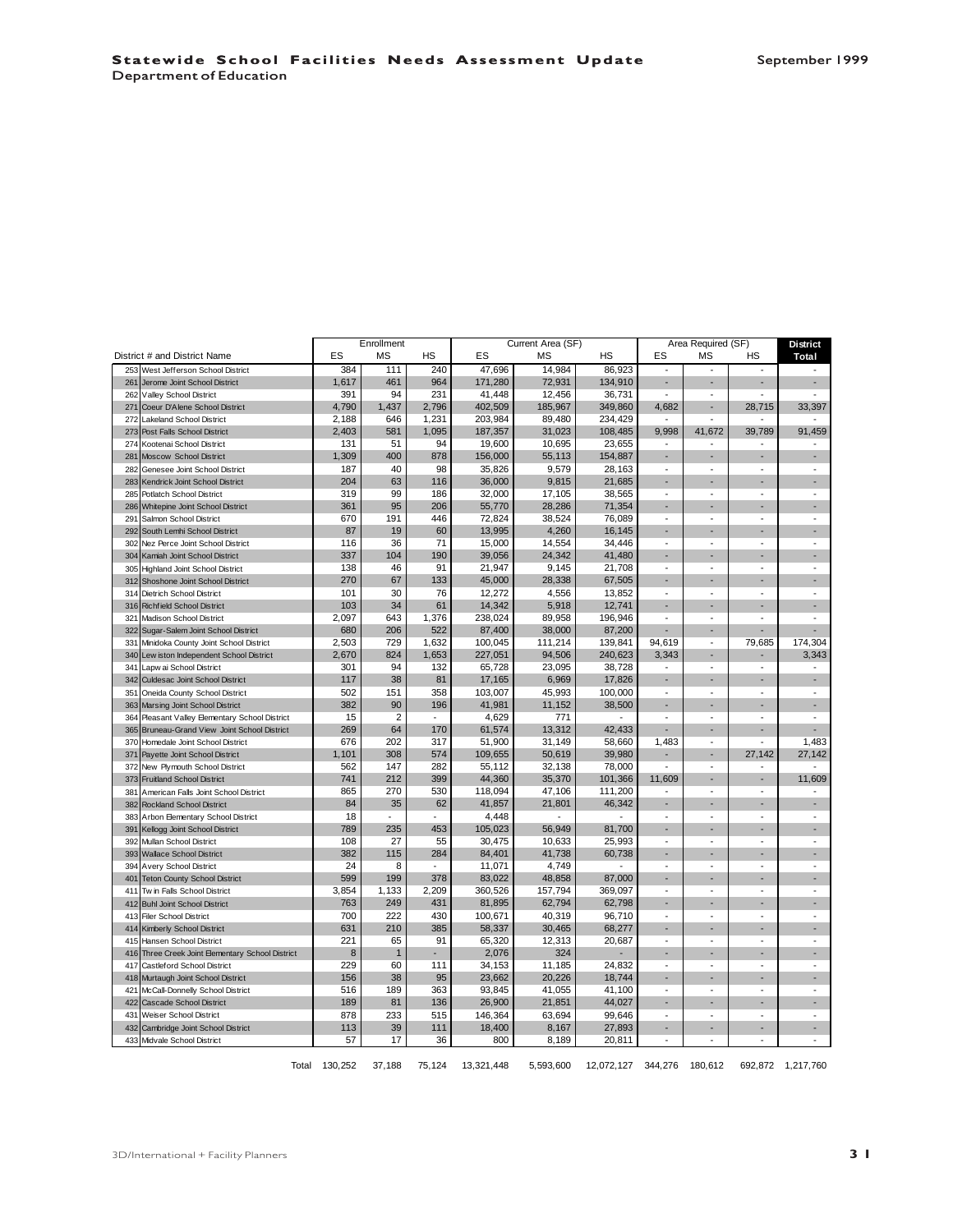### **Total Capacity Funding Need**

The following calculation shows the distribution of costs according to hard cost and soft cost figures to provide a total project cost that should be used for budget purposes. The total project cost is that used by Model "C" to calculate the estimated required funding. A 1999 figure of \$83.58, which is the update to the \$70.00 per foot figure used in the 1993 study escalated for 6 years at 3% per year, appears to be in-line with todays cost expectations (average R.S. Means cost adjusted to Boise is \$81.53.) Additional escalation should be used to project to midpoint of construction when a projected schedule is developed.

The total estimated funding for additional capacity, using today's enrollment figures of 244,566 students statewide, is approximately \$136 million in 1999 construction dollars for construction of 1,217,760 additional square feet. This compares to a 1993 Model "C" figure of \$142.1 million to construct an additional  $2,030,019$ square feet to house 231,654 total students statewide.

This indicates that overall, Idaho public schools have reduced the deficit of space since 1993. In 1993, Idaho required about 2 million square feet of additional facilities. Since 1993 public school enrollment has grown by 12,902 students. Therefore, not only has the increased enrollment been accommodated, but the deficit has been reduced by about 40%.

|    | A. Construction Hard Cost                                                                           |                       | 1,217,760 Square Feet @         | \$          | $83.58 = S$ | 101,784,868       |
|----|-----------------------------------------------------------------------------------------------------|-----------------------|---------------------------------|-------------|-------------|-------------------|
|    | Base Cost 1993                                                                                      |                       |                                 | \$          | 70.00       |                   |
|    | Inflation for 6 years                                                                               | (1.03 <sup>0</sup> 6) |                                 |             | 1.194       |                   |
|    | <b>B. Soft Cost</b>                                                                                 |                       |                                 |             |             | \$<br>34,097,931  |
|    | <b>BI</b> Demolition                                                                                |                       |                                 | $5%$ of A   |             | \$<br>5,089,243   |
|    | <b>B2</b> Moveable Equipment                                                                        |                       |                                 | $8\%$ of A  |             | \$<br>8,142,789   |
| B3 | A/E Design Fees                                                                                     |                       |                                 | $6\%$ of A  |             | \$<br>6,107,092   |
|    | B4 Program Manager/Construction Manager                                                             |                       |                                 | $3%$ of A   |             | \$<br>3,053,546   |
| B5 | Contingencies                                                                                       |                       |                                 | $10\%$ of A |             | \$<br>10,178,487  |
|    | <b>B6</b> Administrative Costs                                                                      |                       |                                 | $1.5%$ of A |             | \$<br>1,526,773   |
|    | <b>C. Total Project Cost</b>                                                                        | (A + BI thru B6)      |                                 | \$          | 111.58      | \$<br>135,882,798 |
|    | Note: Using the RS Means Building Hard Construction Cost Data, the average costs for Boise could be |                       |                                 |             |             |                   |
|    | calculated as follows:                                                                              | Median                | Upper Quartile                  |             | Average     |                   |
|    | Elementary School\$                                                                                 | 76.10 \$              | $91.70 =$                       | \$          | 83.90       |                   |
|    | Middle Schools\$                                                                                    | 77.50 \$              | $90.80 =$                       | \$          | 84.15       |                   |
|    | High Schools\$                                                                                      | 77.50 \$              | $109.00 =$                      | \$          | 93.25       |                   |
|    | Average \$                                                                                          | 77.03 \$              | 97.17                           | \$          | 87.10       |                   |
|    |                                                                                                     |                       | Boise Idaho Regional Adjustment |             | 0.94        |                   |
|    | Average RS Means Cost Adjusted to Boise, Idaho \$                                                   |                       |                                 |             | 81.53       |                   |
|    |                                                                                                     |                       |                                 |             |             |                   |
|    | 1993 Study Cost Escalated 6 Years at 3% per Annum \$                                                |                       |                                 |             | 83.58       |                   |
|    |                                                                                                     |                       |                                 |             |             |                   |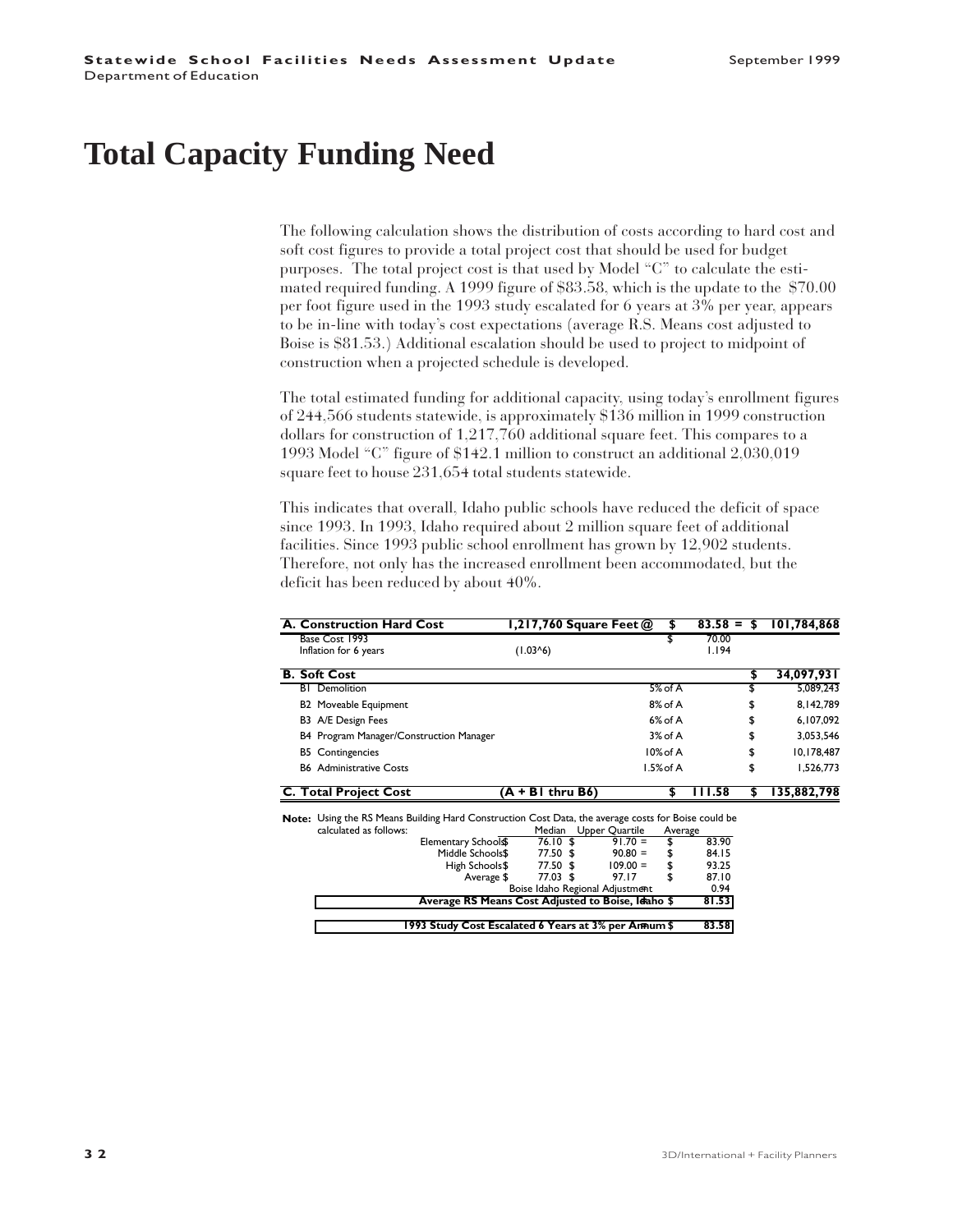# Part Four: Technology Infrastructure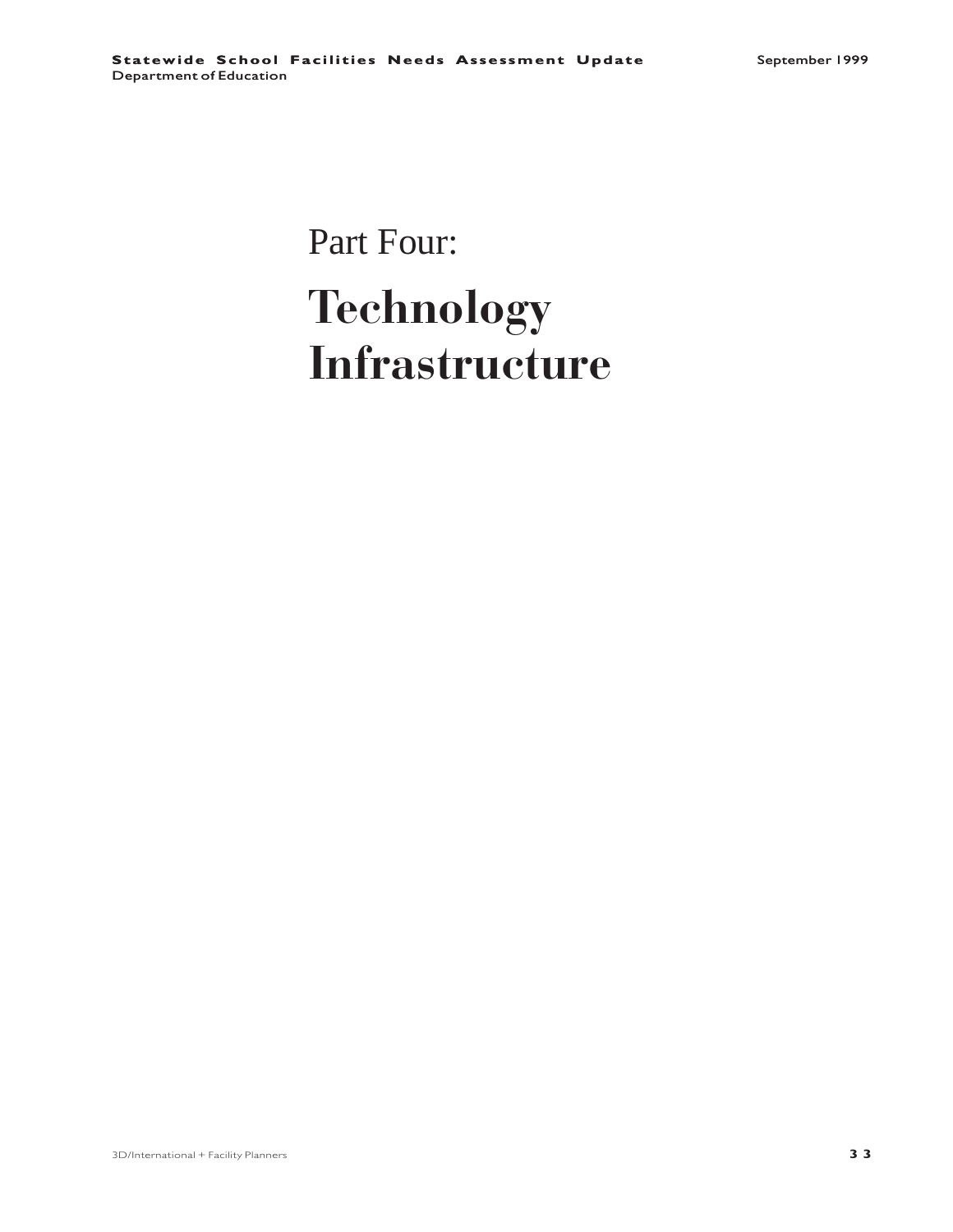### **Technology Needs in the School**

The 1993 study identified \$29.1 million in funding needs to primarily address electricity and cabling in the schools necessary to support the technology now being integrated into the teaching curriculum. It is difficult to ascertain exactly how much money has been spent upgrading Idaho school facilities with appropriate electrical supply and cable access, however, it is safe to say that there has been some progress made. Currently, districts reported having adequate electrical capacity and cabling infrastructure in 454 (26%) of 1,739 buildings where a technology presence is needed.

For the purpose of updating the 1993 study, our technology methodology has been to first review data from the 1999 ICTL Technology Inventory, recently conducted by the Department of Education. In that inventory, schools self-reported on the presence of a Local Area Network (LAN), the number of data ports connecting to the LAN and the number in use, the total number of classrooms, the number of classrooms with at least 1 computer, and the number of classrooms with access to Cable, Satellite, TV, and phones. We used this information to identify schools with a high technology implementation quotient. Furthermore, for schools with high technology quotients, we looked for schools that were built since 1993, using the rationale that newer schools, with lots of technology in the school, would likely have been designed with adequate electrical capacity and cable access.

Next, we took the remaining buildings, and using data collected on the questionnaire, identified schools for which their had been electrical upgrades or modifications, and for which the superintendent reported that the buildings were adequate with regard to the electrical and cabling infrastructure.

Finally, with remaining schools, we used self-reporting questionnaire data to update the relative condition for three of the 1993 building categories including Functional Adequacy for Electronic Cabling, Functional Adequacy for Lighting, and Functional Adequacy for Electronic Power. We then considered the districts response as to whether the buildings were adequate, somewhat adequate or inadequate with regard to electrical capacity and cabling infrastructure, separately. We then applied an appropriate construction value for minimum upgrade, moderate upgrade, or maximum upgrade based upon the data, and multiplied that average cost per square feet, times the total gross square feet of the building to arrive at an estimated building upgrade cost. The cost to upgrade the remaining buildings considered at least partially inadequate for today's technology, is an estimated \$61.4 million dollars. \$52.9 million is allocated to electrical capacity and \$8.4 million is allocated towards cabling and local area network installation.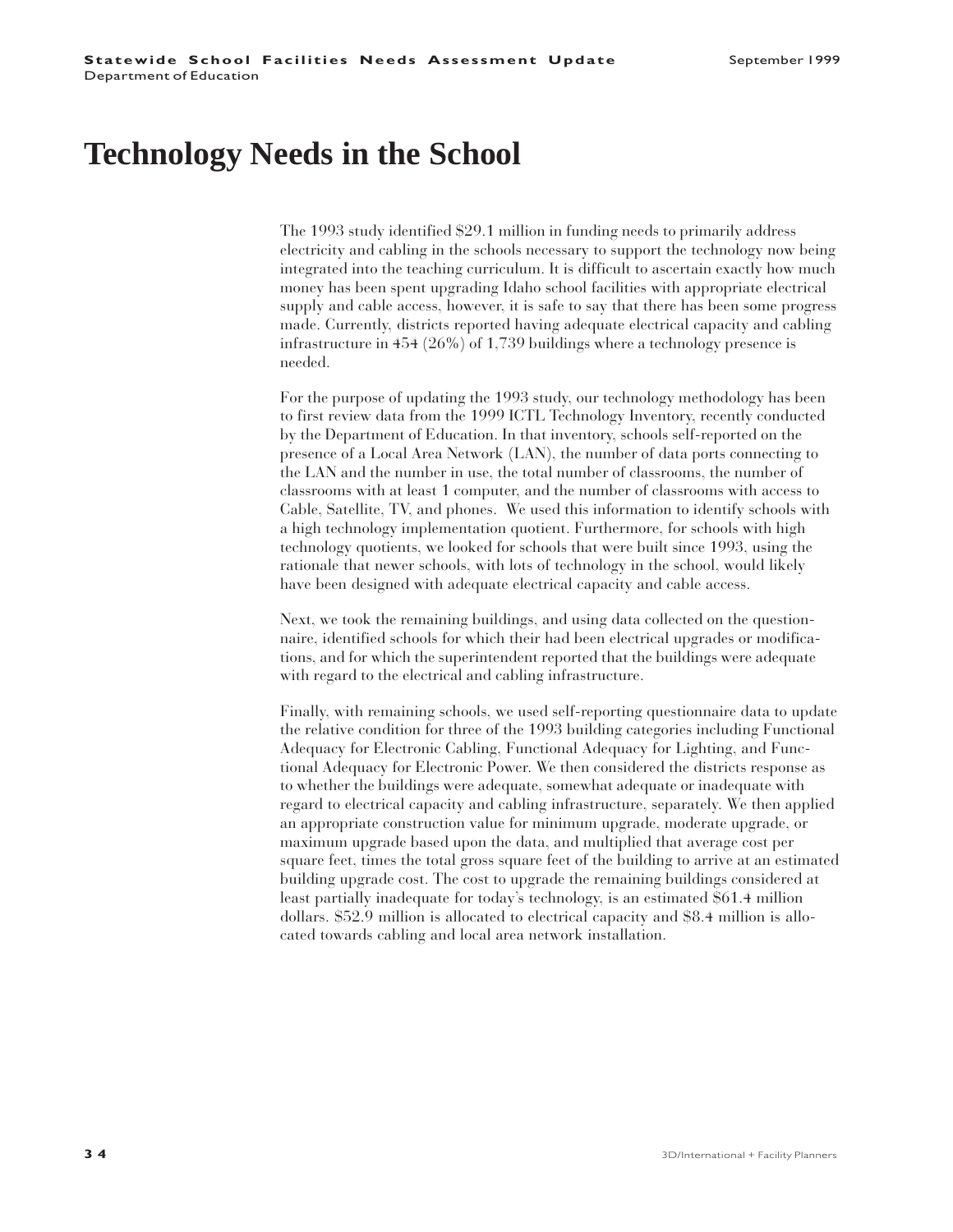## **Technology Funding Need by District**

The charts on the following pages identify the district, number, whether a questionnaire was returned, and the square footage within the district where technology infrastructure should support the use of technology for learning. The table totals the square feet (in thousands, x000) and dollars required for each district by type of upgrade, minimum, moderate, or maximum. The table then totals cabling upgrades for LAN installation and cabling assuming 4 LAN drops to every instructional space. The total upgrade (first column) is a sum of electrical capacity upgrades and cabling infrastructure upgrades to arrive at a total statewide need for those buildings for which we have questionnaire data.

The chart below takes the \$58.4 million total figure and adjusts it upward to attempt to cover those districts for which we did not have questionnaire data. By applying the same consistent level of upgrade across all those schools for which we do not have validated data, the figure escalates to an estimated cost of \$61.4 million dollars. The upper and lower bounds of this can be quantified using the figures for minimum and maximum upgrade to be \$59.6 million at the lower bound and \$75.7 million at the upper bound.

|                                                                       | Educ.<br>Area (SF)  | No<br>Upgrade<br>Cost $(S/SF)$ -> | Minimum<br>Upgrade<br>0.55 | \$<br>Moderate<br>Upgrade<br>$6.62$ \$ | Major<br>Upgrade<br>10.93                   | LAN                | Cabeling                | Total<br>Upgrade<br>Cost |
|-----------------------------------------------------------------------|---------------------|-----------------------------------|----------------------------|----------------------------------------|---------------------------------------------|--------------------|-------------------------|--------------------------|
| <b>Completed Questionnaires</b>                                       | 29,617,977          | 13,530,220<br>\$                  | 10,685,868<br>5,857,106 \$ | 3,384,118<br>22,416,531 \$             | \$<br>2,017,771<br>22,063,593<br>50,337,231 | \$<br>7,305,577 \$ | $731,424$ \$            | 58,374,232               |
| <b>Non-Completed Questionnaires</b>                                   | 1,542,293           | 704.557                           | 556,444<br>304,996 \$<br>S | 176.221<br>$1,167,293$ \$              | 105,071<br>1,148,915                        | \$<br>380.422 \$   | 38,087                  |                          |
| <b>Completed Questinnaires</b>                                        |                     |                                   |                            |                                        |                                             |                    |                         |                          |
| If all additional SF requires Minimum Upgrade                         |                     |                                   |                            | \$<br>845,357 \$                       | 51,182,588                                  | \$<br>7.685.999 \$ | 769,511 \$              | 59,638,098               |
| If additional SF requires level of upgrade as those in questionnaires |                     |                                   |                            | \$<br>2,621,204 \$                     | 52,958,435                                  | \$<br>7,685,999 \$ | $769,511$ $\frac{1}{5}$ | 61,413,945               |
| If all additional SF requires Moderate Upgrade                        |                     |                                   |                            | \$<br>10,216,210 \$                    | 60,553,440                                  | \$<br>7,685,999 \$ | 769,511 \$              | 69,008,951               |
| If all additional SF requires Major Upgrade                           | \$<br>16,864,414 \$ | 67,201,645                        | \$<br>7,685,999 \$         | 769,511 \$                             | 75,657,155                                  |                    |                         |                          |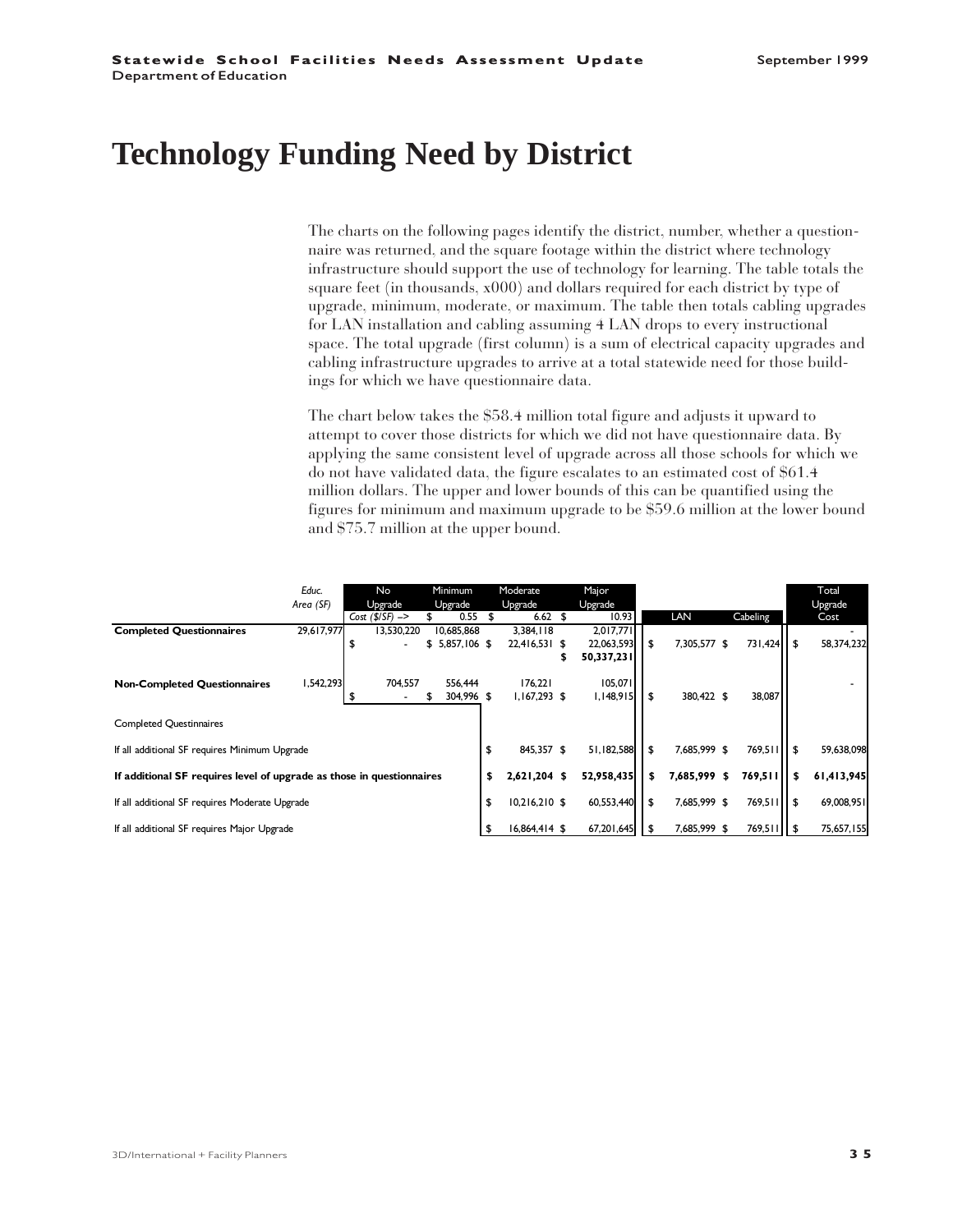| Minimum<br>Infrastructure<br>Total<br>No<br>Moderate<br>Major<br><b>Electrical</b><br><b>Upgrade</b><br>Upgrade<br>Upgrade<br>Quest.<br>Educ.<br>Upgrade<br>Upgrade<br>Upgrade<br>$0.55$ \$<br>10.93<br>LAN<br>Rec'd Area (SF)<br>\$<br>6.62<br>\$<br>Cost<br>Cost<br>\$<br>Cabeling<br>District<br>93<br>3,843,141<br>3,963,663<br>100<br>Boise Independent School District<br>3,309<br>2,667<br>133<br>415<br>115,962<br>4,560<br>Yes<br>3,054,225<br>3,077,937<br>Meridian Joint School District<br>2,191<br>1,119<br>666<br>406<br>23,712<br>002<br>Yes<br>ä,<br>245,779<br>245,779<br>302<br>289<br> 3<br>Kuna Joint School District<br>Yes<br>003<br>٠<br>×,<br>$\overline{\phantom{a}}$<br>$\overline{\phantom{a}}$<br>25,234<br>25,234<br>46<br>46<br>011<br>Meadows Valley School District<br>Yes<br>÷.<br>31.349<br>31.349<br>013<br>Council School District<br>Yes<br>59<br>$\overline{2}$<br>57<br>÷<br>×<br>٠<br>$\overline{\phantom{a}}$<br>375<br>71<br>304<br>166,628<br>304<br>166.932<br>021<br>Marsh Valley Joint School District<br>Yes<br>ä,<br>2,166,187<br>2.203.275<br>1.371<br>1.049<br>123<br>37,088<br>025<br>Pocatello School District<br>Yes<br> 8<br> 8 <br>22<br>10<br>328,676<br>345,092<br>033<br>Bear Lake County School District<br>Yes<br>81<br>26<br>23<br>16.416<br>433,689<br>433,689<br>041<br>St Maries Joint School District<br>Yes<br>127<br>92<br>35<br>×.<br>÷.<br>$\overline{\phantom{a}}$<br>336,092<br>336,092<br>Plummer-Worley Joint School District<br>95<br>$\overline{\mathbf{3}}$<br>62<br>$\overline{4}$<br>25<br>044<br>Yes<br>÷.<br>777,384<br> 9<br>655,342<br>Snake River School District<br>305<br>238<br>48<br>115,962<br>6,080<br>052<br>Yes<br>,455,147<br>1,572,629<br><b>Blackfoot School District</b><br>417<br>9<br>253<br>89<br>67<br>115,962<br>1,520<br>055<br>Yes<br>146<br>145<br>79,258<br>79,258<br>058<br>Aberdeen School District<br>Yes<br>$\overline{1}$<br>ä,<br>206<br>206<br>059<br>Firth School District<br>Yes<br>÷.<br>ä,<br>233<br>17<br>216<br>118,504<br>119,112<br>060<br>Shelley Joint School District<br>Yes<br>608<br>×,<br>127,621<br>777,653<br>498<br>265<br>233<br>579,808<br>70,224<br><b>Blaine County School District</b><br>Yes<br>061<br>$\overline{7}$<br>59,344<br>175,306<br>071<br>Garden Valley School District<br>Yes<br>38<br>$\overline{2}$<br>30<br>115,962<br>ä,<br>÷.<br><b>Basin School District</b><br>No<br>57<br>072<br>÷.<br>Horseshoe Bend School District<br>No<br>63<br>073<br>J,<br>435,594<br>563,108<br>West Bonner County School District<br>248<br>97<br>117<br>$\overline{2}$<br>33<br>115,962<br>11,552<br>083<br>Yes<br>1,929,720<br>2,193,564<br>East Bonner County School District<br>Yes<br>459<br>17<br>187<br>223<br>32<br>231,923<br>31,920<br>084<br>5,050,045<br>5,052,781<br>Idaho Falls School District<br>I, I46<br>101<br>308<br>737<br>2,736<br>091<br>Yes<br>×<br>Swan Valley Elementary School District<br>8<br>092<br>No<br>l,<br>137,393<br>271,899<br>093<br><b>Bonneville Joint School District</b><br>Yes<br>1,056<br>977<br>64<br>15<br>115,962<br>18,544<br>232,835<br>101<br>Boundary County School District<br>Yes<br>210<br>210<br>231,923<br>912<br>i,<br><b>Butte County Joint School District</b><br>No<br>77<br>$\mathbf{H}$<br>÷.<br>15,160<br>17,896<br> 2 <br>Camas County School District<br>Yes<br>47<br>19<br>28<br>2,736<br>635,925<br>316,284<br>131<br>Nampa School District<br>Yes<br>1,091<br>557<br>530<br>$\overline{4}$<br>115,962<br>203,680<br>47<br>730,810<br>774,890<br>Yes<br>704<br>252<br>405<br>44,080<br>132<br>Caldwell School District<br>÷<br>29,024<br>29,024<br>12<br>53<br>133<br>Wilder School District<br>Yes<br>65<br>÷,<br>50,863<br>50,863<br>202<br>134<br>Middleton School District<br>Yes<br>128<br>73<br>$\blacksquare$<br>÷.<br>59,817<br>59,817<br>73<br>70<br>135<br>Notus School District<br>Yes<br>$\overline{2}$<br>ī<br>45,280<br>45,888<br>3<br>82<br>59<br>20<br>136<br>Melba Joint School District<br>Yes<br>608<br>×.<br>$\overline{\phantom{a}}$<br>129<br>137<br>Parma School District<br>No<br>$\overline{\phantom{a}}$<br>٠<br>73,037<br>78,813<br>529<br>418<br>109<br>$\overline{2}$<br>5,776<br>Vallivue School District<br>Yes<br>139<br>÷<br>121,833<br>122,441<br>41<br>15<br>608<br>Grace Joint School District<br>66<br>10<br> 48<br>Yes<br>÷<br>2,192<br>2,192<br>54<br>50<br>$\overline{4}$<br>North Gem School District<br>Yes<br>149<br>÷<br>÷.<br>153,623<br>270,800<br>65<br>Soda Springs Joint School District<br>233<br>160<br>5<br>$\overline{\mathbf{3}}$<br>115,962<br>1,216<br>150<br>Yes<br>126,229<br>131,093<br>801<br>571<br>Cassia County Joint School District<br>230<br>4,864<br>151<br>Yes<br>÷<br>÷<br>45<br>17<br>$\overline{\mathbf{3}}$<br>274,736<br>274,736<br>Clark County School District<br>25<br>Yes<br>161<br>÷<br>254<br>70<br>1,055,379<br>20,672<br>2,003,743<br>171<br>Yes<br>$\blacksquare$<br>136<br>48<br>927,692<br>Orofino Joint School District<br>68<br>893,018<br>347,885<br>1,243,639<br>Challis Joint School District<br>161<br> 4<br>78<br>2,736<br>Yes<br> 8 <br>41<br>182<br>Mackay Joint School District<br>No<br>÷<br>٠<br>÷.<br>÷<br>×<br>Prairie Elementary School District<br>No<br>$\overline{2}$<br> 9 <br>÷<br>٠<br>19.294<br>137,383<br>65<br>30<br>35<br>115,962<br>2,128<br>192<br>Glenns Ferry Joint School District<br>Yes<br>÷.<br>÷<br>2,404,292<br>2,638,647<br>581<br>99<br>131<br>350<br>231,923<br>2,432<br>Mountain Home School District<br>Yes<br>$\overline{2}$<br>193<br>1,287,168<br>1,287,776<br>326<br>117<br>38<br>140<br>31<br>608<br>201<br>Preston Joint School District<br>Yes<br>73,592<br>193,202<br>104<br>56<br>40<br>8<br>115,962<br>3,648<br>West Side Joint School District<br>202<br>Yes<br>439<br>147<br>275<br> 8<br>347,336<br>304<br>347,640<br>$215$<br>Fremont County Joint School District<br>Yes<br>950,563<br>309<br>295<br>249,018<br>695,769<br>5,776<br>Emmett Independent School District<br>$\boldsymbol{6}$<br>8<br>221<br>Yes<br>233.801<br>235.017<br>195<br>101<br>30<br>1,216<br>Gooding Joint School District<br>64<br>231<br>Yes<br>÷<br>$\overline{2}$<br>53<br>791,712<br>791,712<br>232<br><b>Wendell School District</b><br>179<br>84<br>40<br>Yes<br>ä,<br>Hagerman Joint School District<br>No<br>62<br>233<br>ä,<br>ä,<br>٠<br>17,157<br>17,157<br><b>Bliss Joint School District</b><br>31<br>31<br>234<br>Yes<br>÷,<br>Grangeville Joint School District<br>No<br> 8<br>241<br>ä,<br>ä,<br>×<br>1,080,159<br>Cottonwood Joint School District<br>125<br>5<br>55<br>65<br>1,080,159<br>242<br>Yes |  |  | <b>Electrical Capacity Cost</b> |  |  | <b>Cabling</b> |  |
|-------------------------------------------------------------------------------------------------------------------------------------------------------------------------------------------------------------------------------------------------------------------------------------------------------------------------------------------------------------------------------------------------------------------------------------------------------------------------------------------------------------------------------------------------------------------------------------------------------------------------------------------------------------------------------------------------------------------------------------------------------------------------------------------------------------------------------------------------------------------------------------------------------------------------------------------------------------------------------------------------------------------------------------------------------------------------------------------------------------------------------------------------------------------------------------------------------------------------------------------------------------------------------------------------------------------------------------------------------------------------------------------------------------------------------------------------------------------------------------------------------------------------------------------------------------------------------------------------------------------------------------------------------------------------------------------------------------------------------------------------------------------------------------------------------------------------------------------------------------------------------------------------------------------------------------------------------------------------------------------------------------------------------------------------------------------------------------------------------------------------------------------------------------------------------------------------------------------------------------------------------------------------------------------------------------------------------------------------------------------------------------------------------------------------------------------------------------------------------------------------------------------------------------------------------------------------------------------------------------------------------------------------------------------------------------------------------------------------------------------------------------------------------------------------------------------------------------------------------------------------------------------------------------------------------------------------------------------------------------------------------------------------------------------------------------------------------------------------------------------------------------------------------------------------------------------------------------------------------------------------------------------------------------------------------------------------------------------------------------------------------------------------------------------------------------------------------------------------------------------------------------------------------------------------------------------------------------------------------------------------------------------------------------------------------------------------------------------------------------------------------------------------------------------------------------------------------------------------------------------------------------------------------------------------------------------------------------------------------------------------------------------------------------------------------------------------------------------------------------------------------------------------------------------------------------------------------------------------------------------------------------------------------------------------------------------------------------------------------------------------------------------------------------------------------------------------------------------------------------------------------------------------------------------------------------------------------------------------------------------------------------------------------------------------------------------------------------------------------------------------------------------------------------------------------------------------------------------------------------------------------------------------------------------------------------------------------------------------------------------------------------------------------------------------------------------------------------------------------------------------------------------------------------------------------------------------------------------------------------------------------------------------------------------------------------------------------------------------------------------------------------------------------------------------------------------------------------------------------------------------------------------------------------------------------------------------------------------------------------------------------------------------------------------------------------------------------------------------------------------------------------------------------------------------------------------------------------------------------------------------------------------------------------------------------------------------------------------------------------------------------------------------------------------------------------------------------------------------------------------------------------------------------------------------------------------------------------------------------------------------------------------------------------------------------------------------------------------------------------------------------------------------------------------------------------------------------------------------------------------------------------------------------------------------------------------------------------------------------------------------------------------------|--|--|---------------------------------|--|--|----------------|--|
|                                                                                                                                                                                                                                                                                                                                                                                                                                                                                                                                                                                                                                                                                                                                                                                                                                                                                                                                                                                                                                                                                                                                                                                                                                                                                                                                                                                                                                                                                                                                                                                                                                                                                                                                                                                                                                                                                                                                                                                                                                                                                                                                                                                                                                                                                                                                                                                                                                                                                                                                                                                                                                                                                                                                                                                                                                                                                                                                                                                                                                                                                                                                                                                                                                                                                                                                                                                                                                                                                                                                                                                                                                                                                                                                                                                                                                                                                                                                                                                                                                                                                                                                                                                                                                                                                                                                                                                                                                                                                                                                                                                                                                                                                                                                                                                                                                                                                                                                                                                                                                                                                                                                                                                                                                                                                                                                                                                                                                                                                                                                                                                                                                                                                                                                                                                                                                                                                                                                                                                                                                                                                                                                                                                                                                                                                                                                                                                                                                                                                                                                                                                                                                                 |  |  |                                 |  |  |                |  |
|                                                                                                                                                                                                                                                                                                                                                                                                                                                                                                                                                                                                                                                                                                                                                                                                                                                                                                                                                                                                                                                                                                                                                                                                                                                                                                                                                                                                                                                                                                                                                                                                                                                                                                                                                                                                                                                                                                                                                                                                                                                                                                                                                                                                                                                                                                                                                                                                                                                                                                                                                                                                                                                                                                                                                                                                                                                                                                                                                                                                                                                                                                                                                                                                                                                                                                                                                                                                                                                                                                                                                                                                                                                                                                                                                                                                                                                                                                                                                                                                                                                                                                                                                                                                                                                                                                                                                                                                                                                                                                                                                                                                                                                                                                                                                                                                                                                                                                                                                                                                                                                                                                                                                                                                                                                                                                                                                                                                                                                                                                                                                                                                                                                                                                                                                                                                                                                                                                                                                                                                                                                                                                                                                                                                                                                                                                                                                                                                                                                                                                                                                                                                                                                 |  |  |                                 |  |  |                |  |
|                                                                                                                                                                                                                                                                                                                                                                                                                                                                                                                                                                                                                                                                                                                                                                                                                                                                                                                                                                                                                                                                                                                                                                                                                                                                                                                                                                                                                                                                                                                                                                                                                                                                                                                                                                                                                                                                                                                                                                                                                                                                                                                                                                                                                                                                                                                                                                                                                                                                                                                                                                                                                                                                                                                                                                                                                                                                                                                                                                                                                                                                                                                                                                                                                                                                                                                                                                                                                                                                                                                                                                                                                                                                                                                                                                                                                                                                                                                                                                                                                                                                                                                                                                                                                                                                                                                                                                                                                                                                                                                                                                                                                                                                                                                                                                                                                                                                                                                                                                                                                                                                                                                                                                                                                                                                                                                                                                                                                                                                                                                                                                                                                                                                                                                                                                                                                                                                                                                                                                                                                                                                                                                                                                                                                                                                                                                                                                                                                                                                                                                                                                                                                                                 |  |  |                                 |  |  |                |  |
|                                                                                                                                                                                                                                                                                                                                                                                                                                                                                                                                                                                                                                                                                                                                                                                                                                                                                                                                                                                                                                                                                                                                                                                                                                                                                                                                                                                                                                                                                                                                                                                                                                                                                                                                                                                                                                                                                                                                                                                                                                                                                                                                                                                                                                                                                                                                                                                                                                                                                                                                                                                                                                                                                                                                                                                                                                                                                                                                                                                                                                                                                                                                                                                                                                                                                                                                                                                                                                                                                                                                                                                                                                                                                                                                                                                                                                                                                                                                                                                                                                                                                                                                                                                                                                                                                                                                                                                                                                                                                                                                                                                                                                                                                                                                                                                                                                                                                                                                                                                                                                                                                                                                                                                                                                                                                                                                                                                                                                                                                                                                                                                                                                                                                                                                                                                                                                                                                                                                                                                                                                                                                                                                                                                                                                                                                                                                                                                                                                                                                                                                                                                                                                                 |  |  |                                 |  |  |                |  |
|                                                                                                                                                                                                                                                                                                                                                                                                                                                                                                                                                                                                                                                                                                                                                                                                                                                                                                                                                                                                                                                                                                                                                                                                                                                                                                                                                                                                                                                                                                                                                                                                                                                                                                                                                                                                                                                                                                                                                                                                                                                                                                                                                                                                                                                                                                                                                                                                                                                                                                                                                                                                                                                                                                                                                                                                                                                                                                                                                                                                                                                                                                                                                                                                                                                                                                                                                                                                                                                                                                                                                                                                                                                                                                                                                                                                                                                                                                                                                                                                                                                                                                                                                                                                                                                                                                                                                                                                                                                                                                                                                                                                                                                                                                                                                                                                                                                                                                                                                                                                                                                                                                                                                                                                                                                                                                                                                                                                                                                                                                                                                                                                                                                                                                                                                                                                                                                                                                                                                                                                                                                                                                                                                                                                                                                                                                                                                                                                                                                                                                                                                                                                                                                 |  |  |                                 |  |  |                |  |
|                                                                                                                                                                                                                                                                                                                                                                                                                                                                                                                                                                                                                                                                                                                                                                                                                                                                                                                                                                                                                                                                                                                                                                                                                                                                                                                                                                                                                                                                                                                                                                                                                                                                                                                                                                                                                                                                                                                                                                                                                                                                                                                                                                                                                                                                                                                                                                                                                                                                                                                                                                                                                                                                                                                                                                                                                                                                                                                                                                                                                                                                                                                                                                                                                                                                                                                                                                                                                                                                                                                                                                                                                                                                                                                                                                                                                                                                                                                                                                                                                                                                                                                                                                                                                                                                                                                                                                                                                                                                                                                                                                                                                                                                                                                                                                                                                                                                                                                                                                                                                                                                                                                                                                                                                                                                                                                                                                                                                                                                                                                                                                                                                                                                                                                                                                                                                                                                                                                                                                                                                                                                                                                                                                                                                                                                                                                                                                                                                                                                                                                                                                                                                                                 |  |  |                                 |  |  |                |  |
|                                                                                                                                                                                                                                                                                                                                                                                                                                                                                                                                                                                                                                                                                                                                                                                                                                                                                                                                                                                                                                                                                                                                                                                                                                                                                                                                                                                                                                                                                                                                                                                                                                                                                                                                                                                                                                                                                                                                                                                                                                                                                                                                                                                                                                                                                                                                                                                                                                                                                                                                                                                                                                                                                                                                                                                                                                                                                                                                                                                                                                                                                                                                                                                                                                                                                                                                                                                                                                                                                                                                                                                                                                                                                                                                                                                                                                                                                                                                                                                                                                                                                                                                                                                                                                                                                                                                                                                                                                                                                                                                                                                                                                                                                                                                                                                                                                                                                                                                                                                                                                                                                                                                                                                                                                                                                                                                                                                                                                                                                                                                                                                                                                                                                                                                                                                                                                                                                                                                                                                                                                                                                                                                                                                                                                                                                                                                                                                                                                                                                                                                                                                                                                                 |  |  |                                 |  |  |                |  |
|                                                                                                                                                                                                                                                                                                                                                                                                                                                                                                                                                                                                                                                                                                                                                                                                                                                                                                                                                                                                                                                                                                                                                                                                                                                                                                                                                                                                                                                                                                                                                                                                                                                                                                                                                                                                                                                                                                                                                                                                                                                                                                                                                                                                                                                                                                                                                                                                                                                                                                                                                                                                                                                                                                                                                                                                                                                                                                                                                                                                                                                                                                                                                                                                                                                                                                                                                                                                                                                                                                                                                                                                                                                                                                                                                                                                                                                                                                                                                                                                                                                                                                                                                                                                                                                                                                                                                                                                                                                                                                                                                                                                                                                                                                                                                                                                                                                                                                                                                                                                                                                                                                                                                                                                                                                                                                                                                                                                                                                                                                                                                                                                                                                                                                                                                                                                                                                                                                                                                                                                                                                                                                                                                                                                                                                                                                                                                                                                                                                                                                                                                                                                                                                 |  |  |                                 |  |  |                |  |
|                                                                                                                                                                                                                                                                                                                                                                                                                                                                                                                                                                                                                                                                                                                                                                                                                                                                                                                                                                                                                                                                                                                                                                                                                                                                                                                                                                                                                                                                                                                                                                                                                                                                                                                                                                                                                                                                                                                                                                                                                                                                                                                                                                                                                                                                                                                                                                                                                                                                                                                                                                                                                                                                                                                                                                                                                                                                                                                                                                                                                                                                                                                                                                                                                                                                                                                                                                                                                                                                                                                                                                                                                                                                                                                                                                                                                                                                                                                                                                                                                                                                                                                                                                                                                                                                                                                                                                                                                                                                                                                                                                                                                                                                                                                                                                                                                                                                                                                                                                                                                                                                                                                                                                                                                                                                                                                                                                                                                                                                                                                                                                                                                                                                                                                                                                                                                                                                                                                                                                                                                                                                                                                                                                                                                                                                                                                                                                                                                                                                                                                                                                                                                                                 |  |  |                                 |  |  |                |  |
|                                                                                                                                                                                                                                                                                                                                                                                                                                                                                                                                                                                                                                                                                                                                                                                                                                                                                                                                                                                                                                                                                                                                                                                                                                                                                                                                                                                                                                                                                                                                                                                                                                                                                                                                                                                                                                                                                                                                                                                                                                                                                                                                                                                                                                                                                                                                                                                                                                                                                                                                                                                                                                                                                                                                                                                                                                                                                                                                                                                                                                                                                                                                                                                                                                                                                                                                                                                                                                                                                                                                                                                                                                                                                                                                                                                                                                                                                                                                                                                                                                                                                                                                                                                                                                                                                                                                                                                                                                                                                                                                                                                                                                                                                                                                                                                                                                                                                                                                                                                                                                                                                                                                                                                                                                                                                                                                                                                                                                                                                                                                                                                                                                                                                                                                                                                                                                                                                                                                                                                                                                                                                                                                                                                                                                                                                                                                                                                                                                                                                                                                                                                                                                                 |  |  |                                 |  |  |                |  |
|                                                                                                                                                                                                                                                                                                                                                                                                                                                                                                                                                                                                                                                                                                                                                                                                                                                                                                                                                                                                                                                                                                                                                                                                                                                                                                                                                                                                                                                                                                                                                                                                                                                                                                                                                                                                                                                                                                                                                                                                                                                                                                                                                                                                                                                                                                                                                                                                                                                                                                                                                                                                                                                                                                                                                                                                                                                                                                                                                                                                                                                                                                                                                                                                                                                                                                                                                                                                                                                                                                                                                                                                                                                                                                                                                                                                                                                                                                                                                                                                                                                                                                                                                                                                                                                                                                                                                                                                                                                                                                                                                                                                                                                                                                                                                                                                                                                                                                                                                                                                                                                                                                                                                                                                                                                                                                                                                                                                                                                                                                                                                                                                                                                                                                                                                                                                                                                                                                                                                                                                                                                                                                                                                                                                                                                                                                                                                                                                                                                                                                                                                                                                                                                 |  |  |                                 |  |  |                |  |
|                                                                                                                                                                                                                                                                                                                                                                                                                                                                                                                                                                                                                                                                                                                                                                                                                                                                                                                                                                                                                                                                                                                                                                                                                                                                                                                                                                                                                                                                                                                                                                                                                                                                                                                                                                                                                                                                                                                                                                                                                                                                                                                                                                                                                                                                                                                                                                                                                                                                                                                                                                                                                                                                                                                                                                                                                                                                                                                                                                                                                                                                                                                                                                                                                                                                                                                                                                                                                                                                                                                                                                                                                                                                                                                                                                                                                                                                                                                                                                                                                                                                                                                                                                                                                                                                                                                                                                                                                                                                                                                                                                                                                                                                                                                                                                                                                                                                                                                                                                                                                                                                                                                                                                                                                                                                                                                                                                                                                                                                                                                                                                                                                                                                                                                                                                                                                                                                                                                                                                                                                                                                                                                                                                                                                                                                                                                                                                                                                                                                                                                                                                                                                                                 |  |  |                                 |  |  |                |  |
|                                                                                                                                                                                                                                                                                                                                                                                                                                                                                                                                                                                                                                                                                                                                                                                                                                                                                                                                                                                                                                                                                                                                                                                                                                                                                                                                                                                                                                                                                                                                                                                                                                                                                                                                                                                                                                                                                                                                                                                                                                                                                                                                                                                                                                                                                                                                                                                                                                                                                                                                                                                                                                                                                                                                                                                                                                                                                                                                                                                                                                                                                                                                                                                                                                                                                                                                                                                                                                                                                                                                                                                                                                                                                                                                                                                                                                                                                                                                                                                                                                                                                                                                                                                                                                                                                                                                                                                                                                                                                                                                                                                                                                                                                                                                                                                                                                                                                                                                                                                                                                                                                                                                                                                                                                                                                                                                                                                                                                                                                                                                                                                                                                                                                                                                                                                                                                                                                                                                                                                                                                                                                                                                                                                                                                                                                                                                                                                                                                                                                                                                                                                                                                                 |  |  |                                 |  |  |                |  |
|                                                                                                                                                                                                                                                                                                                                                                                                                                                                                                                                                                                                                                                                                                                                                                                                                                                                                                                                                                                                                                                                                                                                                                                                                                                                                                                                                                                                                                                                                                                                                                                                                                                                                                                                                                                                                                                                                                                                                                                                                                                                                                                                                                                                                                                                                                                                                                                                                                                                                                                                                                                                                                                                                                                                                                                                                                                                                                                                                                                                                                                                                                                                                                                                                                                                                                                                                                                                                                                                                                                                                                                                                                                                                                                                                                                                                                                                                                                                                                                                                                                                                                                                                                                                                                                                                                                                                                                                                                                                                                                                                                                                                                                                                                                                                                                                                                                                                                                                                                                                                                                                                                                                                                                                                                                                                                                                                                                                                                                                                                                                                                                                                                                                                                                                                                                                                                                                                                                                                                                                                                                                                                                                                                                                                                                                                                                                                                                                                                                                                                                                                                                                                                                 |  |  |                                 |  |  |                |  |
|                                                                                                                                                                                                                                                                                                                                                                                                                                                                                                                                                                                                                                                                                                                                                                                                                                                                                                                                                                                                                                                                                                                                                                                                                                                                                                                                                                                                                                                                                                                                                                                                                                                                                                                                                                                                                                                                                                                                                                                                                                                                                                                                                                                                                                                                                                                                                                                                                                                                                                                                                                                                                                                                                                                                                                                                                                                                                                                                                                                                                                                                                                                                                                                                                                                                                                                                                                                                                                                                                                                                                                                                                                                                                                                                                                                                                                                                                                                                                                                                                                                                                                                                                                                                                                                                                                                                                                                                                                                                                                                                                                                                                                                                                                                                                                                                                                                                                                                                                                                                                                                                                                                                                                                                                                                                                                                                                                                                                                                                                                                                                                                                                                                                                                                                                                                                                                                                                                                                                                                                                                                                                                                                                                                                                                                                                                                                                                                                                                                                                                                                                                                                                                                 |  |  |                                 |  |  |                |  |
|                                                                                                                                                                                                                                                                                                                                                                                                                                                                                                                                                                                                                                                                                                                                                                                                                                                                                                                                                                                                                                                                                                                                                                                                                                                                                                                                                                                                                                                                                                                                                                                                                                                                                                                                                                                                                                                                                                                                                                                                                                                                                                                                                                                                                                                                                                                                                                                                                                                                                                                                                                                                                                                                                                                                                                                                                                                                                                                                                                                                                                                                                                                                                                                                                                                                                                                                                                                                                                                                                                                                                                                                                                                                                                                                                                                                                                                                                                                                                                                                                                                                                                                                                                                                                                                                                                                                                                                                                                                                                                                                                                                                                                                                                                                                                                                                                                                                                                                                                                                                                                                                                                                                                                                                                                                                                                                                                                                                                                                                                                                                                                                                                                                                                                                                                                                                                                                                                                                                                                                                                                                                                                                                                                                                                                                                                                                                                                                                                                                                                                                                                                                                                                                 |  |  |                                 |  |  |                |  |
|                                                                                                                                                                                                                                                                                                                                                                                                                                                                                                                                                                                                                                                                                                                                                                                                                                                                                                                                                                                                                                                                                                                                                                                                                                                                                                                                                                                                                                                                                                                                                                                                                                                                                                                                                                                                                                                                                                                                                                                                                                                                                                                                                                                                                                                                                                                                                                                                                                                                                                                                                                                                                                                                                                                                                                                                                                                                                                                                                                                                                                                                                                                                                                                                                                                                                                                                                                                                                                                                                                                                                                                                                                                                                                                                                                                                                                                                                                                                                                                                                                                                                                                                                                                                                                                                                                                                                                                                                                                                                                                                                                                                                                                                                                                                                                                                                                                                                                                                                                                                                                                                                                                                                                                                                                                                                                                                                                                                                                                                                                                                                                                                                                                                                                                                                                                                                                                                                                                                                                                                                                                                                                                                                                                                                                                                                                                                                                                                                                                                                                                                                                                                                                                 |  |  |                                 |  |  |                |  |
|                                                                                                                                                                                                                                                                                                                                                                                                                                                                                                                                                                                                                                                                                                                                                                                                                                                                                                                                                                                                                                                                                                                                                                                                                                                                                                                                                                                                                                                                                                                                                                                                                                                                                                                                                                                                                                                                                                                                                                                                                                                                                                                                                                                                                                                                                                                                                                                                                                                                                                                                                                                                                                                                                                                                                                                                                                                                                                                                                                                                                                                                                                                                                                                                                                                                                                                                                                                                                                                                                                                                                                                                                                                                                                                                                                                                                                                                                                                                                                                                                                                                                                                                                                                                                                                                                                                                                                                                                                                                                                                                                                                                                                                                                                                                                                                                                                                                                                                                                                                                                                                                                                                                                                                                                                                                                                                                                                                                                                                                                                                                                                                                                                                                                                                                                                                                                                                                                                                                                                                                                                                                                                                                                                                                                                                                                                                                                                                                                                                                                                                                                                                                                                                 |  |  |                                 |  |  |                |  |
|                                                                                                                                                                                                                                                                                                                                                                                                                                                                                                                                                                                                                                                                                                                                                                                                                                                                                                                                                                                                                                                                                                                                                                                                                                                                                                                                                                                                                                                                                                                                                                                                                                                                                                                                                                                                                                                                                                                                                                                                                                                                                                                                                                                                                                                                                                                                                                                                                                                                                                                                                                                                                                                                                                                                                                                                                                                                                                                                                                                                                                                                                                                                                                                                                                                                                                                                                                                                                                                                                                                                                                                                                                                                                                                                                                                                                                                                                                                                                                                                                                                                                                                                                                                                                                                                                                                                                                                                                                                                                                                                                                                                                                                                                                                                                                                                                                                                                                                                                                                                                                                                                                                                                                                                                                                                                                                                                                                                                                                                                                                                                                                                                                                                                                                                                                                                                                                                                                                                                                                                                                                                                                                                                                                                                                                                                                                                                                                                                                                                                                                                                                                                                                                 |  |  |                                 |  |  |                |  |
|                                                                                                                                                                                                                                                                                                                                                                                                                                                                                                                                                                                                                                                                                                                                                                                                                                                                                                                                                                                                                                                                                                                                                                                                                                                                                                                                                                                                                                                                                                                                                                                                                                                                                                                                                                                                                                                                                                                                                                                                                                                                                                                                                                                                                                                                                                                                                                                                                                                                                                                                                                                                                                                                                                                                                                                                                                                                                                                                                                                                                                                                                                                                                                                                                                                                                                                                                                                                                                                                                                                                                                                                                                                                                                                                                                                                                                                                                                                                                                                                                                                                                                                                                                                                                                                                                                                                                                                                                                                                                                                                                                                                                                                                                                                                                                                                                                                                                                                                                                                                                                                                                                                                                                                                                                                                                                                                                                                                                                                                                                                                                                                                                                                                                                                                                                                                                                                                                                                                                                                                                                                                                                                                                                                                                                                                                                                                                                                                                                                                                                                                                                                                                                                 |  |  |                                 |  |  |                |  |
|                                                                                                                                                                                                                                                                                                                                                                                                                                                                                                                                                                                                                                                                                                                                                                                                                                                                                                                                                                                                                                                                                                                                                                                                                                                                                                                                                                                                                                                                                                                                                                                                                                                                                                                                                                                                                                                                                                                                                                                                                                                                                                                                                                                                                                                                                                                                                                                                                                                                                                                                                                                                                                                                                                                                                                                                                                                                                                                                                                                                                                                                                                                                                                                                                                                                                                                                                                                                                                                                                                                                                                                                                                                                                                                                                                                                                                                                                                                                                                                                                                                                                                                                                                                                                                                                                                                                                                                                                                                                                                                                                                                                                                                                                                                                                                                                                                                                                                                                                                                                                                                                                                                                                                                                                                                                                                                                                                                                                                                                                                                                                                                                                                                                                                                                                                                                                                                                                                                                                                                                                                                                                                                                                                                                                                                                                                                                                                                                                                                                                                                                                                                                                                                 |  |  |                                 |  |  |                |  |
|                                                                                                                                                                                                                                                                                                                                                                                                                                                                                                                                                                                                                                                                                                                                                                                                                                                                                                                                                                                                                                                                                                                                                                                                                                                                                                                                                                                                                                                                                                                                                                                                                                                                                                                                                                                                                                                                                                                                                                                                                                                                                                                                                                                                                                                                                                                                                                                                                                                                                                                                                                                                                                                                                                                                                                                                                                                                                                                                                                                                                                                                                                                                                                                                                                                                                                                                                                                                                                                                                                                                                                                                                                                                                                                                                                                                                                                                                                                                                                                                                                                                                                                                                                                                                                                                                                                                                                                                                                                                                                                                                                                                                                                                                                                                                                                                                                                                                                                                                                                                                                                                                                                                                                                                                                                                                                                                                                                                                                                                                                                                                                                                                                                                                                                                                                                                                                                                                                                                                                                                                                                                                                                                                                                                                                                                                                                                                                                                                                                                                                                                                                                                                                                 |  |  |                                 |  |  |                |  |
|                                                                                                                                                                                                                                                                                                                                                                                                                                                                                                                                                                                                                                                                                                                                                                                                                                                                                                                                                                                                                                                                                                                                                                                                                                                                                                                                                                                                                                                                                                                                                                                                                                                                                                                                                                                                                                                                                                                                                                                                                                                                                                                                                                                                                                                                                                                                                                                                                                                                                                                                                                                                                                                                                                                                                                                                                                                                                                                                                                                                                                                                                                                                                                                                                                                                                                                                                                                                                                                                                                                                                                                                                                                                                                                                                                                                                                                                                                                                                                                                                                                                                                                                                                                                                                                                                                                                                                                                                                                                                                                                                                                                                                                                                                                                                                                                                                                                                                                                                                                                                                                                                                                                                                                                                                                                                                                                                                                                                                                                                                                                                                                                                                                                                                                                                                                                                                                                                                                                                                                                                                                                                                                                                                                                                                                                                                                                                                                                                                                                                                                                                                                                                                                 |  |  |                                 |  |  |                |  |
|                                                                                                                                                                                                                                                                                                                                                                                                                                                                                                                                                                                                                                                                                                                                                                                                                                                                                                                                                                                                                                                                                                                                                                                                                                                                                                                                                                                                                                                                                                                                                                                                                                                                                                                                                                                                                                                                                                                                                                                                                                                                                                                                                                                                                                                                                                                                                                                                                                                                                                                                                                                                                                                                                                                                                                                                                                                                                                                                                                                                                                                                                                                                                                                                                                                                                                                                                                                                                                                                                                                                                                                                                                                                                                                                                                                                                                                                                                                                                                                                                                                                                                                                                                                                                                                                                                                                                                                                                                                                                                                                                                                                                                                                                                                                                                                                                                                                                                                                                                                                                                                                                                                                                                                                                                                                                                                                                                                                                                                                                                                                                                                                                                                                                                                                                                                                                                                                                                                                                                                                                                                                                                                                                                                                                                                                                                                                                                                                                                                                                                                                                                                                                                                 |  |  |                                 |  |  |                |  |
|                                                                                                                                                                                                                                                                                                                                                                                                                                                                                                                                                                                                                                                                                                                                                                                                                                                                                                                                                                                                                                                                                                                                                                                                                                                                                                                                                                                                                                                                                                                                                                                                                                                                                                                                                                                                                                                                                                                                                                                                                                                                                                                                                                                                                                                                                                                                                                                                                                                                                                                                                                                                                                                                                                                                                                                                                                                                                                                                                                                                                                                                                                                                                                                                                                                                                                                                                                                                                                                                                                                                                                                                                                                                                                                                                                                                                                                                                                                                                                                                                                                                                                                                                                                                                                                                                                                                                                                                                                                                                                                                                                                                                                                                                                                                                                                                                                                                                                                                                                                                                                                                                                                                                                                                                                                                                                                                                                                                                                                                                                                                                                                                                                                                                                                                                                                                                                                                                                                                                                                                                                                                                                                                                                                                                                                                                                                                                                                                                                                                                                                                                                                                                                                 |  |  |                                 |  |  |                |  |
|                                                                                                                                                                                                                                                                                                                                                                                                                                                                                                                                                                                                                                                                                                                                                                                                                                                                                                                                                                                                                                                                                                                                                                                                                                                                                                                                                                                                                                                                                                                                                                                                                                                                                                                                                                                                                                                                                                                                                                                                                                                                                                                                                                                                                                                                                                                                                                                                                                                                                                                                                                                                                                                                                                                                                                                                                                                                                                                                                                                                                                                                                                                                                                                                                                                                                                                                                                                                                                                                                                                                                                                                                                                                                                                                                                                                                                                                                                                                                                                                                                                                                                                                                                                                                                                                                                                                                                                                                                                                                                                                                                                                                                                                                                                                                                                                                                                                                                                                                                                                                                                                                                                                                                                                                                                                                                                                                                                                                                                                                                                                                                                                                                                                                                                                                                                                                                                                                                                                                                                                                                                                                                                                                                                                                                                                                                                                                                                                                                                                                                                                                                                                                                                 |  |  |                                 |  |  |                |  |
|                                                                                                                                                                                                                                                                                                                                                                                                                                                                                                                                                                                                                                                                                                                                                                                                                                                                                                                                                                                                                                                                                                                                                                                                                                                                                                                                                                                                                                                                                                                                                                                                                                                                                                                                                                                                                                                                                                                                                                                                                                                                                                                                                                                                                                                                                                                                                                                                                                                                                                                                                                                                                                                                                                                                                                                                                                                                                                                                                                                                                                                                                                                                                                                                                                                                                                                                                                                                                                                                                                                                                                                                                                                                                                                                                                                                                                                                                                                                                                                                                                                                                                                                                                                                                                                                                                                                                                                                                                                                                                                                                                                                                                                                                                                                                                                                                                                                                                                                                                                                                                                                                                                                                                                                                                                                                                                                                                                                                                                                                                                                                                                                                                                                                                                                                                                                                                                                                                                                                                                                                                                                                                                                                                                                                                                                                                                                                                                                                                                                                                                                                                                                                                                 |  |  |                                 |  |  |                |  |
|                                                                                                                                                                                                                                                                                                                                                                                                                                                                                                                                                                                                                                                                                                                                                                                                                                                                                                                                                                                                                                                                                                                                                                                                                                                                                                                                                                                                                                                                                                                                                                                                                                                                                                                                                                                                                                                                                                                                                                                                                                                                                                                                                                                                                                                                                                                                                                                                                                                                                                                                                                                                                                                                                                                                                                                                                                                                                                                                                                                                                                                                                                                                                                                                                                                                                                                                                                                                                                                                                                                                                                                                                                                                                                                                                                                                                                                                                                                                                                                                                                                                                                                                                                                                                                                                                                                                                                                                                                                                                                                                                                                                                                                                                                                                                                                                                                                                                                                                                                                                                                                                                                                                                                                                                                                                                                                                                                                                                                                                                                                                                                                                                                                                                                                                                                                                                                                                                                                                                                                                                                                                                                                                                                                                                                                                                                                                                                                                                                                                                                                                                                                                                                                 |  |  |                                 |  |  |                |  |
|                                                                                                                                                                                                                                                                                                                                                                                                                                                                                                                                                                                                                                                                                                                                                                                                                                                                                                                                                                                                                                                                                                                                                                                                                                                                                                                                                                                                                                                                                                                                                                                                                                                                                                                                                                                                                                                                                                                                                                                                                                                                                                                                                                                                                                                                                                                                                                                                                                                                                                                                                                                                                                                                                                                                                                                                                                                                                                                                                                                                                                                                                                                                                                                                                                                                                                                                                                                                                                                                                                                                                                                                                                                                                                                                                                                                                                                                                                                                                                                                                                                                                                                                                                                                                                                                                                                                                                                                                                                                                                                                                                                                                                                                                                                                                                                                                                                                                                                                                                                                                                                                                                                                                                                                                                                                                                                                                                                                                                                                                                                                                                                                                                                                                                                                                                                                                                                                                                                                                                                                                                                                                                                                                                                                                                                                                                                                                                                                                                                                                                                                                                                                                                                 |  |  |                                 |  |  |                |  |
|                                                                                                                                                                                                                                                                                                                                                                                                                                                                                                                                                                                                                                                                                                                                                                                                                                                                                                                                                                                                                                                                                                                                                                                                                                                                                                                                                                                                                                                                                                                                                                                                                                                                                                                                                                                                                                                                                                                                                                                                                                                                                                                                                                                                                                                                                                                                                                                                                                                                                                                                                                                                                                                                                                                                                                                                                                                                                                                                                                                                                                                                                                                                                                                                                                                                                                                                                                                                                                                                                                                                                                                                                                                                                                                                                                                                                                                                                                                                                                                                                                                                                                                                                                                                                                                                                                                                                                                                                                                                                                                                                                                                                                                                                                                                                                                                                                                                                                                                                                                                                                                                                                                                                                                                                                                                                                                                                                                                                                                                                                                                                                                                                                                                                                                                                                                                                                                                                                                                                                                                                                                                                                                                                                                                                                                                                                                                                                                                                                                                                                                                                                                                                                                 |  |  |                                 |  |  |                |  |
|                                                                                                                                                                                                                                                                                                                                                                                                                                                                                                                                                                                                                                                                                                                                                                                                                                                                                                                                                                                                                                                                                                                                                                                                                                                                                                                                                                                                                                                                                                                                                                                                                                                                                                                                                                                                                                                                                                                                                                                                                                                                                                                                                                                                                                                                                                                                                                                                                                                                                                                                                                                                                                                                                                                                                                                                                                                                                                                                                                                                                                                                                                                                                                                                                                                                                                                                                                                                                                                                                                                                                                                                                                                                                                                                                                                                                                                                                                                                                                                                                                                                                                                                                                                                                                                                                                                                                                                                                                                                                                                                                                                                                                                                                                                                                                                                                                                                                                                                                                                                                                                                                                                                                                                                                                                                                                                                                                                                                                                                                                                                                                                                                                                                                                                                                                                                                                                                                                                                                                                                                                                                                                                                                                                                                                                                                                                                                                                                                                                                                                                                                                                                                                                 |  |  |                                 |  |  |                |  |
|                                                                                                                                                                                                                                                                                                                                                                                                                                                                                                                                                                                                                                                                                                                                                                                                                                                                                                                                                                                                                                                                                                                                                                                                                                                                                                                                                                                                                                                                                                                                                                                                                                                                                                                                                                                                                                                                                                                                                                                                                                                                                                                                                                                                                                                                                                                                                                                                                                                                                                                                                                                                                                                                                                                                                                                                                                                                                                                                                                                                                                                                                                                                                                                                                                                                                                                                                                                                                                                                                                                                                                                                                                                                                                                                                                                                                                                                                                                                                                                                                                                                                                                                                                                                                                                                                                                                                                                                                                                                                                                                                                                                                                                                                                                                                                                                                                                                                                                                                                                                                                                                                                                                                                                                                                                                                                                                                                                                                                                                                                                                                                                                                                                                                                                                                                                                                                                                                                                                                                                                                                                                                                                                                                                                                                                                                                                                                                                                                                                                                                                                                                                                                                                 |  |  |                                 |  |  |                |  |
|                                                                                                                                                                                                                                                                                                                                                                                                                                                                                                                                                                                                                                                                                                                                                                                                                                                                                                                                                                                                                                                                                                                                                                                                                                                                                                                                                                                                                                                                                                                                                                                                                                                                                                                                                                                                                                                                                                                                                                                                                                                                                                                                                                                                                                                                                                                                                                                                                                                                                                                                                                                                                                                                                                                                                                                                                                                                                                                                                                                                                                                                                                                                                                                                                                                                                                                                                                                                                                                                                                                                                                                                                                                                                                                                                                                                                                                                                                                                                                                                                                                                                                                                                                                                                                                                                                                                                                                                                                                                                                                                                                                                                                                                                                                                                                                                                                                                                                                                                                                                                                                                                                                                                                                                                                                                                                                                                                                                                                                                                                                                                                                                                                                                                                                                                                                                                                                                                                                                                                                                                                                                                                                                                                                                                                                                                                                                                                                                                                                                                                                                                                                                                                                 |  |  |                                 |  |  |                |  |
|                                                                                                                                                                                                                                                                                                                                                                                                                                                                                                                                                                                                                                                                                                                                                                                                                                                                                                                                                                                                                                                                                                                                                                                                                                                                                                                                                                                                                                                                                                                                                                                                                                                                                                                                                                                                                                                                                                                                                                                                                                                                                                                                                                                                                                                                                                                                                                                                                                                                                                                                                                                                                                                                                                                                                                                                                                                                                                                                                                                                                                                                                                                                                                                                                                                                                                                                                                                                                                                                                                                                                                                                                                                                                                                                                                                                                                                                                                                                                                                                                                                                                                                                                                                                                                                                                                                                                                                                                                                                                                                                                                                                                                                                                                                                                                                                                                                                                                                                                                                                                                                                                                                                                                                                                                                                                                                                                                                                                                                                                                                                                                                                                                                                                                                                                                                                                                                                                                                                                                                                                                                                                                                                                                                                                                                                                                                                                                                                                                                                                                                                                                                                                                                 |  |  |                                 |  |  |                |  |
|                                                                                                                                                                                                                                                                                                                                                                                                                                                                                                                                                                                                                                                                                                                                                                                                                                                                                                                                                                                                                                                                                                                                                                                                                                                                                                                                                                                                                                                                                                                                                                                                                                                                                                                                                                                                                                                                                                                                                                                                                                                                                                                                                                                                                                                                                                                                                                                                                                                                                                                                                                                                                                                                                                                                                                                                                                                                                                                                                                                                                                                                                                                                                                                                                                                                                                                                                                                                                                                                                                                                                                                                                                                                                                                                                                                                                                                                                                                                                                                                                                                                                                                                                                                                                                                                                                                                                                                                                                                                                                                                                                                                                                                                                                                                                                                                                                                                                                                                                                                                                                                                                                                                                                                                                                                                                                                                                                                                                                                                                                                                                                                                                                                                                                                                                                                                                                                                                                                                                                                                                                                                                                                                                                                                                                                                                                                                                                                                                                                                                                                                                                                                                                                 |  |  |                                 |  |  |                |  |
|                                                                                                                                                                                                                                                                                                                                                                                                                                                                                                                                                                                                                                                                                                                                                                                                                                                                                                                                                                                                                                                                                                                                                                                                                                                                                                                                                                                                                                                                                                                                                                                                                                                                                                                                                                                                                                                                                                                                                                                                                                                                                                                                                                                                                                                                                                                                                                                                                                                                                                                                                                                                                                                                                                                                                                                                                                                                                                                                                                                                                                                                                                                                                                                                                                                                                                                                                                                                                                                                                                                                                                                                                                                                                                                                                                                                                                                                                                                                                                                                                                                                                                                                                                                                                                                                                                                                                                                                                                                                                                                                                                                                                                                                                                                                                                                                                                                                                                                                                                                                                                                                                                                                                                                                                                                                                                                                                                                                                                                                                                                                                                                                                                                                                                                                                                                                                                                                                                                                                                                                                                                                                                                                                                                                                                                                                                                                                                                                                                                                                                                                                                                                                                                 |  |  |                                 |  |  |                |  |
|                                                                                                                                                                                                                                                                                                                                                                                                                                                                                                                                                                                                                                                                                                                                                                                                                                                                                                                                                                                                                                                                                                                                                                                                                                                                                                                                                                                                                                                                                                                                                                                                                                                                                                                                                                                                                                                                                                                                                                                                                                                                                                                                                                                                                                                                                                                                                                                                                                                                                                                                                                                                                                                                                                                                                                                                                                                                                                                                                                                                                                                                                                                                                                                                                                                                                                                                                                                                                                                                                                                                                                                                                                                                                                                                                                                                                                                                                                                                                                                                                                                                                                                                                                                                                                                                                                                                                                                                                                                                                                                                                                                                                                                                                                                                                                                                                                                                                                                                                                                                                                                                                                                                                                                                                                                                                                                                                                                                                                                                                                                                                                                                                                                                                                                                                                                                                                                                                                                                                                                                                                                                                                                                                                                                                                                                                                                                                                                                                                                                                                                                                                                                                                                 |  |  |                                 |  |  |                |  |
|                                                                                                                                                                                                                                                                                                                                                                                                                                                                                                                                                                                                                                                                                                                                                                                                                                                                                                                                                                                                                                                                                                                                                                                                                                                                                                                                                                                                                                                                                                                                                                                                                                                                                                                                                                                                                                                                                                                                                                                                                                                                                                                                                                                                                                                                                                                                                                                                                                                                                                                                                                                                                                                                                                                                                                                                                                                                                                                                                                                                                                                                                                                                                                                                                                                                                                                                                                                                                                                                                                                                                                                                                                                                                                                                                                                                                                                                                                                                                                                                                                                                                                                                                                                                                                                                                                                                                                                                                                                                                                                                                                                                                                                                                                                                                                                                                                                                                                                                                                                                                                                                                                                                                                                                                                                                                                                                                                                                                                                                                                                                                                                                                                                                                                                                                                                                                                                                                                                                                                                                                                                                                                                                                                                                                                                                                                                                                                                                                                                                                                                                                                                                                                                 |  |  |                                 |  |  |                |  |
|                                                                                                                                                                                                                                                                                                                                                                                                                                                                                                                                                                                                                                                                                                                                                                                                                                                                                                                                                                                                                                                                                                                                                                                                                                                                                                                                                                                                                                                                                                                                                                                                                                                                                                                                                                                                                                                                                                                                                                                                                                                                                                                                                                                                                                                                                                                                                                                                                                                                                                                                                                                                                                                                                                                                                                                                                                                                                                                                                                                                                                                                                                                                                                                                                                                                                                                                                                                                                                                                                                                                                                                                                                                                                                                                                                                                                                                                                                                                                                                                                                                                                                                                                                                                                                                                                                                                                                                                                                                                                                                                                                                                                                                                                                                                                                                                                                                                                                                                                                                                                                                                                                                                                                                                                                                                                                                                                                                                                                                                                                                                                                                                                                                                                                                                                                                                                                                                                                                                                                                                                                                                                                                                                                                                                                                                                                                                                                                                                                                                                                                                                                                                                                                 |  |  |                                 |  |  |                |  |
|                                                                                                                                                                                                                                                                                                                                                                                                                                                                                                                                                                                                                                                                                                                                                                                                                                                                                                                                                                                                                                                                                                                                                                                                                                                                                                                                                                                                                                                                                                                                                                                                                                                                                                                                                                                                                                                                                                                                                                                                                                                                                                                                                                                                                                                                                                                                                                                                                                                                                                                                                                                                                                                                                                                                                                                                                                                                                                                                                                                                                                                                                                                                                                                                                                                                                                                                                                                                                                                                                                                                                                                                                                                                                                                                                                                                                                                                                                                                                                                                                                                                                                                                                                                                                                                                                                                                                                                                                                                                                                                                                                                                                                                                                                                                                                                                                                                                                                                                                                                                                                                                                                                                                                                                                                                                                                                                                                                                                                                                                                                                                                                                                                                                                                                                                                                                                                                                                                                                                                                                                                                                                                                                                                                                                                                                                                                                                                                                                                                                                                                                                                                                                                                 |  |  |                                 |  |  |                |  |
|                                                                                                                                                                                                                                                                                                                                                                                                                                                                                                                                                                                                                                                                                                                                                                                                                                                                                                                                                                                                                                                                                                                                                                                                                                                                                                                                                                                                                                                                                                                                                                                                                                                                                                                                                                                                                                                                                                                                                                                                                                                                                                                                                                                                                                                                                                                                                                                                                                                                                                                                                                                                                                                                                                                                                                                                                                                                                                                                                                                                                                                                                                                                                                                                                                                                                                                                                                                                                                                                                                                                                                                                                                                                                                                                                                                                                                                                                                                                                                                                                                                                                                                                                                                                                                                                                                                                                                                                                                                                                                                                                                                                                                                                                                                                                                                                                                                                                                                                                                                                                                                                                                                                                                                                                                                                                                                                                                                                                                                                                                                                                                                                                                                                                                                                                                                                                                                                                                                                                                                                                                                                                                                                                                                                                                                                                                                                                                                                                                                                                                                                                                                                                                                 |  |  |                                 |  |  |                |  |
|                                                                                                                                                                                                                                                                                                                                                                                                                                                                                                                                                                                                                                                                                                                                                                                                                                                                                                                                                                                                                                                                                                                                                                                                                                                                                                                                                                                                                                                                                                                                                                                                                                                                                                                                                                                                                                                                                                                                                                                                                                                                                                                                                                                                                                                                                                                                                                                                                                                                                                                                                                                                                                                                                                                                                                                                                                                                                                                                                                                                                                                                                                                                                                                                                                                                                                                                                                                                                                                                                                                                                                                                                                                                                                                                                                                                                                                                                                                                                                                                                                                                                                                                                                                                                                                                                                                                                                                                                                                                                                                                                                                                                                                                                                                                                                                                                                                                                                                                                                                                                                                                                                                                                                                                                                                                                                                                                                                                                                                                                                                                                                                                                                                                                                                                                                                                                                                                                                                                                                                                                                                                                                                                                                                                                                                                                                                                                                                                                                                                                                                                                                                                                                                 |  |  |                                 |  |  |                |  |
|                                                                                                                                                                                                                                                                                                                                                                                                                                                                                                                                                                                                                                                                                                                                                                                                                                                                                                                                                                                                                                                                                                                                                                                                                                                                                                                                                                                                                                                                                                                                                                                                                                                                                                                                                                                                                                                                                                                                                                                                                                                                                                                                                                                                                                                                                                                                                                                                                                                                                                                                                                                                                                                                                                                                                                                                                                                                                                                                                                                                                                                                                                                                                                                                                                                                                                                                                                                                                                                                                                                                                                                                                                                                                                                                                                                                                                                                                                                                                                                                                                                                                                                                                                                                                                                                                                                                                                                                                                                                                                                                                                                                                                                                                                                                                                                                                                                                                                                                                                                                                                                                                                                                                                                                                                                                                                                                                                                                                                                                                                                                                                                                                                                                                                                                                                                                                                                                                                                                                                                                                                                                                                                                                                                                                                                                                                                                                                                                                                                                                                                                                                                                                                                 |  |  |                                 |  |  |                |  |
|                                                                                                                                                                                                                                                                                                                                                                                                                                                                                                                                                                                                                                                                                                                                                                                                                                                                                                                                                                                                                                                                                                                                                                                                                                                                                                                                                                                                                                                                                                                                                                                                                                                                                                                                                                                                                                                                                                                                                                                                                                                                                                                                                                                                                                                                                                                                                                                                                                                                                                                                                                                                                                                                                                                                                                                                                                                                                                                                                                                                                                                                                                                                                                                                                                                                                                                                                                                                                                                                                                                                                                                                                                                                                                                                                                                                                                                                                                                                                                                                                                                                                                                                                                                                                                                                                                                                                                                                                                                                                                                                                                                                                                                                                                                                                                                                                                                                                                                                                                                                                                                                                                                                                                                                                                                                                                                                                                                                                                                                                                                                                                                                                                                                                                                                                                                                                                                                                                                                                                                                                                                                                                                                                                                                                                                                                                                                                                                                                                                                                                                                                                                                                                                 |  |  |                                 |  |  |                |  |
|                                                                                                                                                                                                                                                                                                                                                                                                                                                                                                                                                                                                                                                                                                                                                                                                                                                                                                                                                                                                                                                                                                                                                                                                                                                                                                                                                                                                                                                                                                                                                                                                                                                                                                                                                                                                                                                                                                                                                                                                                                                                                                                                                                                                                                                                                                                                                                                                                                                                                                                                                                                                                                                                                                                                                                                                                                                                                                                                                                                                                                                                                                                                                                                                                                                                                                                                                                                                                                                                                                                                                                                                                                                                                                                                                                                                                                                                                                                                                                                                                                                                                                                                                                                                                                                                                                                                                                                                                                                                                                                                                                                                                                                                                                                                                                                                                                                                                                                                                                                                                                                                                                                                                                                                                                                                                                                                                                                                                                                                                                                                                                                                                                                                                                                                                                                                                                                                                                                                                                                                                                                                                                                                                                                                                                                                                                                                                                                                                                                                                                                                                                                                                                                 |  |  |                                 |  |  |                |  |
|                                                                                                                                                                                                                                                                                                                                                                                                                                                                                                                                                                                                                                                                                                                                                                                                                                                                                                                                                                                                                                                                                                                                                                                                                                                                                                                                                                                                                                                                                                                                                                                                                                                                                                                                                                                                                                                                                                                                                                                                                                                                                                                                                                                                                                                                                                                                                                                                                                                                                                                                                                                                                                                                                                                                                                                                                                                                                                                                                                                                                                                                                                                                                                                                                                                                                                                                                                                                                                                                                                                                                                                                                                                                                                                                                                                                                                                                                                                                                                                                                                                                                                                                                                                                                                                                                                                                                                                                                                                                                                                                                                                                                                                                                                                                                                                                                                                                                                                                                                                                                                                                                                                                                                                                                                                                                                                                                                                                                                                                                                                                                                                                                                                                                                                                                                                                                                                                                                                                                                                                                                                                                                                                                                                                                                                                                                                                                                                                                                                                                                                                                                                                                                                 |  |  |                                 |  |  |                |  |
|                                                                                                                                                                                                                                                                                                                                                                                                                                                                                                                                                                                                                                                                                                                                                                                                                                                                                                                                                                                                                                                                                                                                                                                                                                                                                                                                                                                                                                                                                                                                                                                                                                                                                                                                                                                                                                                                                                                                                                                                                                                                                                                                                                                                                                                                                                                                                                                                                                                                                                                                                                                                                                                                                                                                                                                                                                                                                                                                                                                                                                                                                                                                                                                                                                                                                                                                                                                                                                                                                                                                                                                                                                                                                                                                                                                                                                                                                                                                                                                                                                                                                                                                                                                                                                                                                                                                                                                                                                                                                                                                                                                                                                                                                                                                                                                                                                                                                                                                                                                                                                                                                                                                                                                                                                                                                                                                                                                                                                                                                                                                                                                                                                                                                                                                                                                                                                                                                                                                                                                                                                                                                                                                                                                                                                                                                                                                                                                                                                                                                                                                                                                                                                                 |  |  |                                 |  |  |                |  |
|                                                                                                                                                                                                                                                                                                                                                                                                                                                                                                                                                                                                                                                                                                                                                                                                                                                                                                                                                                                                                                                                                                                                                                                                                                                                                                                                                                                                                                                                                                                                                                                                                                                                                                                                                                                                                                                                                                                                                                                                                                                                                                                                                                                                                                                                                                                                                                                                                                                                                                                                                                                                                                                                                                                                                                                                                                                                                                                                                                                                                                                                                                                                                                                                                                                                                                                                                                                                                                                                                                                                                                                                                                                                                                                                                                                                                                                                                                                                                                                                                                                                                                                                                                                                                                                                                                                                                                                                                                                                                                                                                                                                                                                                                                                                                                                                                                                                                                                                                                                                                                                                                                                                                                                                                                                                                                                                                                                                                                                                                                                                                                                                                                                                                                                                                                                                                                                                                                                                                                                                                                                                                                                                                                                                                                                                                                                                                                                                                                                                                                                                                                                                                                                 |  |  |                                 |  |  |                |  |
|                                                                                                                                                                                                                                                                                                                                                                                                                                                                                                                                                                                                                                                                                                                                                                                                                                                                                                                                                                                                                                                                                                                                                                                                                                                                                                                                                                                                                                                                                                                                                                                                                                                                                                                                                                                                                                                                                                                                                                                                                                                                                                                                                                                                                                                                                                                                                                                                                                                                                                                                                                                                                                                                                                                                                                                                                                                                                                                                                                                                                                                                                                                                                                                                                                                                                                                                                                                                                                                                                                                                                                                                                                                                                                                                                                                                                                                                                                                                                                                                                                                                                                                                                                                                                                                                                                                                                                                                                                                                                                                                                                                                                                                                                                                                                                                                                                                                                                                                                                                                                                                                                                                                                                                                                                                                                                                                                                                                                                                                                                                                                                                                                                                                                                                                                                                                                                                                                                                                                                                                                                                                                                                                                                                                                                                                                                                                                                                                                                                                                                                                                                                                                                                 |  |  |                                 |  |  |                |  |
|                                                                                                                                                                                                                                                                                                                                                                                                                                                                                                                                                                                                                                                                                                                                                                                                                                                                                                                                                                                                                                                                                                                                                                                                                                                                                                                                                                                                                                                                                                                                                                                                                                                                                                                                                                                                                                                                                                                                                                                                                                                                                                                                                                                                                                                                                                                                                                                                                                                                                                                                                                                                                                                                                                                                                                                                                                                                                                                                                                                                                                                                                                                                                                                                                                                                                                                                                                                                                                                                                                                                                                                                                                                                                                                                                                                                                                                                                                                                                                                                                                                                                                                                                                                                                                                                                                                                                                                                                                                                                                                                                                                                                                                                                                                                                                                                                                                                                                                                                                                                                                                                                                                                                                                                                                                                                                                                                                                                                                                                                                                                                                                                                                                                                                                                                                                                                                                                                                                                                                                                                                                                                                                                                                                                                                                                                                                                                                                                                                                                                                                                                                                                                                                 |  |  |                                 |  |  |                |  |
|                                                                                                                                                                                                                                                                                                                                                                                                                                                                                                                                                                                                                                                                                                                                                                                                                                                                                                                                                                                                                                                                                                                                                                                                                                                                                                                                                                                                                                                                                                                                                                                                                                                                                                                                                                                                                                                                                                                                                                                                                                                                                                                                                                                                                                                                                                                                                                                                                                                                                                                                                                                                                                                                                                                                                                                                                                                                                                                                                                                                                                                                                                                                                                                                                                                                                                                                                                                                                                                                                                                                                                                                                                                                                                                                                                                                                                                                                                                                                                                                                                                                                                                                                                                                                                                                                                                                                                                                                                                                                                                                                                                                                                                                                                                                                                                                                                                                                                                                                                                                                                                                                                                                                                                                                                                                                                                                                                                                                                                                                                                                                                                                                                                                                                                                                                                                                                                                                                                                                                                                                                                                                                                                                                                                                                                                                                                                                                                                                                                                                                                                                                                                                                                 |  |  |                                 |  |  |                |  |
|                                                                                                                                                                                                                                                                                                                                                                                                                                                                                                                                                                                                                                                                                                                                                                                                                                                                                                                                                                                                                                                                                                                                                                                                                                                                                                                                                                                                                                                                                                                                                                                                                                                                                                                                                                                                                                                                                                                                                                                                                                                                                                                                                                                                                                                                                                                                                                                                                                                                                                                                                                                                                                                                                                                                                                                                                                                                                                                                                                                                                                                                                                                                                                                                                                                                                                                                                                                                                                                                                                                                                                                                                                                                                                                                                                                                                                                                                                                                                                                                                                                                                                                                                                                                                                                                                                                                                                                                                                                                                                                                                                                                                                                                                                                                                                                                                                                                                                                                                                                                                                                                                                                                                                                                                                                                                                                                                                                                                                                                                                                                                                                                                                                                                                                                                                                                                                                                                                                                                                                                                                                                                                                                                                                                                                                                                                                                                                                                                                                                                                                                                                                                                                                 |  |  |                                 |  |  |                |  |
|                                                                                                                                                                                                                                                                                                                                                                                                                                                                                                                                                                                                                                                                                                                                                                                                                                                                                                                                                                                                                                                                                                                                                                                                                                                                                                                                                                                                                                                                                                                                                                                                                                                                                                                                                                                                                                                                                                                                                                                                                                                                                                                                                                                                                                                                                                                                                                                                                                                                                                                                                                                                                                                                                                                                                                                                                                                                                                                                                                                                                                                                                                                                                                                                                                                                                                                                                                                                                                                                                                                                                                                                                                                                                                                                                                                                                                                                                                                                                                                                                                                                                                                                                                                                                                                                                                                                                                                                                                                                                                                                                                                                                                                                                                                                                                                                                                                                                                                                                                                                                                                                                                                                                                                                                                                                                                                                                                                                                                                                                                                                                                                                                                                                                                                                                                                                                                                                                                                                                                                                                                                                                                                                                                                                                                                                                                                                                                                                                                                                                                                                                                                                                                                 |  |  |                                 |  |  |                |  |
|                                                                                                                                                                                                                                                                                                                                                                                                                                                                                                                                                                                                                                                                                                                                                                                                                                                                                                                                                                                                                                                                                                                                                                                                                                                                                                                                                                                                                                                                                                                                                                                                                                                                                                                                                                                                                                                                                                                                                                                                                                                                                                                                                                                                                                                                                                                                                                                                                                                                                                                                                                                                                                                                                                                                                                                                                                                                                                                                                                                                                                                                                                                                                                                                                                                                                                                                                                                                                                                                                                                                                                                                                                                                                                                                                                                                                                                                                                                                                                                                                                                                                                                                                                                                                                                                                                                                                                                                                                                                                                                                                                                                                                                                                                                                                                                                                                                                                                                                                                                                                                                                                                                                                                                                                                                                                                                                                                                                                                                                                                                                                                                                                                                                                                                                                                                                                                                                                                                                                                                                                                                                                                                                                                                                                                                                                                                                                                                                                                                                                                                                                                                                                                                 |  |  |                                 |  |  |                |  |
|                                                                                                                                                                                                                                                                                                                                                                                                                                                                                                                                                                                                                                                                                                                                                                                                                                                                                                                                                                                                                                                                                                                                                                                                                                                                                                                                                                                                                                                                                                                                                                                                                                                                                                                                                                                                                                                                                                                                                                                                                                                                                                                                                                                                                                                                                                                                                                                                                                                                                                                                                                                                                                                                                                                                                                                                                                                                                                                                                                                                                                                                                                                                                                                                                                                                                                                                                                                                                                                                                                                                                                                                                                                                                                                                                                                                                                                                                                                                                                                                                                                                                                                                                                                                                                                                                                                                                                                                                                                                                                                                                                                                                                                                                                                                                                                                                                                                                                                                                                                                                                                                                                                                                                                                                                                                                                                                                                                                                                                                                                                                                                                                                                                                                                                                                                                                                                                                                                                                                                                                                                                                                                                                                                                                                                                                                                                                                                                                                                                                                                                                                                                                                                                 |  |  |                                 |  |  |                |  |
|                                                                                                                                                                                                                                                                                                                                                                                                                                                                                                                                                                                                                                                                                                                                                                                                                                                                                                                                                                                                                                                                                                                                                                                                                                                                                                                                                                                                                                                                                                                                                                                                                                                                                                                                                                                                                                                                                                                                                                                                                                                                                                                                                                                                                                                                                                                                                                                                                                                                                                                                                                                                                                                                                                                                                                                                                                                                                                                                                                                                                                                                                                                                                                                                                                                                                                                                                                                                                                                                                                                                                                                                                                                                                                                                                                                                                                                                                                                                                                                                                                                                                                                                                                                                                                                                                                                                                                                                                                                                                                                                                                                                                                                                                                                                                                                                                                                                                                                                                                                                                                                                                                                                                                                                                                                                                                                                                                                                                                                                                                                                                                                                                                                                                                                                                                                                                                                                                                                                                                                                                                                                                                                                                                                                                                                                                                                                                                                                                                                                                                                                                                                                                                                 |  |  |                                 |  |  |                |  |
|                                                                                                                                                                                                                                                                                                                                                                                                                                                                                                                                                                                                                                                                                                                                                                                                                                                                                                                                                                                                                                                                                                                                                                                                                                                                                                                                                                                                                                                                                                                                                                                                                                                                                                                                                                                                                                                                                                                                                                                                                                                                                                                                                                                                                                                                                                                                                                                                                                                                                                                                                                                                                                                                                                                                                                                                                                                                                                                                                                                                                                                                                                                                                                                                                                                                                                                                                                                                                                                                                                                                                                                                                                                                                                                                                                                                                                                                                                                                                                                                                                                                                                                                                                                                                                                                                                                                                                                                                                                                                                                                                                                                                                                                                                                                                                                                                                                                                                                                                                                                                                                                                                                                                                                                                                                                                                                                                                                                                                                                                                                                                                                                                                                                                                                                                                                                                                                                                                                                                                                                                                                                                                                                                                                                                                                                                                                                                                                                                                                                                                                                                                                                                                                 |  |  |                                 |  |  |                |  |
|                                                                                                                                                                                                                                                                                                                                                                                                                                                                                                                                                                                                                                                                                                                                                                                                                                                                                                                                                                                                                                                                                                                                                                                                                                                                                                                                                                                                                                                                                                                                                                                                                                                                                                                                                                                                                                                                                                                                                                                                                                                                                                                                                                                                                                                                                                                                                                                                                                                                                                                                                                                                                                                                                                                                                                                                                                                                                                                                                                                                                                                                                                                                                                                                                                                                                                                                                                                                                                                                                                                                                                                                                                                                                                                                                                                                                                                                                                                                                                                                                                                                                                                                                                                                                                                                                                                                                                                                                                                                                                                                                                                                                                                                                                                                                                                                                                                                                                                                                                                                                                                                                                                                                                                                                                                                                                                                                                                                                                                                                                                                                                                                                                                                                                                                                                                                                                                                                                                                                                                                                                                                                                                                                                                                                                                                                                                                                                                                                                                                                                                                                                                                                                                 |  |  |                                 |  |  |                |  |
|                                                                                                                                                                                                                                                                                                                                                                                                                                                                                                                                                                                                                                                                                                                                                                                                                                                                                                                                                                                                                                                                                                                                                                                                                                                                                                                                                                                                                                                                                                                                                                                                                                                                                                                                                                                                                                                                                                                                                                                                                                                                                                                                                                                                                                                                                                                                                                                                                                                                                                                                                                                                                                                                                                                                                                                                                                                                                                                                                                                                                                                                                                                                                                                                                                                                                                                                                                                                                                                                                                                                                                                                                                                                                                                                                                                                                                                                                                                                                                                                                                                                                                                                                                                                                                                                                                                                                                                                                                                                                                                                                                                                                                                                                                                                                                                                                                                                                                                                                                                                                                                                                                                                                                                                                                                                                                                                                                                                                                                                                                                                                                                                                                                                                                                                                                                                                                                                                                                                                                                                                                                                                                                                                                                                                                                                                                                                                                                                                                                                                                                                                                                                                                                 |  |  |                                 |  |  |                |  |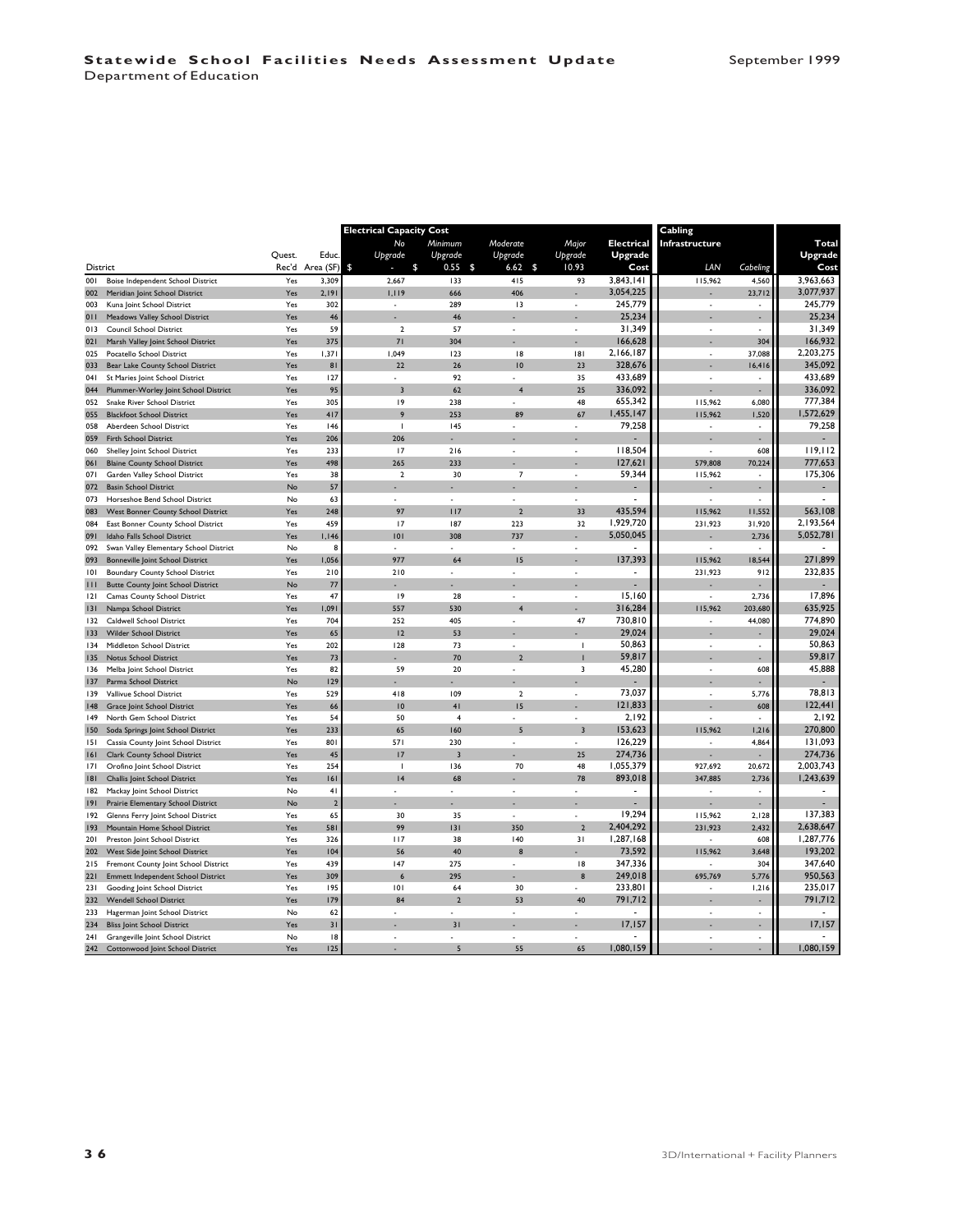|            |                                                                 |                |                 | <b>Electrical Capacity Cost</b> |                                           |                         |                         |                          | Cabling        |                          |                          |
|------------|-----------------------------------------------------------------|----------------|-----------------|---------------------------------|-------------------------------------------|-------------------------|-------------------------|--------------------------|----------------|--------------------------|--------------------------|
|            |                                                                 |                |                 | No                              | Minimum                                   | Moderate                | Major                   | <b>Electrical</b>        | Infrastructure |                          | Total                    |
|            |                                                                 | Quest.         | Educ.           | Upgrade                         | Upgrade                                   | Upgrade                 | Upgrade                 | <b>Upgrade</b>           |                |                          | <b>Upgrade</b>           |
| District   |                                                                 |                | Rec'd Area (SF) | \$                              | 0.55<br>\$                                | 6.62<br>\$              | 10.93<br>\$             | Cost                     | LAN            | Cabeling                 | Cost                     |
| 251        | Jefferson County Joint School District                          | Yes            | 404             | 173                             | 231                                       |                         |                         | 126,468                  | ×,             | 912                      | 127,380                  |
| 252        | Ririe Joint School District                                     | No             | 107             |                                 |                                           |                         |                         |                          |                |                          |                          |
| 253        | West Jefferson School District                                  | Yes            | 49              | 54                              | 95                                        | ä,                      |                         | 51,935                   |                | 3,040                    | 54,975                   |
| 261        | Jerome Joint School District                                    | Yes            | 378             | 116                             | 117                                       | 4                       | 131                     | 1,588,219                | í.             | 1,520                    | 1,589,739                |
| 262        | Valley School District                                          | Yes            | 91              | ×.                              | 86                                        | ×.                      | 5                       | 101,383                  | ٠              | $\sim$                   | 101,383                  |
| 271        | Coeur D'Alene School District                                   | Yes            | 963             | 349                             | 363                                       | 123                     | 128                     | 2,415,199                | 115,962        | 9,120                    | 2,540,281                |
| 272        | Lakeland School District                                        | Yes            | 527             | 222                             | 291                                       | 15                      |                         | 256,202                  |                |                          | 256,202                  |
| 273        | Post Falls School District                                      | Yes            | 335             | 52                              | 283                                       | ×,                      |                         | 155,347                  |                | 57,456                   | 212,803                  |
| 274        | Kootenai School District                                        | No             | 53              | ÷.                              |                                           | ł.                      |                         |                          |                |                          |                          |
| 281        | <b>Moscow School District</b>                                   | Yes            | 366             |                                 | 335                                       |                         | 30                      | 511,658                  | 115,962        | 1,824                    | 629,444                  |
| 282        | Genesee Joint School District                                   | Yes            | 74              | 65                              | 9<br>67                                   | ä,                      | ×.<br>÷.                | 4,769                    |                | ÷                        | 4,769                    |
| 283        | Kendrick Joint School District                                  | Yes            | 67              |                                 |                                           | J.                      |                         | 36,450                   | 115,962        | 2,736                    | 155,147                  |
| 285        | Potlatch School District                                        | Yes            | 88              | ÷                               | 10                                        | à.                      | 78                      | 854,774                  | ×              | ×.                       | 854,774                  |
| 286        | Whitepine Joint School District                                 | Yes            | 197             | 30                              |                                           | 30                      | 137                     | 1,700,409                | 231,923        | 608                      | 1,932,940                |
| 291        | Salmon School District                                          | Yes            | 186             | 86                              | 98                                        | $\overline{2}$          |                         | 66,505                   | 115,962        | 2,432                    | 184,899                  |
| 292        | South Lemhi School District                                     | Yes            | 34              | 34                              |                                           | ÷,                      |                         | ٠                        | 231,923        | 3,952                    | 235,875                  |
| 302        | Nez Perce Joint School District                                 | No             | 63              | ÷.                              | ٠                                         | à.                      | ×.                      |                          | ×.             | $\sim$                   |                          |
| 304        | Kamiah Joint School District                                    | Yes            | 104             | 40                              | $\overline{2}$                            |                         | 63                      | 685,869                  |                | 304                      | 686,173                  |
| 305        | Highland Joint School District                                  | Yes            | 53              | ä,                              | 53                                        | ä,                      | ×.                      | 28,941                   | ä,             | 5,168                    | 34,109                   |
| 312        | Shoshone Joint School District                                  | Yes            | 4               | 81                              | 15                                        | 45                      | ×.                      | 306,304                  | ä,             | ÷.                       | 306,304                  |
| 314        | Dietrich School District                                        | Yes            | 30              | $\epsilon$                      | 30                                        | $\mathbf 0$             | ٠                       | 18,527<br>218,593        | ×              | ×.                       | 18,527                   |
| 316        | Richfield School District                                       | Yes            | 33              | ×.                              |                                           | 33                      | ×.                      |                          | ä,             | ×,                       | 218,593                  |
| 321        | Madison School District                                         | Yes            | 525             | 123                             | 232                                       | 142                     | 28                      | 1,367,771                | ä,             | 10,032                   | 1,377,803<br>10,336      |
| 322<br>331 | Sugar-Salem Joint School District                               | Yes            | 211<br>356      | 211<br>32                       | ٠<br> 8                                   | ٠<br>L,                 | ×.<br>306               | 3,357,997                | i.<br>347,885  | 10,336<br>12,464         | 3.718.346                |
|            | Minidoka County Joint School District                           | Yes            | 578             | 134                             | 337                                       | 91                      |                         | 959,733                  |                |                          | 959,733                  |
| 340        | Lewiston Independent School District                            | Yes            |                 | 122                             |                                           | ä,                      | 16<br>×.                | 1,754                    |                |                          | 118,932                  |
| 341        | Lapwai School District                                          | Yes            | 125             | ä,                              | $\overline{\mathbf{3}}$<br>$\overline{7}$ | 35                      | u.                      | 232,618                  | 115,962        | 1,216                    | 232,618                  |
| 342<br>351 | Culdesac Joint School District<br>Oneida County School District | Yes<br>Yes     | 42<br>269       | 221                             | 20                                        | 20                      | 8                       | 230,920                  | ×              | 15,808                   | 246,728                  |
| 363        | Marsing Joint School District                                   | Yes            | 92              | 65                              | 27                                        |                         | ٠                       | 14,744                   | ×              | ×.                       | 14,744                   |
| 364        | Pleasant Valley Elementary School District                      | Yes            | 5               | 5                               |                                           | ä,                      | J.                      |                          | 115,962        | L.                       | 115,962                  |
| 365        | Bruneau-Grand View Joint School District                        | Yes            | 118             | 118                             | ×,                                        | ×,                      |                         |                          |                | 304                      | 304                      |
| 370        | Homedale Joint School District                                  | $\mathsf{Yes}$ | 201             | 62                              | 139                                       | à.                      | ×                       | 76,084                   | 115,962        | 11,856                   | 203,901                  |
| 371        | Payette Joint School District                                   | Yes            | 200             |                                 | 127                                       | 74                      |                         | 557,119                  | 115,962        | 8,512                    | 681,593                  |
| 372        | New Plymouth School District                                    | No             | 164             | ÷                               | ÷                                         | ×.                      | ÷.                      | $\overline{a}$           | ÷.             | ÷                        | $\overline{\phantom{a}}$ |
| 373        | Fruitland School District                                       | Yes            | 8               | 61                              | 117                                       | $\overline{\mathbf{3}}$ | ×.                      | 82,232                   | L.             | 912                      | 83,144                   |
| 381        | American Falls Joint School District                            | No             | 280             | ÷                               | $\mathbf{r}$                              | à.                      | ×                       | $\overline{\phantom{a}}$ | ×              | ä,                       | $\overline{\phantom{a}}$ |
| 382        | Rockland School District                                        | No             | 110             | L,                              | ×,                                        | ä,                      |                         | L,                       | í.             | ä,                       | ÷,                       |
| 383        | Arbon Elementary School District                                | Yes            | $\overline{4}$  | $\overline{4}$                  | ä,                                        |                         |                         | $\overline{a}$           | 115,962        | ä,                       | 115,962                  |
| 391        | Kellogg Joint School District                                   | Yes            | 243             | 108                             | 80                                        | $\overline{7}$          | 49                      | 626,331                  |                | $\overline{\phantom{a}}$ | 626,331                  |
| 392        | Mullan School District                                          | No             | 67              | ÷.                              |                                           | ä,                      | ×                       |                          |                | J.                       |                          |
| 393        | <b>Wallace School District</b>                                  | Yes            | 187             |                                 | 142                                       | 45                      |                         | 373,167                  |                | 3,648                    | 376,815                  |
| 394        | Avery School District                                           | Yes            | 15              | $\overline{4}$                  | $\overline{2}$                            | $\overline{7}$          | $\overline{\mathbf{3}}$ | 79,885                   | 231,923        | ×                        | 311,808                  |
| 401        | <b>Teton County School District</b>                             | Yes            | 216             | 89                              | 101                                       | 26                      |                         | 227,684                  | 463,846        | 16,416                   | 707,946                  |
| 411        | Twin Falls School District                                      | Yes            | 891             | 238                             | 653                                       | ×,                      | ٠                       | 358,032                  | 115,962        | 1,216                    | 475,210                  |
| 412        | <b>Buhl Joint School District</b>                               | Yes            | 207             | 124                             | ×,                                        | L,                      | 83                      | 909,117                  |                | 1,824                    | 910,941                  |
| 413        | Filer School District                                           | Yes            | 237             | 237                             |                                           | ÷.                      |                         |                          |                | 6,384                    | 6,384                    |
| 414        | Kimberly School District                                        | Yes            | 156             | $\overline{\mathbf{3}}$         | 103                                       | $\overline{\mathbf{3}}$ | 47                      | 590,653                  | ۰              | 1,824                    | 592,477                  |
| 415        | Hansen School District                                          | Yes            | 98              | 96                              | $\overline{\mathbf{3}}$                   | J.                      | ×.                      | 1,381                    | ÷.             | 6,688                    | 8,069                    |
| 416        | Three Creek Joint Elementary School District                    | No             | $\overline{2}$  |                                 |                                           |                         |                         |                          |                |                          |                          |
| 417        | Castleford School District                                      | Yes            | 70              | 51                              | 19                                        | ä,                      |                         | 10,211                   | L,             | 1,520                    | 11,731                   |
| 418        | Murtaugh Joint School District                                  | No             | 63              | ä,                              | ٠                                         | ä,                      | ٠                       |                          | ä,             | ÷.                       |                          |
| 421        | McCall-Donnelly School District                                 | Yes            | 176             | 135                             | 41                                        | ä,                      | ٠                       | 22,462                   | 231,923        | 304                      | 254,689                  |
| 422        | Cascade School District                                         | No             | 91              |                                 | ×,                                        |                         |                         |                          |                |                          |                          |
| 431        | Weiser School District                                          | Yes            | 316             | 316                             | ÷.                                        | ä,                      |                         | $\overline{a}$           | ä,             | 1,824                    | 1,824                    |
| 432        | Cambridge Joint School District                                 | No             | 54              | ٠                               |                                           |                         |                         | ÷,                       |                | ÷.                       | $\overline{\phantom{a}}$ |
| 433        | Midvale School District                                         | No             | 30              |                                 |                                           |                         |                         |                          |                |                          |                          |
|            |                                                                 |                |                 | 13,530                          | 10,686                                    | 3,384                   | 2,018                   |                          |                |                          |                          |
| Total      |                                                                 |                |                 |                                 | 5,857,106                                 | 22,416,531              | 22,063,593              | 50,337,231               | 7,305,577      | 731,424                  | 58,374,232               |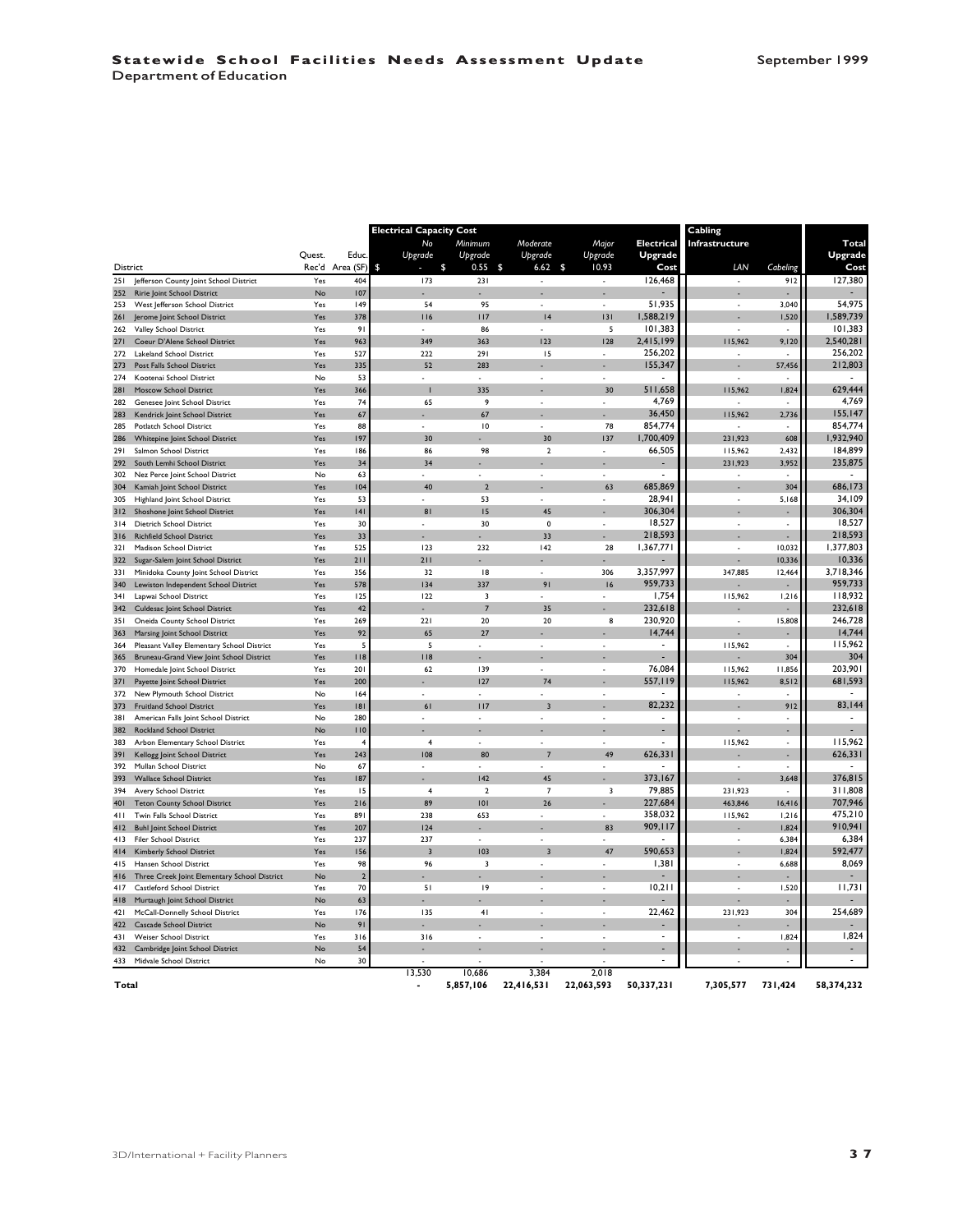### **1993 Study Technology Comparison**

The 1993 study identified approximately \$29.1 million in technology upgrades. One approach to consider would be to simply subtract what has been spent on technology upgrades for the total estimated dollar amount in 1993, to arrive at an amount required to bring the remainder of buildings constructed before 1993 to sufficient capacity. Based upon questionnaire responses, for which we collected 91 of the 113 school districts (81%), the total dollars spent on upgrading buildings over the last six years has been \$13,271,940. This accounts for roughly 29.6 million square feet out of a total instructional building area of 31.2 million square feet. Adjusting for questionnaires not returned and incomplete questionnaire data, an estimated \$691,108 has been spent on the remaining square footage bringing the total expenditure to \$13,963,048 million. Subtracting this amount from the \$29 million originally identified suggests that \$15.1 million would be required to complete electrical capacity and cabling infrastructure upgrades. This figure certainly represents the lower bound of possible funding need, where the estimated \$75.7 million described on the previous pages sets the upper bound.

Unfortunately, it is possible that the original estimate of \$29 million to upgrade schools was substantially underestimated. In 1993, \$29 million was supposed to upgrade approximately 26.0 million square feet of instructional space (permanent space only.) That equates to about \$1.12 per square feet and as such, appears to be well below current estimates, even if escalation is considered. Moderate electrical and cabling updates carry a weighted average cost per square foot today of \$6.62. Only the bare minimum weighted cost per square foot falls at \$1.12 per square foot.

| <b>Electrical Upgrade</b>                         | ES              | MS            | НS               |                         |
|---------------------------------------------------|-----------------|---------------|------------------|-------------------------|
| Area                                              | 35,000          | 75,000        | 125,000          |                         |
| <b>Total Project Cost for Electrical Upgrades</b> |                 |               |                  |                         |
| Min Cost                                          | \$<br>22,433    | \$<br>38,247  | \$<br>54,687     |                         |
| Mod Cost                                          | \$<br>282,707   | \$<br>446,985 | \$<br>617,783    |                         |
| Max Cost                                          | \$<br>471,126   | \$<br>732,024 | \$<br>1,003,277  |                         |
| Grades                                            | 6               | 3             | 4                |                         |
|                                                   |                 |               |                  | <b>Weighted Average</b> |
| Minimum \$/SF                                     | \$<br>0.64      | \$<br>0.51    | \$<br>0.44       | \$<br>0.55              |
| Moderate \$/SF                                    | \$<br>8.08      | \$<br>5.96    | \$<br>4.94       | \$<br>6.62              |
| Maximum \$/SF                                     | \$<br>13.46     | \$<br>9.76    | \$<br>8.03       | \$<br>10.93             |
| <b>LAN Upgrade</b>                                | ES              | MS            | <b>HS</b>        |                         |
| <b>LAN</b> Installation                           | \$<br>52,500.00 | \$127,500.00  | \$<br>202,500.00 | <b>Weighted Average</b> |
| Grades                                            | 6               | 3             | 4                | \$<br>115,961.54        |
| LAN drops                                         | 76              | 76            | 76               | <b>Weighted Average</b> |
| Grades                                            | 6               | 3             | 4                | \$<br>76.00             |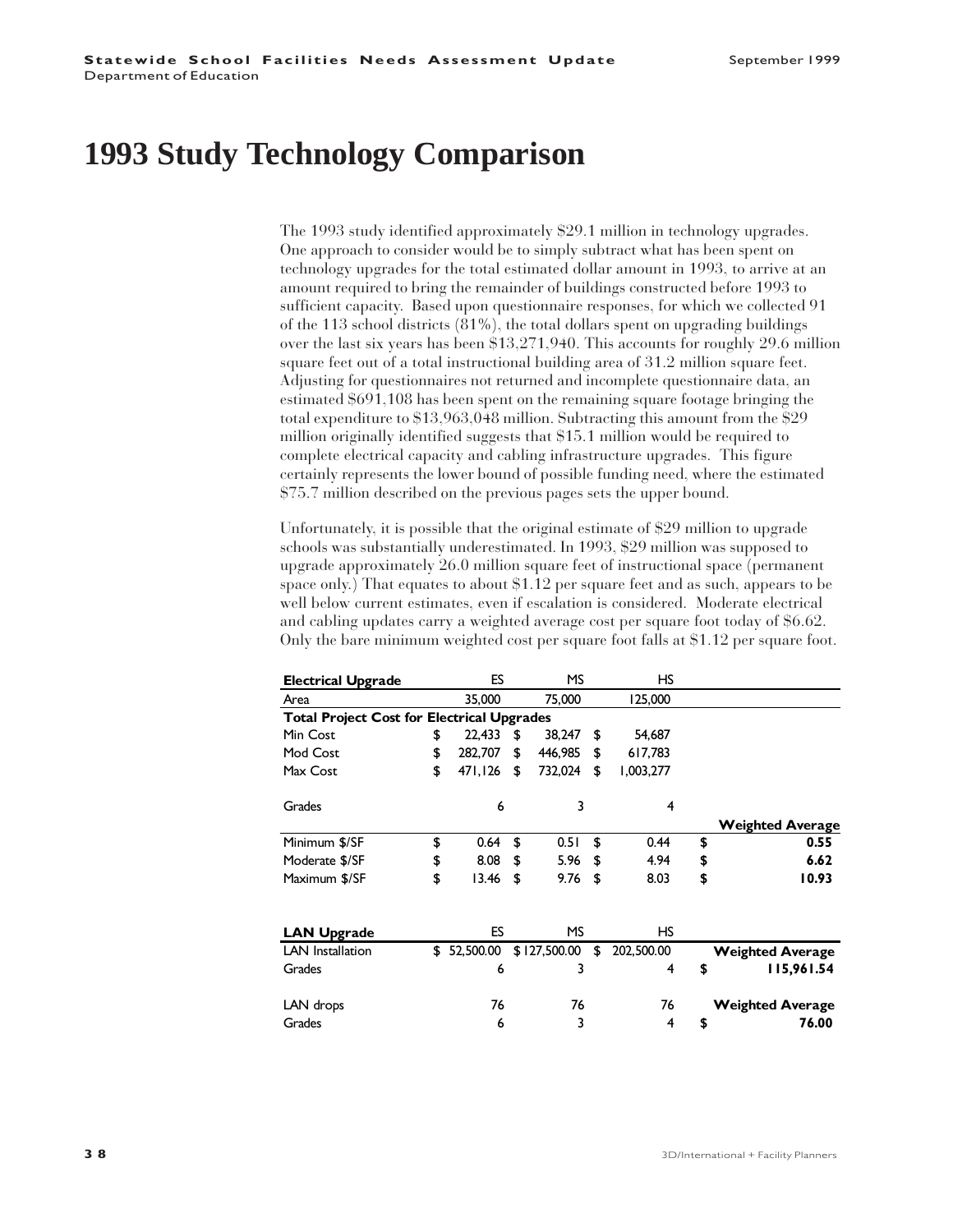$3D/$ International + Facility Planners 3 9